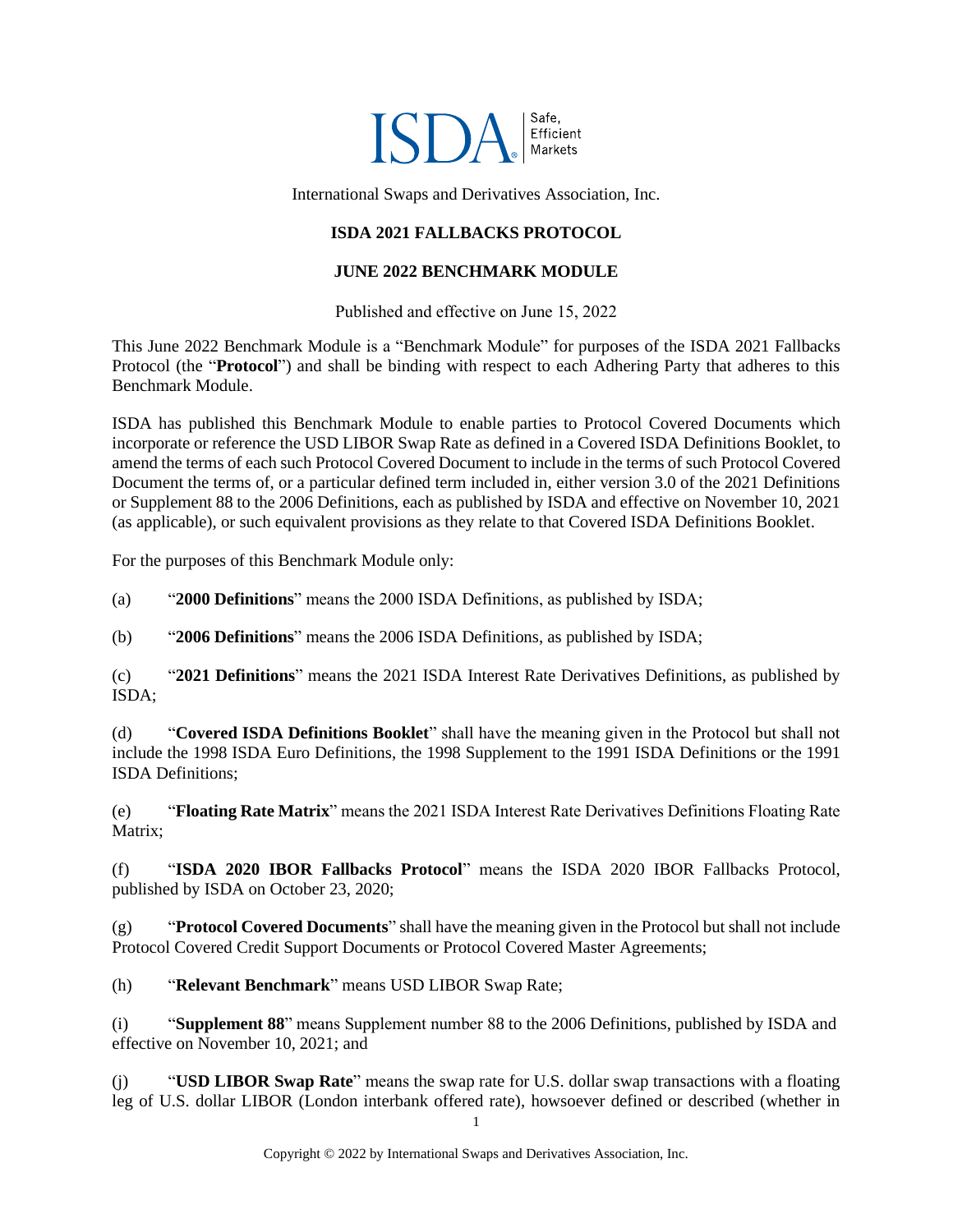English or in any other language) in the relevant Protocol Covered Document and shall include any reference to "USD CMS Telerate", "USD CMS Reuters", "USD CMS-Reference Banks-ICAP SwapPX", "USD CMS rate" and the U.S. dollar swap rate as published on Reuters Screen ISDAFIX1 Page or Reuters Screen ICESWAP1 Page.

Capitalized terms not defined herein have the meaning ascribed to them in the Protocol.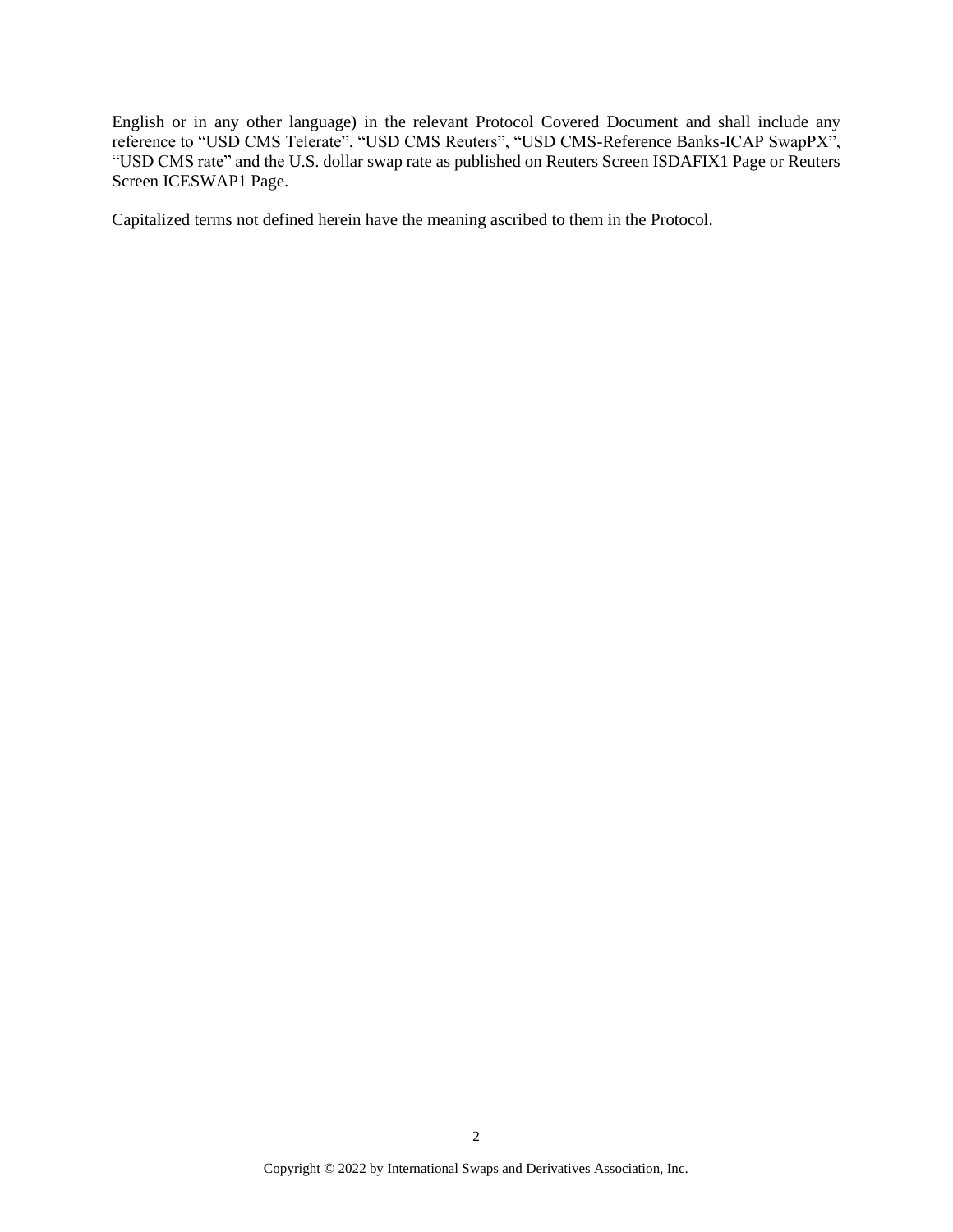#### 1. **Amendments to Protocol Covered Documents incorporating the 2021 Definitions**

(a) If a 2021 USD LIBOR ISR FRO Confirmation incorporates either version 1.0 of the 2021 Definitions or version 2.0 of the 2021 Definitions, version 1.0 of the 2021 Definitions and version 2.0 of the 2021 Definitions so incorporated (as applicable) shall be amended in accordance with the following:

(i) The table in the Floating Rate Matrix headed "USD-LIBOR ICE Swap Rate-11:00" shall, for the purposes of each 2021 USD LIBOR ISR FRO Confirmation that references "USD-LIBOR ICE Swap Rate-11:00", be deleted and replaced with the table in version 3.0 of the Floating Rate Matrix headed "USD-LIBOR ICE Swap Rate-11:00".

(ii) The table in the Floating Rate Matrix headed "USD-LIBOR ICE Swap Rate-15:00" shall, for the purposes of each 2021 USD LIBOR ISR FRO Confirmation that references "USD-LIBOR ICE Swap Rate-15:00", be deleted and replaced with the table in version 3.0 of the Floating Rate Matrix headed "USD-LIBOR ICE Swap Rate-15:00".

(iii) If a 2021 USD LIBOR ISR FRO Confirmation incorporates version 1.0 of the 2021 Definitions, version 1.0 of the 2021 Definitions so incorporated shall be amended by inserting Section 9.57 (*USD-LIBOR ICE Swap Rate-11:00 and USD-LIBOR ICE Swap Rate-15:00*) of version 3.0 of the 2021 Definitions as a new section 9.45 (*USD-LIBOR ICE Swap Rate-11:00 and USD-LIBOR ICE Swap Rate-15:00*) of the 2021 Definitions, immediately following Section 9.44 (*USD-LIBOR*), and all subsequent sections and related cross-references shall be re-numbered or adjusted accordingly.

(iv) If a 2021 USD LIBOR ISR FRO Confirmation incorporates version 2.0 of the 2021 Definitions, version 2.0 of the 2021 Definitions so incorporated shall be amended by inserting Section 9.57 (*USD-LIBOR ICE Swap Rate-11:00 and USD-LIBOR ICE Swap Rate-15:00*) of version 3.0 of the 2021 Definitions as a new section 9.55 (*USD-LIBOR ICE Swap Rate-11:00 and USD-LIBOR ICE Swap Rate-15:00*) of the 2021 Definitions, immediately following Section 9.54 (*USD-LIBOR*), and all subsequent sections and related cross-references shall be re-numbered or adjusted accordingly.

(v) If the parties have previously agreed that, with respect to "USD-LIBOR ICE Swap Rate-11:00" or "USD-LIBOR ICE Swap Rate-15:00" and one or more 2021 USD LIBOR ISR FRO Confirmations, a 'Fixing Day' other than the 'Fixing Day' set out in version 3.0 of the Floating Rate Matrix shall apply (such other fixing day, a "**2021 USD Bespoke Fixing Day**") then, notwithstanding anything to the contrary in the table headed "USD-LIBOR ICE Swap Rate-11:00" or "USD-LIBOR ICE Swap Rate-15:00", as applicable, in version 3.0 of the Floating Rate Matrix, the 2021 USD Bespoke Fixing Day shall continue to apply and any reference to the 'Fixing Day' for the purposes of the applicable floating rate option shall be deemed to be a reference to the 2021 USD Bespoke Fixing Day.

(vi) If a 2021 USD LIBOR ISR FRO Confirmation incorporates version 1.0 of the 2021 Definitions, version 1.0 of the 2021 Definitions so incorporated shall be amended by deleting Section 6.12.4 (*Exception to Application of Discontinued Rates Maturities Provisions*) in its entirety and replacing it with the following:

## "6.12.4 **Exception to Application of Discontinued Rates Maturities Provisions**.

Section 6.11 (*Discontinued Rates Maturities*) shall not apply if the Floating Rate Option is SGD-SOR, THB-THBFIX, USD-LIBOR ICE Swap Rate-11:00 or USD-LIBOR ICE Swap Rate-15:00.".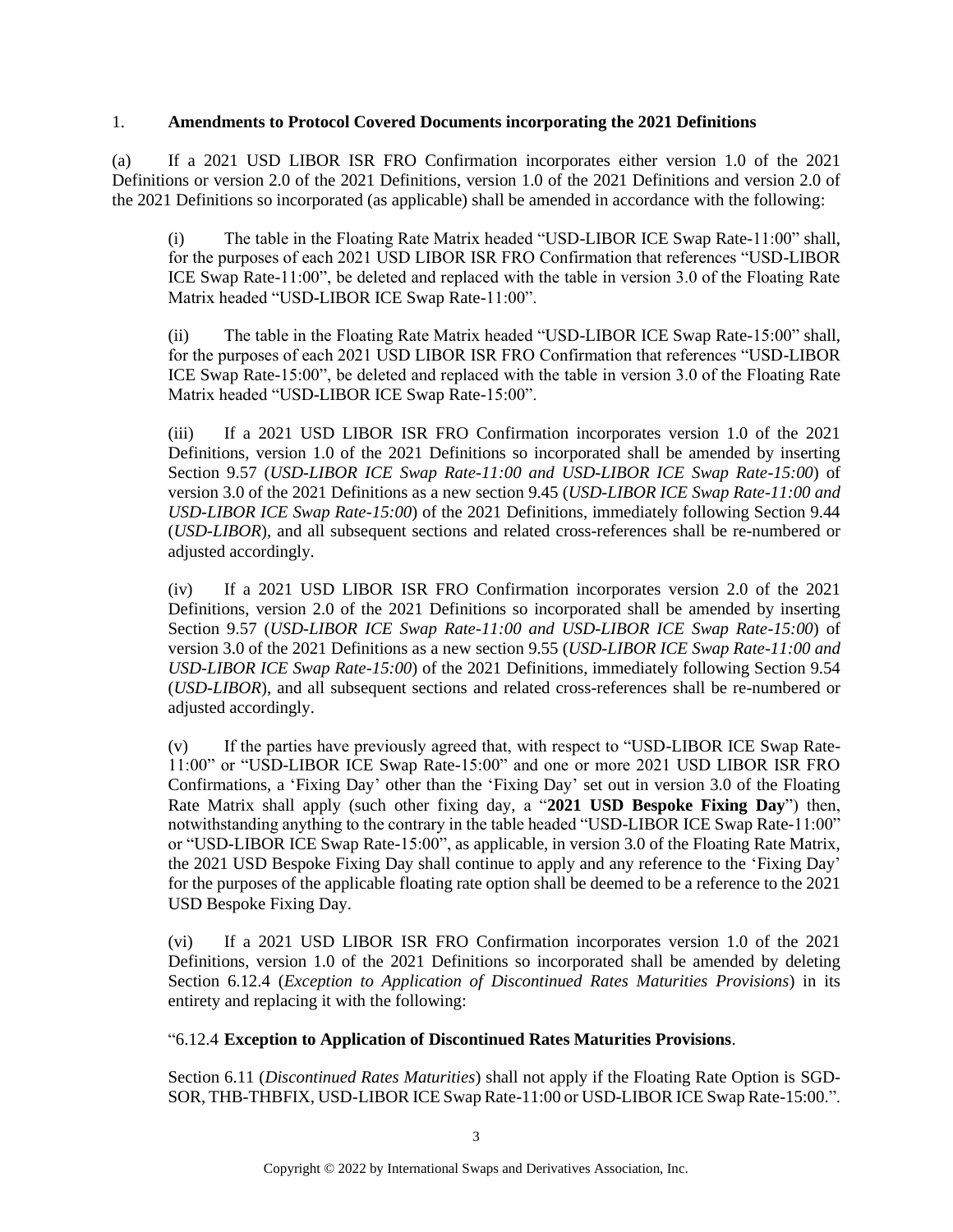(vii) If a 2021 USD LIBOR ISR FRO Confirmation incorporates version 2.0 of the 2021 Definitions, version 2.0 of the 2021 Definitions so incorporated shall be amended by deleting Section 6.12.4 (*Exception to Application of Discontinued Rates Maturities Provisions*) in its entirety and replacing it with the following:

#### "6.12.4 **Exception to Application of Discontinued Rates Maturities Provisions**.

Section 6.11 (*Discontinued Rates Maturities*) shall not apply if the Floating Rate Option is GBP-LIBOR ICE Swap Rate, SGD-SOR, THB-THBFIX, USD-LIBOR ICE Swap Rate-11:00 or USD-LIBOR ICE Swap Rate-15:00.".

(b) If a 2021 USD LIBOR Swap Rate Confirmation incorporates either version 1.0 of the 2021 Definitions or version 2.0 of the 2021 Definitions, version 1.0 of the 2021 Definitions and version 2.0 of the 2021 Definitions so incorporated (as applicable) shall be amended in accordance with the following:

(i) Section 17.3.1 (*Fallback following Permanent Cessation Trigger or Administrator/Benchmark Event in respect of the Settlement Rate*) of version 1.0 and version 2.0 of the 2021 Definitions shall be amended as follows:

(A) Section 17.3.1 of version 1.0 of the 2021 Definitions and Section 17.3.1(i) of version 2.0 of the 2021 Definitions shall be deleted in its entirety and replaced with the following new Section 17.3.1(i):

"(i) Subject to Section 17.3.4 (*Permanent Cessation Fallback Provisions in respect of the Settlement Rate for LIBOR Swap Rate Transactions*) and each paragraph of this Section 17.3.1 below, if, in respect of a Settlement Rate, a Permanent Cessation Trigger or an Administrator/Benchmark Event occurs, the Settlement Rate shall be determined in accordance with Section 8.6 (*Generic Fallback Provisions*), as modified by Section 17.3.3 (*Generic Fallback Provisions in respect of the Settlement Rate*).";

(B) The wording set out below shall be added to version 1.0 and version 2.0 of the 2021 Definitions as a new Section 17.3.1(ii) and all subsequent sections shall be renumbered accordingly:

"(ii) If the Settlement Rate is the USD LIBOR ICE Swap Rate and an Administrator/Benchmark Event occurs in respect of a Designated Maturity of such Settlement Rate, subject to Section 17.3.4 (*Permanent Cessation Fallback Provisions in respect of the Settlement Rate for LIBOR Swap Rate Transactions*), from and including the Administrator/Benchmark Event Date, "Reference Banks" will apply for purposes of determining the Settlement Rate."; and

(C) Section 17.3.1(iii) (as renumbered pursuant to (B) above) of version 2.0 of the 2021 Definitions shall be deleted in its entirety and replaced with the following:

"(iii) If the Settlement Rate is the semi-annual swap rate for Yen swap transactions with a floating leg of Yen LIBOR known as the 'Tokyo Swap Reference Rate' (or 'TSR') and a Permanent Cessation Trigger or an Administrator/Benchmark Event occurs in respect of a Designated Maturity of such Settlement Rate, from and including the Applicable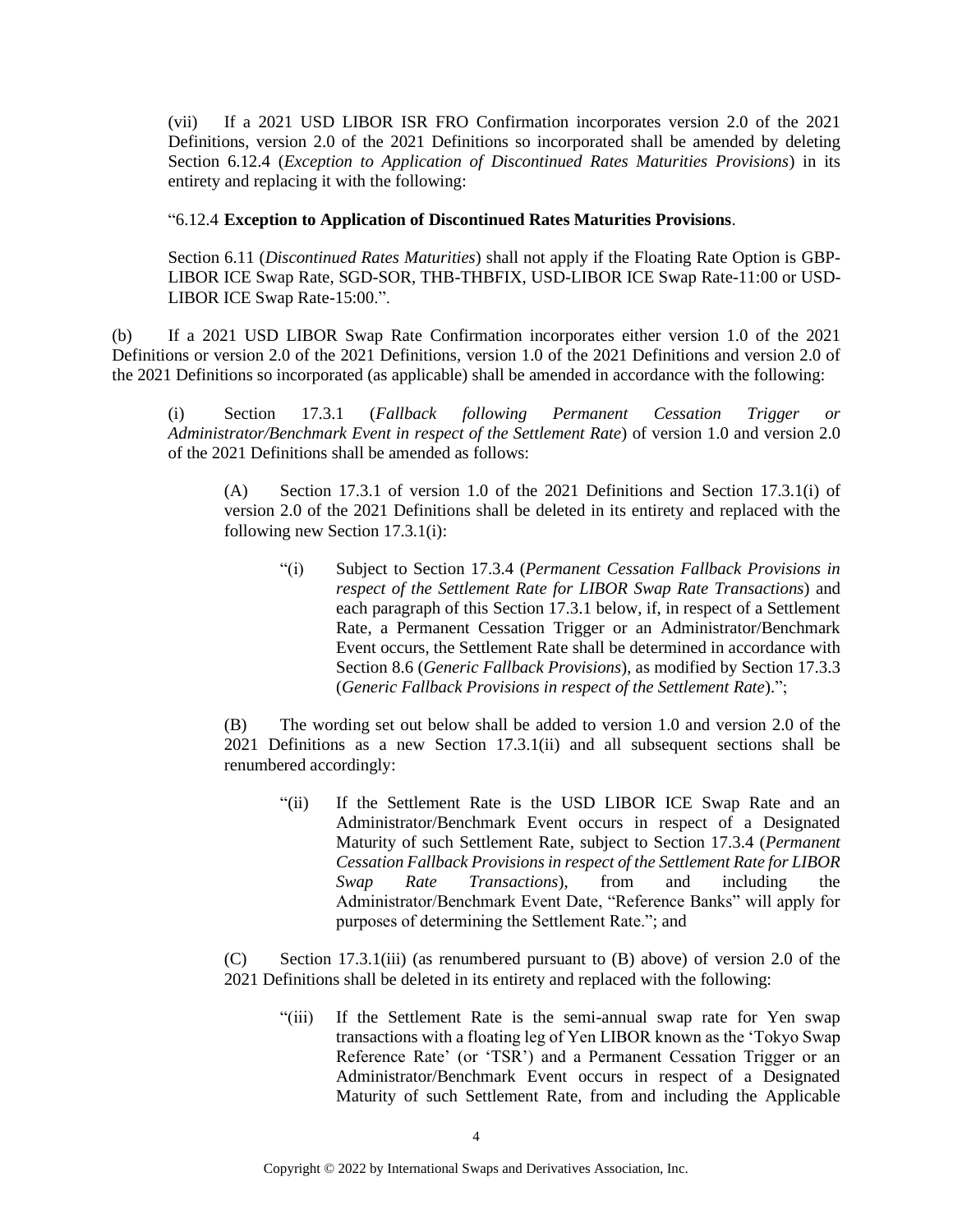Fallback Effective Date, "Reference Banks" will apply for purposes of determining the Settlement Rate.".

(ii) The following new section shall be inserted immediately following Section 17.3.1 (*Fallback following Permanent Cessation Trigger or Administrator/Benchmark Event in respect of the Settlement Rate*) and all subsequent sections shall be re-numbered accordingly:

#### "17.3.2 **USD LIBOR ICE Swap Rate**.

"**USD LIBOR ICE Swap Rate**" means the 11:00, New York City time, ICE Swap Rate for U.S. Dollar swap transactions where the floating leg references U.S. Dollar LIBOR, published as of 11:00, New York City time.".

(iii) For the purposes of each 2021 USD LIBOR Swap Rate Confirmation that incorporates version 1.0 of the 2021 Definitions, the following wording shall be inserted as a new Section 17.3.4 (*Permanent Cessation Fallback Provisions in respect of the Settlement Rate for LIBOR Swap Rate Transactions*) of version 1.0 of the 2021 Definitions:

#### "17.3.4 **Permanent Cessation Fallback Provisions in respect of the Settlement Rate for LIBOR Swap Rate Transactions**.

- (i) Subject to paragraph (ii) below, if the Relevant Transaction is a LIBOR Swap Rate Transaction denominated in U.S. Dollars and an Index Cessation Event with respect to the Applicable Tenor of the USD LIBOR ICE Swap Rate has occurred, from and including the Index Cessation Effective Date, "Reference Banks" will apply for purposes of determining the Settlement Rate.
- (ii) If the Relevant Transaction is a LIBOR Swap Rate Transaction and an Applicable LIBOR Index Cessation Effective Date has occurred, the Settlement Rate shall be:
	- (a) the Applicable Published SR Fallback Rate; or
	- (b) if there is no Applicable Published SR Fallback Rate, the Applicable Calculated SR Fallback Rate,

in each case for a period equivalent to the remaining Term of the LIBOR Swap Rate Transaction, provided or calculated (as applicable) as of the Expiration Time or the Cash Settlement Valuation Time (as applicable) on the Expiration Date or the Cash Settlement Valuation Date (as applicable). However, if the Applicable RFR Swap Rate is not published by the Administrator of that rate or an authorized distributor and is not otherwise provided by the Administrator of that rate by when such rate is required then, in respect of any day for which that rate is required, references to that rate will be deemed to be references to the rate determined by the Calculation Agent,

where, for these purposes:

"**Applicable Calculated SR Fallback Rate**" means, if the currency in which the LIBOR Swap Rate Transaction is denominated is U.S. Dollar, the Calculated USD ISR Fallback Rate, provided that, for the purposes of this Section 17.3.4, references in the definition of "Calculated USD ISR Fallback Rate" to (1) "Designated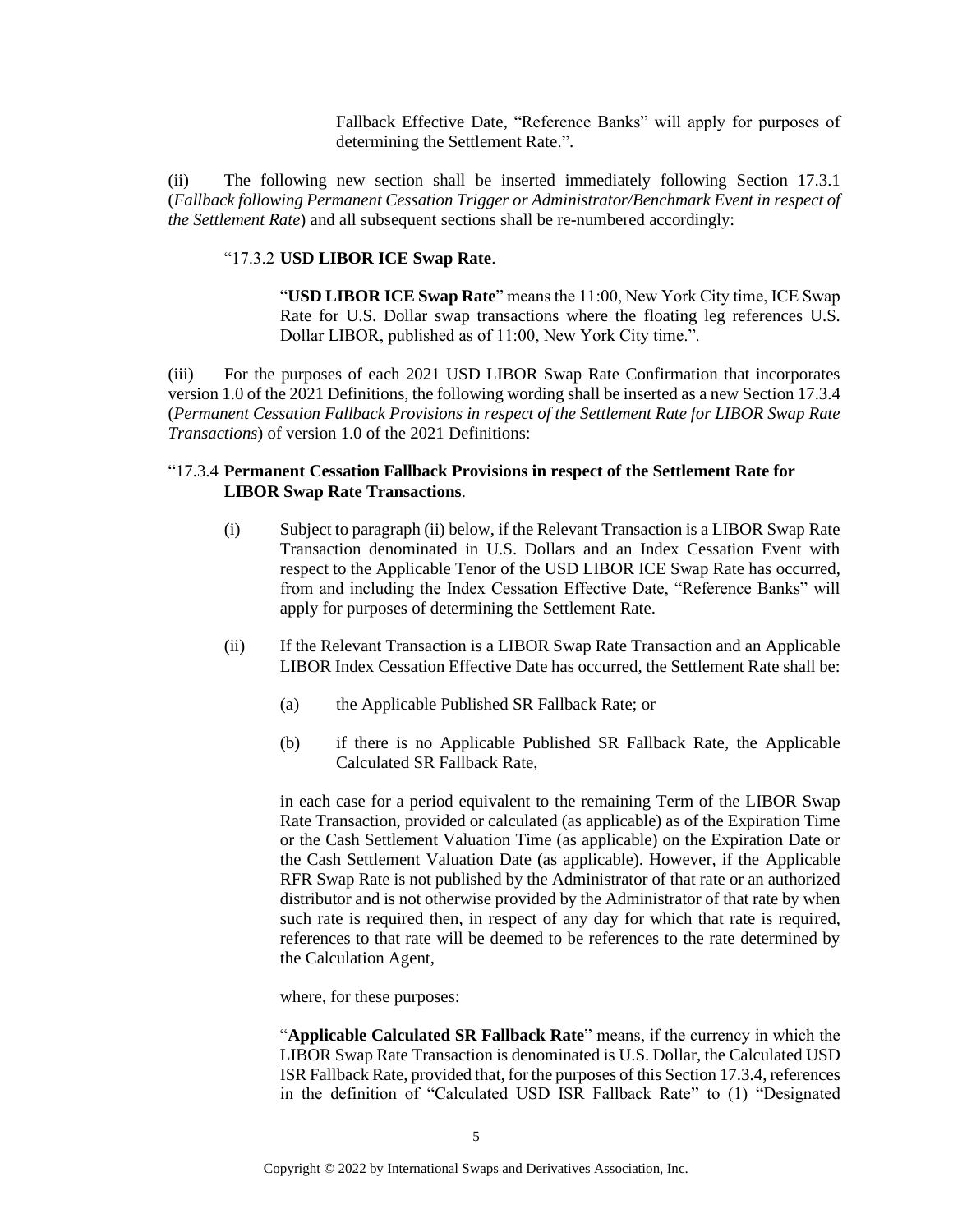Maturity" shall be deemed to be references to "remaining Term of the Relevant Transaction" and (2) "the Reset Date" shall be deemed to be references to "the Expiration Date or the Cash Settlement Valuation Date (as applicable)";

"**Applicable Currency**" means U.S. Dollar;

"**Applicable LIBOR**" means, if the currency in which the LIBOR Swap Rate Transaction is denominated is U.S. Dollar, U.S. Dollar LIBOR;

"**Applicable LIBOR Index Cessation Effective Date**" means, if the currency in which the LIBOR Swap Rate Transaction is denominated is U.S. Dollar and in respect of a USD LIBOR Index Cessation Event, for the Applicable Tenor, the first date on which the Applicable LIBOR for that Applicable Tenor would ordinarily have been provided and is either (a) Non-Representative by reference to the most recent statement or publication contemplated in subparagraph (a) of the definition of USD LIBOR Index Cessation Event or paragraph (i)(d) of Section 8.2.3 (*Index Cessation Event*) and even if the Applicable LIBOR continues to be provided on such date or (b) no longer provided, where 'Non-Representative' has the meaning given in Section 8.2.5 (*Non-Representative*) where the Applicable Benchmark is the Applicable LIBOR for the Applicable Tenor;

"**Applicable Published SR Fallback Rate**" means, if the currency in which the LIBOR Swap Rate Transaction is denominated is U.S. Dollar, the Published USD ISR Fallback Rate;

"**Applicable RFR Swap Rate**" means, if the currency in which the LIBOR Swap Rate Transaction is denominated is U.S. Dollar, USD SOFR ICE Swap Rate;

"**Applicable Tenor**" means, if the currency in which the LIBOR Swap Rate Transaction is denominated is U.S. Dollar, the Applicable USD Tenor, except that, for the purposes of this Section 17.3.4, the definition of "Applicable USD Tenor" shall be the following:

""Applicable USD Tenor" means, in respect of U.S. Dollar LIBOR, three months or any tenor of U.S. Dollar LIBOR which is referenced in fixedfor-floating U.S. Dollar swap transactions on which the USD LIBOR ICE Swap Rate with a maturity of the remaining Term of the Relevant Transaction is based"; and

"**LIBOR Swap Rate Transaction**" means a Relevant Transaction that: (i) is denominated in an Applicable Currency; (ii) references a Floating Rate Option that is based on the London Interbank Offered Rate (LIBOR) for that Applicable Currency; and (iii) applies "ICE Swap Rate" (or references a price source on which such rate is published) as the 'Settlement Rate'.".

(iv) For the purposes of each 2021 USD LIBOR Swap Rate Confirmation that incorporates version 2.0 of the 2021 Definitions, the following wording shall replace in its entirety Section 17.3.3 (*Permanent Cessation Fallback Provisions in respect of the Settlement Rate for LIBOR ICE Swap Rate Transactions*) (prior to renumbering of sections pursuant to subparagraph (ii) above) of version 2.0 of the 2021 Definitions and that section shall be re-numbered as Section 17.3.4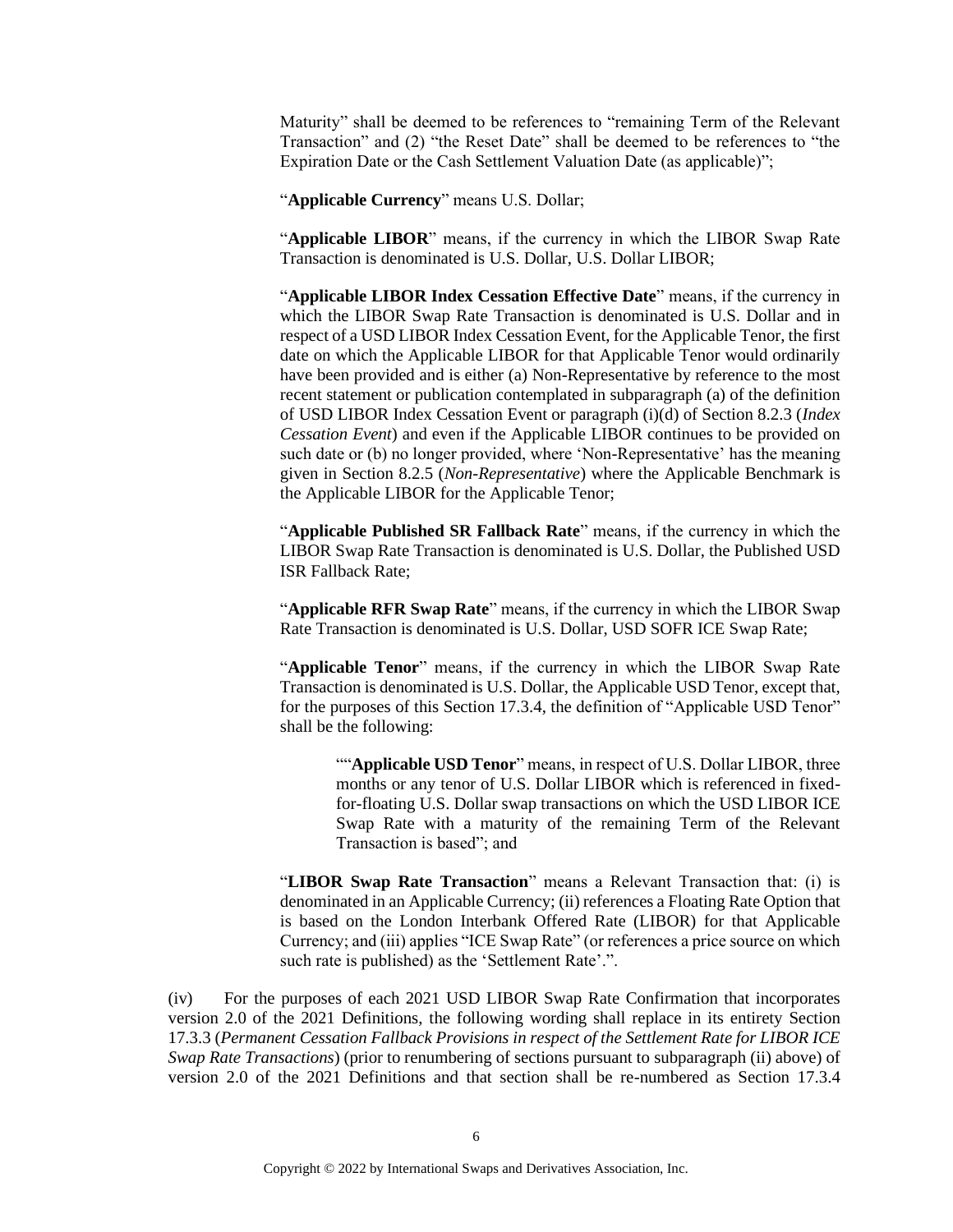(*Permanent Cessation Fallback Provisions in respect of the Settlement Rate for LIBOR Swap Rate Transactions*):

#### "17.3.4 **Permanent Cessation Fallback Provisions in respect of the Settlement Rate for LIBOR Swap Rate Transactions**.

- (i) Subject to paragraph (iii) below, if the Relevant Transaction is a LIBOR Swap Rate Transaction denominated in Sterling and an Index Cessation Event with respect to the Applicable Tenor of the GBP LIBOR ICE Swap Rate has occurred, from and including the Index Cessation Effective Date, the Settlement Rate shall be the rate determined by the Calculation Agent.
- (ii) Subject to paragraph (iii) below, if the Relevant Transaction is a LIBOR Swap Rate Transaction denominated in U.S. Dollars and an Index Cessation Event with respect to the Applicable Tenor of the USD LIBOR ICE Swap Rate has occurred, from and including the Index Cessation Effective Date, "Reference Banks" will apply for purposes of determining the Settlement Rate.
- (iii) If the Relevant Transaction is a LIBOR Swap Rate Transaction and an Applicable LIBOR Index Cessation Effective Date has occurred, the Settlement Rate shall be:
	- (a) the Applicable Published SR Fallback Rate; or
	- (b) if there is no Applicable Published SR Fallback Rate, the Applicable Calculated SR Fallback Rate,

in each case for a period equivalent to the remaining Term of the LIBOR Swap Rate Transaction, provided or calculated (as applicable) as of the Expiration Time or the Cash Settlement Valuation Time (as applicable) on the Expiration Date or the Cash Settlement Valuation Date (as applicable). However, if the Applicable RFR Swap Rate is not published by the Administrator of that rate or an authorized distributor and is not otherwise provided by the Administrator of that rate by when such rate is required then, in respect of any day for which that rate is required, references to that rate will be deemed to be references to the rate determined by the Calculation Agent,

where, for these purposes:

"**Applicable Calculated SR Fallback Rate**" means, if the currency in which the LIBOR Swap Rate Transaction is denominated is:

- (a) Sterling, the Calculated GBP ISR Fallback Rate; or
- (b) U.S. Dollar, the Calculated USD ISR Fallback Rate,

provided that, for the purposes of this Section 17.3.4, references in the definitions of "Calculated GBP ISR Fallback Rate" and "Calculated USD ISR Fallback Rate" to (1) "Designated Maturity" shall be deemed to be references to "remaining Term of the Relevant Transaction" and (2) "the Reset Date" shall be deemed to be references to "the Expiration Date or the Cash Settlement Valuation Date (as applicable)";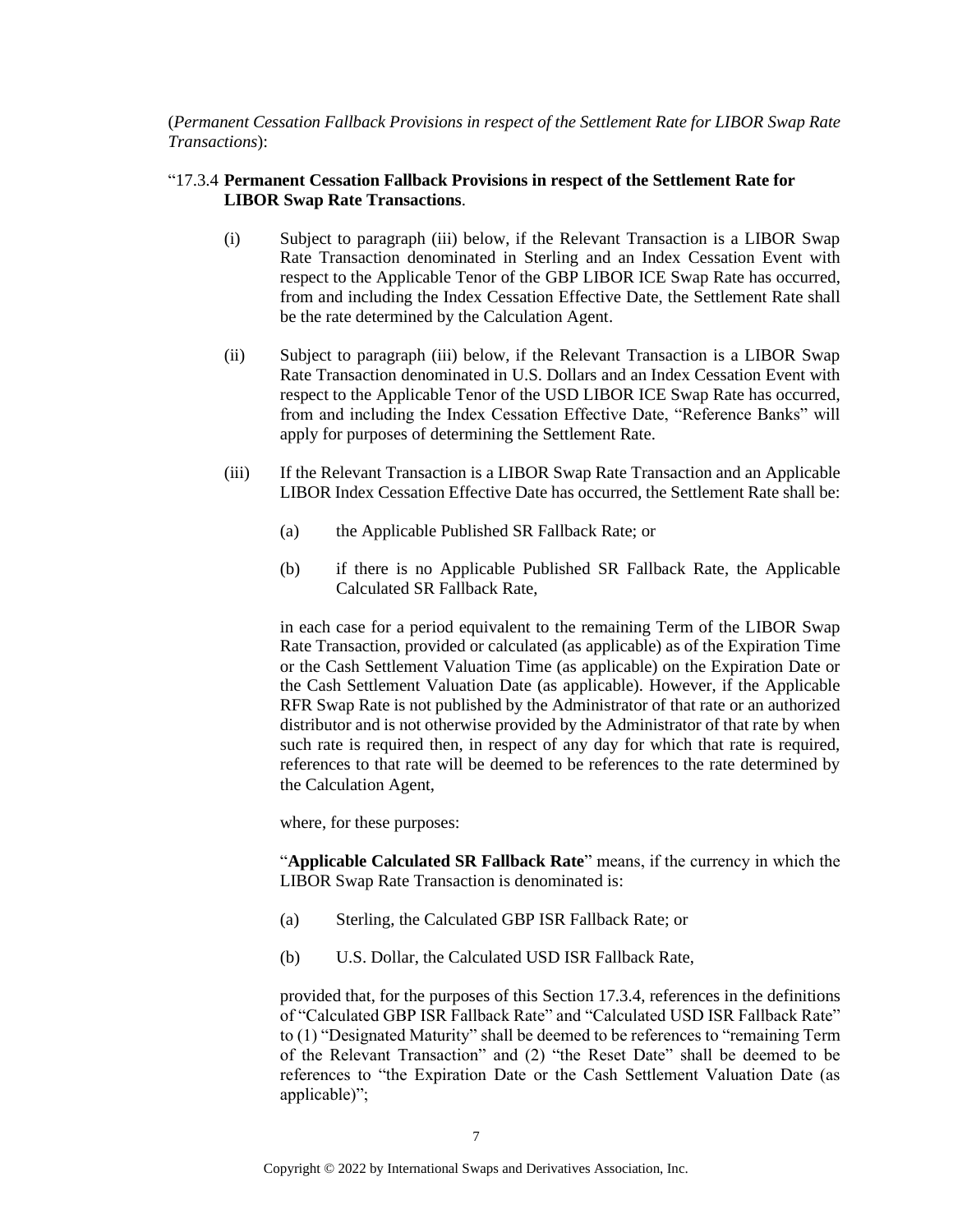"**Applicable Currency**" means Sterling or U.S. Dollar;

"**Applicable LIBOR**" means, if the currency in which the LIBOR Swap Rate Transaction is denominated is:

- (a) Sterling, Sterling LIBOR; or
- (b) U.S. Dollar, U.S. Dollar LIBOR;

"**Applicable LIBOR Index Cessation Effective Date**" means, if the currency in which the LIBOR Swap Rate Transaction is denominated is:

- (a) Sterling and in respect of a GBP LIBOR Index Cessation Event; or
- (b) U.S. Dollar and in respect of a USD LIBOR Index Cessation Event,

in each case for the Applicable Tenor, the first date on which the Applicable LIBOR for that Applicable Tenor would ordinarily have been provided and is either (a) Non-Representative by reference to the most recent statement or publication contemplated in subparagraph (a) of the definition of GBP LIBOR Index Cessation Event or USD LIBOR Index Cessation Event (as applicable) or paragraph (i)(d) of Section 8.2.3 (*Index Cessation Event*) and even if the Applicable LIBOR continues to be provided on such date or (b) no longer provided, where 'Non-Representative' has the meaning given in Section 8.2.5 (*Non-Representative*) where the Applicable Benchmark is the Applicable LIBOR for the Applicable Tenor;

"**Applicable Published SR Fallback Rate**" means, if the currency in which the LIBOR Swap Rate Transaction is denominated is:

- (a) Sterling, the Published GBP ISR Fallback Rate; or
- (b) U.S. Dollar, the Published USD ISR Fallback Rate;

"**Applicable RFR Swap Rate**" means, if the currency in which the LIBOR Swap Rate Transaction is denominated is:

- (a) Sterling, GBP SONIA ICE Swap Rate; or
- (b) U.S. Dollar, USD SOFR ICE Swap Rate;

"**Applicable Tenor**" means, if the currency in which the LIBOR Swap Rate Transaction is denominated is:

- (a) Sterling, the Applicable GBP Tenor; or
- (b) U.S. Dollar, the Applicable USD Tenor, except that, for the purposes of this Section 17.3.4, the definition of "Applicable USD Tenor" shall be the following:

""Applicable USD Tenor" means, in respect of U.S. Dollar LIBOR, three months or any tenor of U.S. Dollar LIBOR which is referenced in fixed-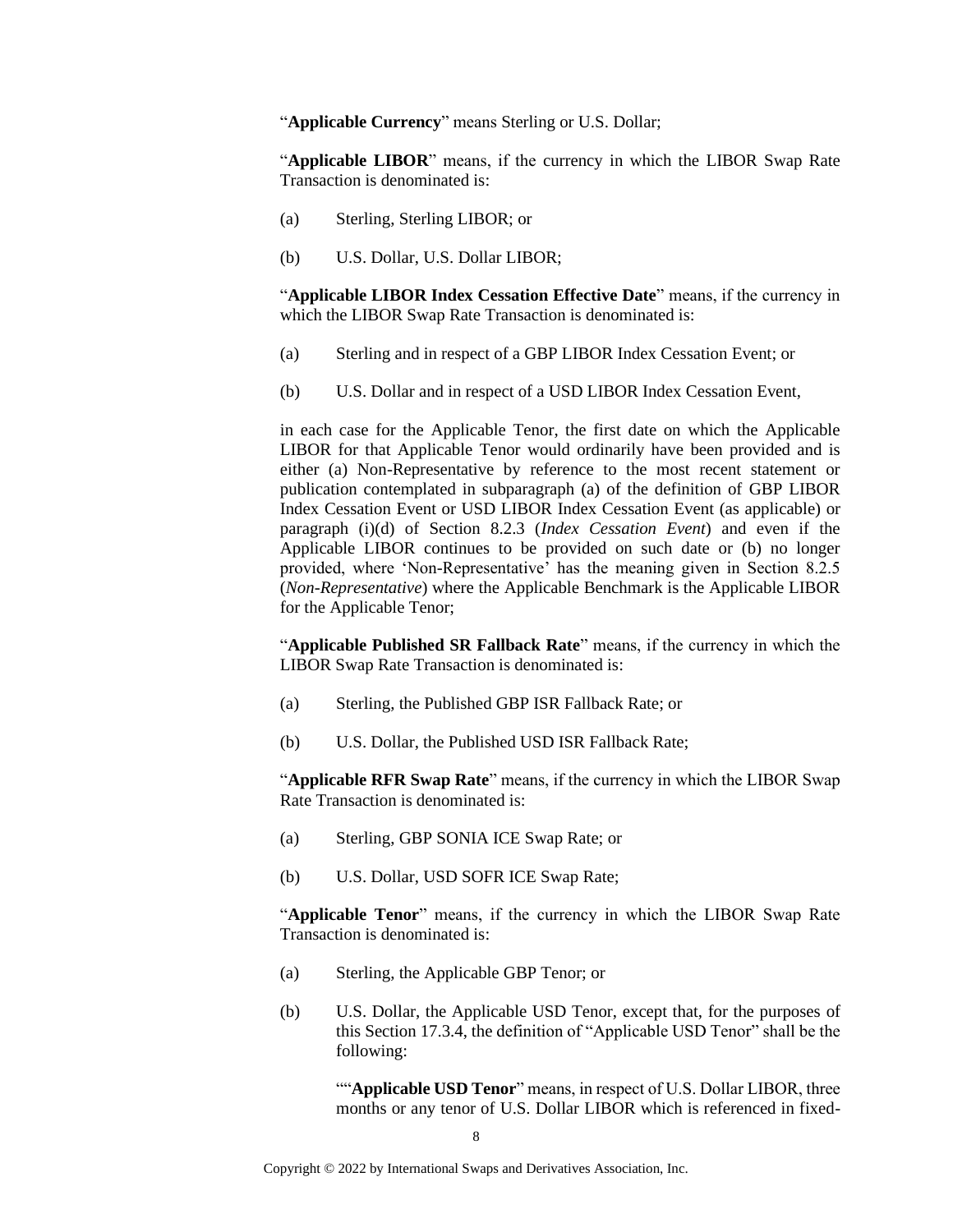for-floating U.S. Dollar swap transactions on which the USD LIBOR ICE Swap Rate with a maturity of the remaining Term of the Relevant Transaction is based"; and

"**LIBOR Swap Rate Transaction**" means a Relevant Transaction that: (i) is denominated in an Applicable Currency; (ii) references a Floating Rate Option that is based on the London Interbank Offered Rate (LIBOR) for that Applicable Currency; and (iii) applies "ICE Swap Rate" (or references a price source on which such rate is published) as the 'Settlement Rate'.".

(c) If a 2021 USD LIBOR Swap Rate Confirmation incorporates version 1.0 of the 2021 Definitions, version 1.0 of the 2021 Definitions so incorporated shall be amended in accordance with the following:

(i) Section 9.57 (*USD-LIBOR ICE Swap Rate-11:00 and USD-LIBOR ICE Swap Rate-15:00*) of version 3.0 of the 2021 Definitions shall be inserted as a new section 9.45 (*USD-LIBOR ICE Swap Rate-11:00 and USD-LIBOR ICE Swap Rate-15:00*) immediately following Section 9.44 (*USD-LIB*OR) and all subsequent sections and related cross-references shall be re-numbered or adjusted accordingly.

(ii) Version 1.0 of the Settlement Matrix shall be deleted in its entirety and replaced with version 3.0 of the Settlement Matrix.

(d) If a 2021 USD LIBOR Swap Rate Confirmation incorporates version 2.0 of the 2021 Definitions, version 2.0 of the 2021 Definitions so incorporated shall be amended in accordance with the following:

(i) Section 9.57 (*USD-LIBOR ICE Swap Rate-11:00 and USD-LIBOR ICE Swap Rate-15:00*) of version 3.0 of the 2021 Definitions shall be inserted as a new section 9.55 (*USD-LIBOR ICE Swap Rate-11:00 and USD-LIBOR ICE Swap Rate-15:00*) immediately following Section 9.54 (*USD-LIBOR*) and all subsequent sections and related cross-references shall be re-numbered or adjusted accordingly.

(ii) Version 2.0 of the Settlement Matrix shall be deleted in its entirety and replaced with version 3.0 of the Settlement Matrix.

For the purposes of subparagraphs 1(a) to (d) above only:

"**2021 USD LIBOR ISR FRO Confirmation**" means any Protocol Covered Confirmation which:

- (i) incorporates the 2021 Definitions;
- (ii) references "USD-LIBOR ICE Swap Rate-11:00" or "USD-LIBOR ICE Swap Rate-15:00"; and
- (iii) has a Trade Date prior to November 10, 2021;

#### "**2021 USD LIBOR Swap Rate Confirmation**" means any Protocol Covered Confirmation which:

(i) incorporates the 2021 Definitions;

(ii) confirms the terms and conditions of (a) a Swaption (as defined in the 2021 Definitions), or (b) a Transaction (as defined in the 2021 Definitions) in respect of which 'Optional Early Termination' or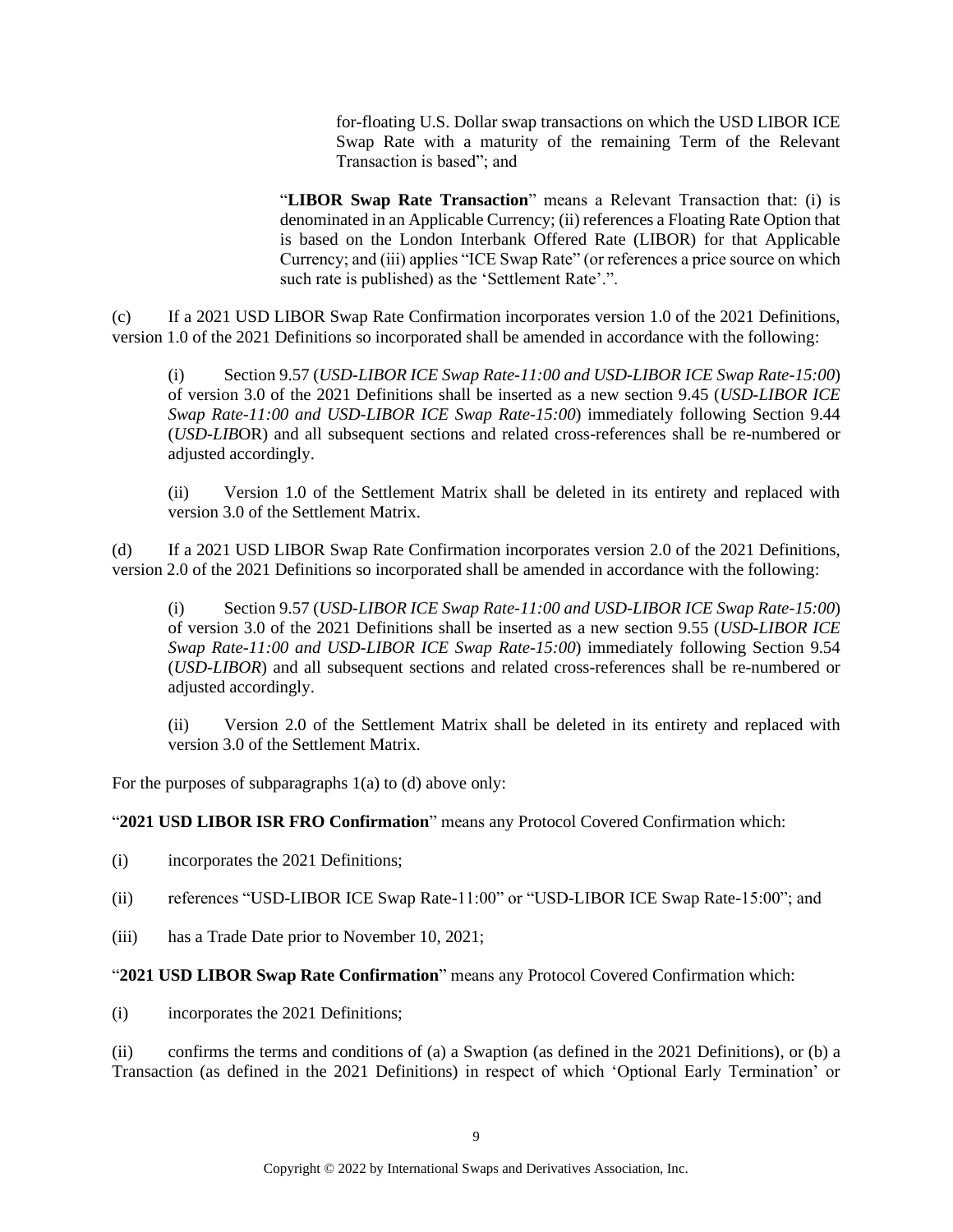'Mandatory Early Termination' is applicable and, in each case, for which the Relevant Transaction (as defined in the 2021 Definitions) currency is U.S. dollar; and

(iii) has a Trade Date prior to November 10, 2021; and

"**Settlement Matrix**" means the 2021 ISDA Interest Rate Derivatives Definitions Settlement Matrix for Settlement, Early Termination and Swaptions.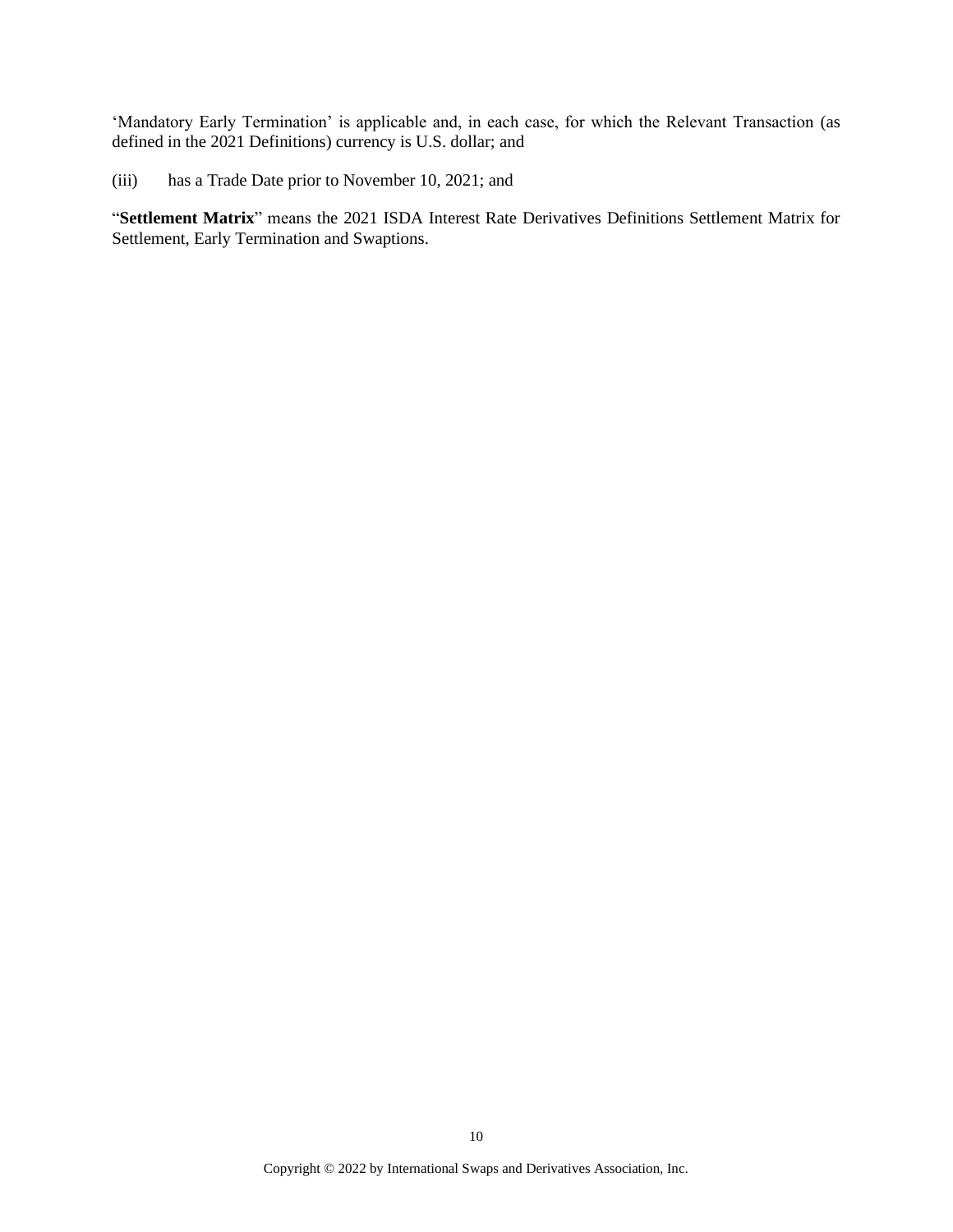#### 2. **Amendments to Protocol Covered Documents incorporating the 2006 Definitions**

(a) For the purposes of each 2006 USD LIBOR ISR FRO Confirmation, the 2006 Definitions so incorporated shall be amended in accordance with the following:

(i) Section 7.1(ab)(vi) ("USD-ISDA-Swap Rate") of the 2006 Definitions shall, for the purposes of each 2006 USD LIBOR ISR FRO Confirmation that references "USD-ISDA-Swap Rate", be deleted and replaced with the revised Section 7.1(ab)(vi) in paragraph 1(a) ("U.S. Dollar Rate Options") of Supplement 88.

(ii) Section 7.1(ab)(vii) ("USD-ISDA-Swap Rate-3:00") of the 2006 Definitions shall, for the purposes of each 2006 USD LIBOR ISR FRO Confirmation that references "USD-ISDA-Swap Rate-3:00", be deleted and replaced with the revised  $7.1(ab)(vii)$  in paragraph 1(b) ("U.S. Dollar Rate Options") of Supplement 88.

(iii) A reference to "USD-ISDAFIX3-Swap Rate" shall be a reference to "USD-ISDA-Swap Rate", as set out in paragraph 1(a) ("U.S. Dollar Rate Options") of Supplement 88.

(iv) A reference to "USD-ISDAFIX3-Swap Rate-3:00" shall be a reference to "USD-ISDA-Swap Rate-3:00", as set out in paragraph 1(b) ("U.S. Dollar Rate Options") of Supplement 88.

(v) Defined terms used in the revised Sections 7.1(ab)(vi) ("USD-ISDA-Swap Rate") and 7.1(ab)(vii) ("USD-ISDA-Swap Rate-3:00") shall have the meanings set out in paragraph 1(e) ("U.S. Dollar Rate Options") of Supplement 88.

(vi) If the parties have previously agreed that, with respect to "USD-ISDA-Swap Rate", "USD-ISDA-Swap Rate-3:00", "USD-ISDAFIX3-Swap Rate" or "USD-ISDAFIX3-Swap Rate-3:00" and one or more 2006 USD LIBOR ISR FRO Confirmations, a fixing day other than the USD LIBOR ICE Swap Rate Fixing Day (as defined in Supplement 88) shall apply (such other fixing day, a "**2006 USD Bespoke Fixing Day**"), then, notwithstanding anything to the contrary in the amended "USD-ISDA-Swap Rate", "USD-ISDA-Swap Rate-3:00", "USD-ISDAFIX3-Swap Rate" or "USD-ISDAFIX3-Swap Rate-3:00" rate option referenced in subparagraphs (i) to (iv) above, the 2006 USD Bespoke Fixing Day shall continue to apply and any reference to the "USD LIBOR ICE Swap Rate Fixing Day" in that rate option shall be deemed to be a reference to the 2006 USD Bespoke Fixing Day.

(vii) The provisions in paragraph 2 (*Discontinued Rates Maturities*) of Supplement 88 shall apply for the purposes of each 2006 USD LIBOR ISR FRO Confirmation which has a Trade Date on or after January 25, 2021 or which otherwise incorporates the provisions of Supplement number 70 to the 2006 Definitions, published by ISDA and effective on January 25, 2021, (including incorporation of that Supplement as a result of adherence to the ISDA 2020 IBOR Fallbacks Protocol).

(b) For the purposes of each 2006 USD LIBOR Swap Rate Confirmation, the 2006 Definitions so incorporated shall be amended in accordance with the following:

- (i) Section 13.9 shall be amended by deleting it in its entirety and restating it as follows:
- "13.9 **Settlement Rate on Automatic Exercise or Fallback Exercise.** For purposes of Section 13.7 (Automatic Exercise) and Section 13.8 (Fallback Exercise) and determining whether Buyer is in-the-money, the Settlement Rate will be: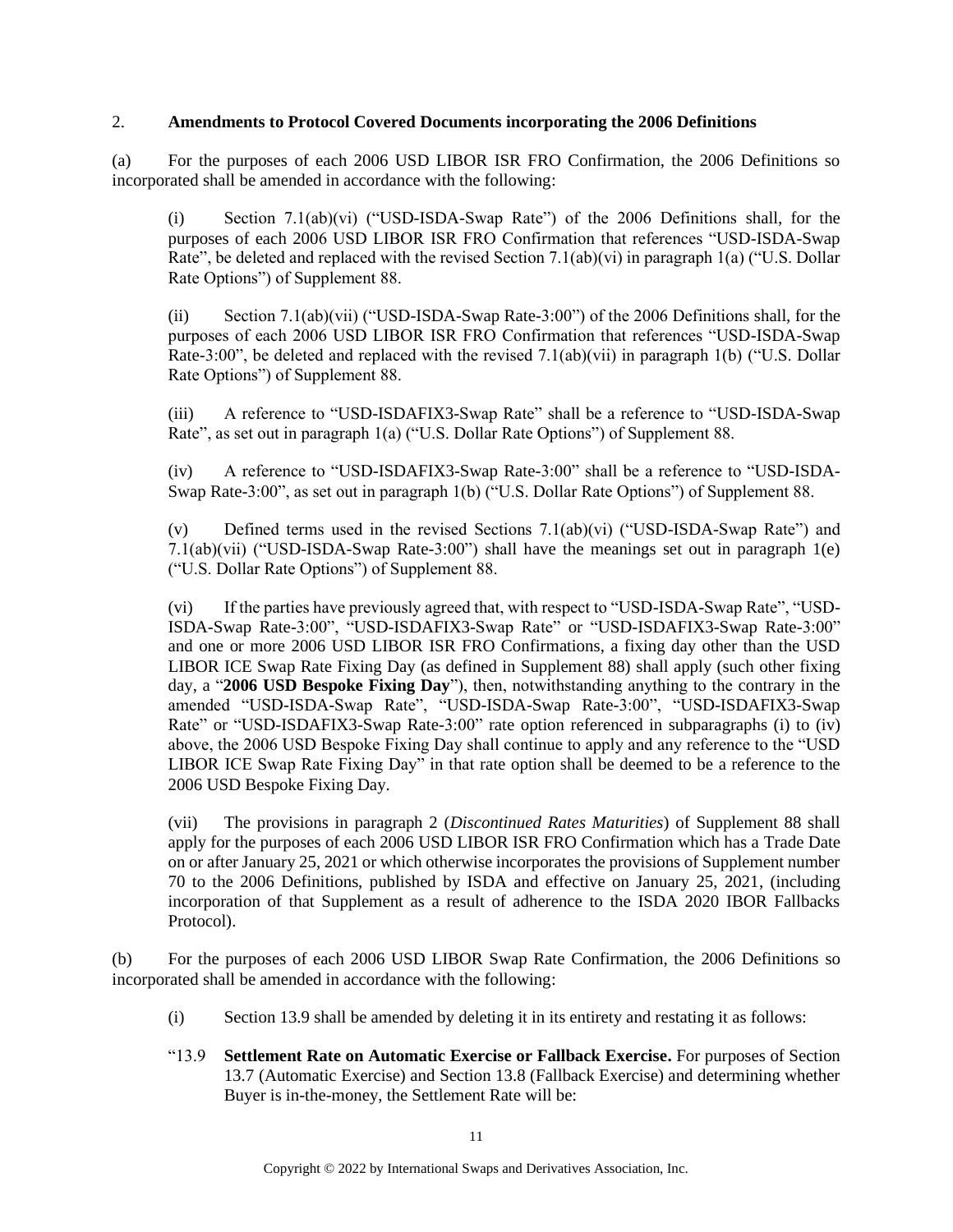- (a) if the ISDA Settlement Matrix applies and an applicable Settlement Rate is specified in the ISDA Settlement Matrix, the par swap rate for swaps in the currency in which the Relevant Swap Transaction is denominated and, if there is more than one par swap rate for the relevant currency specified in the ISDA Settlement Matrix, with a floating leg referencing the same benchmark as the benchmark that applies pursuant to the Floating Rate Option for the Relevant Swap Transaction, for a period equivalent to the remaining Term of the Relevant Swap Transaction which appears in the price source specified in the ISDA Settlement Matrix as of the Expiration Time on the Expiration Date; or
- (b) if (i) the ISDA Settlement Matrix applies but either an applicable Settlement Rate is not specified in the ISDA Settlement Matrix or such rate does not appear in the price source specified in the ISDA Settlement Matrix or (ii) the ISDA Settlement Matrix does not apply, the par swap rate for swaps in the currency in which the Relevant Swap Transaction is denominated, with a floating leg referencing the same benchmark as the benchmark that applies pursuant to the Floating Rate Option for the Relevant Swap Transaction, for a period equivalent to the remaining Term of the Relevant Swap Transaction as provided by the ICESWAP Rate Administrator to, and published by, authorized distributors of that rate as of the Expiration Time on the Expiration Date; or
- (c) subject to sub-paragraph (d) below, if a par swap rate for swaps in the currency in which the Relevant Swap Transaction is denominated, with a floating leg referencing the same benchmark as the benchmark that applies pursuant to the Floating Rate Option for the Relevant Swap Transaction, for a period equivalent to the remaining Term of the Relevant Swap Transaction is not published by the ICESWAP Rate Administrator or an authorized distributor and is not otherwise provided by the ICESWAP Rate Administrator (including in circumstances where the words "No Publication" (or similar) are published in accordance with the ICESWAP Rate Administrator's insufficient data policy) by when that rate is required (or an ICESWAP Rate is not available for such currency), the rate determined by Seller on the basis of the par swap rates quoted by the Cash Settlement Reference Banks (which, if Physical Settlement is specified to be applicable or if institutions are not specified in the related Confirmation, will be five leading dealers selected by Seller in good faith) using the relevant Quotation Rate (or, if Physical Settlement is specified to be applicable or if a Quotation Rate is not specified in the related Confirmation, using "mid" as the relevant Quotation Rate), as of the Expiration Time on the Expiration Date (if possible) or for the Expiration Date, for swaps in the currency in which the Relevant Swap Transaction is denominated, with a floating leg referencing the same benchmark as the benchmark that applies pursuant to the Floating Rate Option for the Relevant Swap Transaction, for a period equivalent to the remaining Term of the Relevant Swap Transaction and with dealers in the relevant market of the highest credit standing which satisfy all the credit criteria which such Cash Settlement Reference Banks apply generally at the time in deciding whether to offer or make an extension of credit. If five quotations are provided as requested, the Settlement Rate will be calculated by eliminating the highest and lowest rates and taking the arithmetic mean of the remaining rates. If at least three, but fewer than five, quotations are provided, the Settlement Rate will be the arithmetic mean of the quotations. If fewer than three quotations are provided as requested, the Settlement Rate will be determined by Seller in good faith and in a commercially reasonable manner; or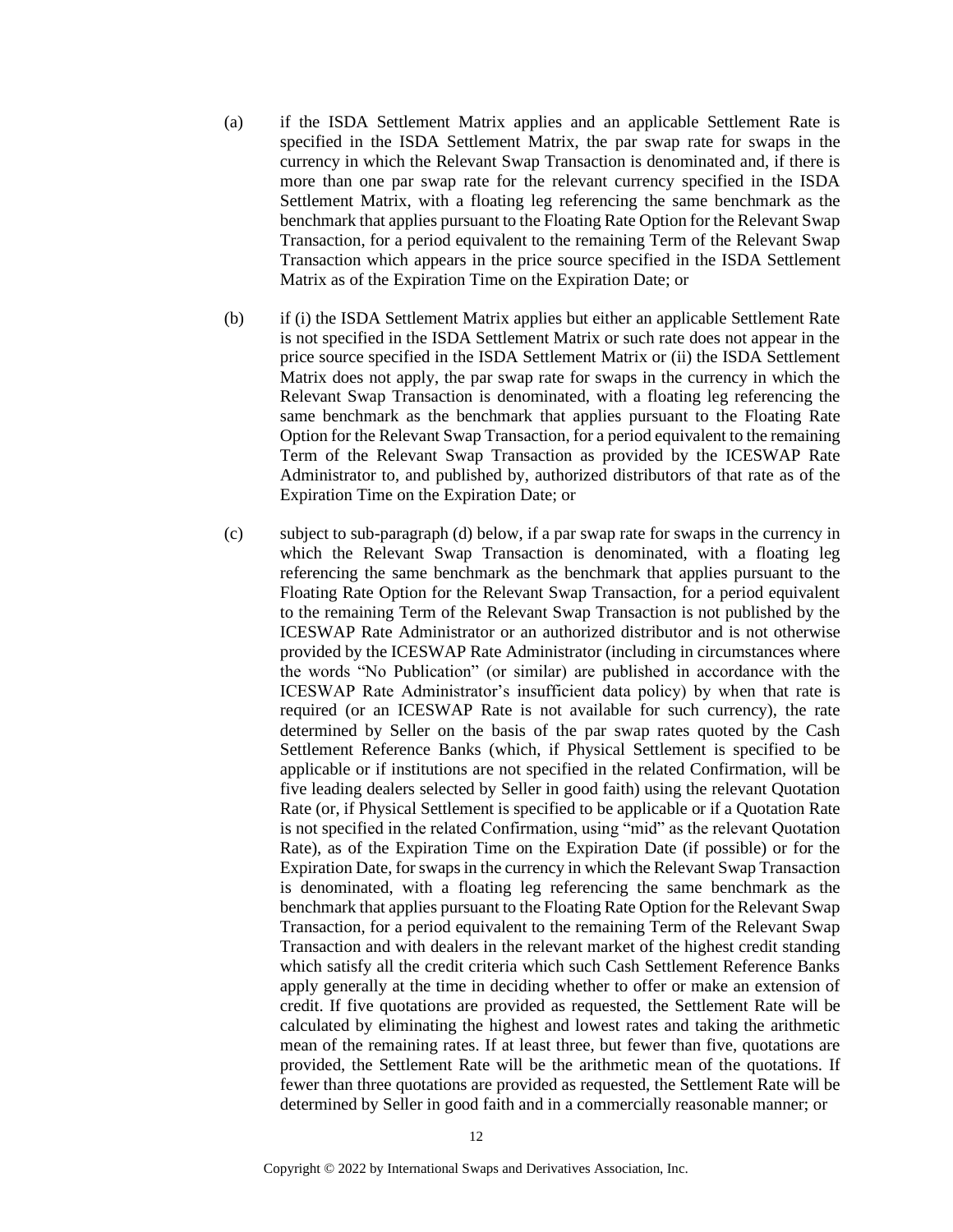- $(d)$  if:
	- (I) the currency in which the Relevant Swap Transaction is denominated is an Applicable Currency, the Floating Rate Option for the Relevant Swap Transaction is based on the London Interbank Offered Rate (LIBOR) for that Applicable Currency and "ICESWAP Rate" is specified or deemed to be specified; and
	- (II) an Applicable LIBOR Index Cessation Effective Date with respect to the Applicable Tenor has occurred,

the Settlement Rate will be:

- A. the Applicable Published SR Fallback Rate; or
- B. if there is no Applicable Published SR Fallback Rate, the Applicable Calculated SR Fallback Rate,

in each case for a period equivalent to the remaining Term of the Relevant Swap Transaction, provided or calculated (as applicable) as of the Expiration Time on the Expiration Date. However, if the Applicable RFR Swap Rate is not published by the administrator of that rate or an authorized distributor and is not otherwise provided by the administrator of that rate by when such rate is required then, in respect of any day for which that rate is required, references to that rate will be deemed to be references to the rate determined by the Calculation Agent,

where, for these purposes:

"Applicable Calculated SR Fallback Rate" means, if the currency in which the Relevant Swap Transaction is denominated is U.S. Dollar, the Calculated USD ISR Fallback Rate.

"Applicable Currency" means U.S. Dollar.

"Applicable LIBOR" means, if the currency in which the Relevant Swap Transaction is denominated is U.S. Dollar, USD LIBOR.

"Applicable LIBOR Index Cessation Effective Date" means, if the currency in which the Relevant Swap Transaction is denominated is U.S. Dollar and in respect of a USD LIBOR Index Cessation Event for the Applicable Tenor, the first date on which the Applicable LIBOR for that Applicable Tenor would ordinarily have been provided and is either (I) Non-Representative by reference to the most recent statement or publication contemplated in subparagraph  $(I)$  or  $(II)(C)$  (as applicable) of the definition of USD LIBOR Index Cessation Event and even if the Applicable LIBOR continues to be provided on such date or (II) no longer provided.

"Applicable Published SR Fallback Rate" means, if the currency in which the Relevant Swap Transaction is denominated is U.S. Dollar, the Published USD ISR Fallback Rate.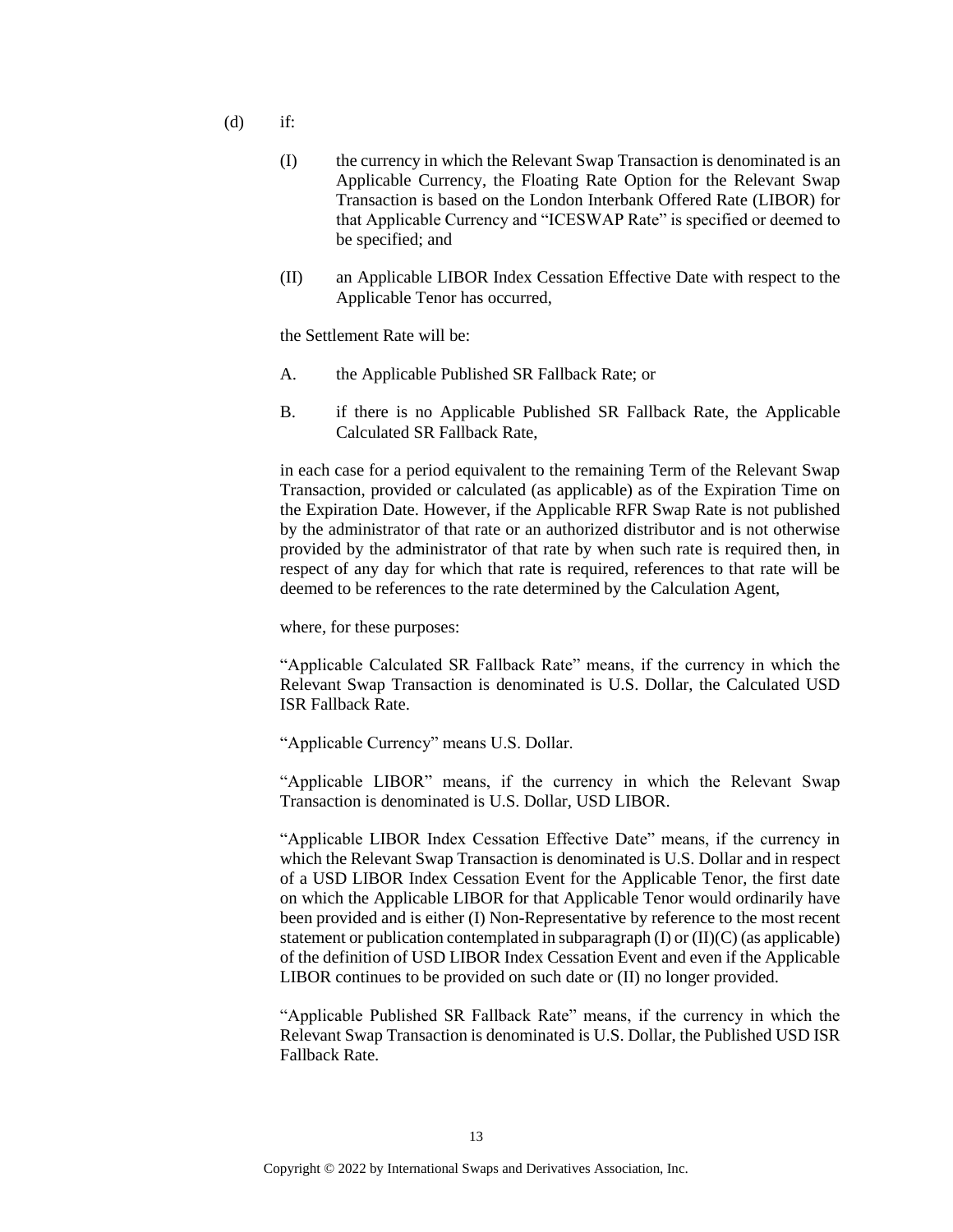"Applicable RFR Swap Rate" means, if the currency in which the Relevant Swap Transaction is denominated is U.S. Dollar, the USD SOFR ICE Swap Rate.

"Applicable Tenor" means, if the currency in which the Relevant Swap Transaction is denominated is U.S. Dollar, the Applicable USD Tenor.

"Applicable USD Tenor" means, in respect of USD LIBOR, three months or any tenor of USD LIBOR which is referenced in fixed-for-floating U.S. Dollar swap transactions on which the USD LIBOR ICE Swap Rate with a maturity of the period equivalent to the remaining Term of the Relevant Swap Transaction is based.

"Calculated USD ISR Fallback Rate" means the rate calculated as follows, and the resulting percentage will be rounded, if necessary, in accordance with the method set forth in Section 8.1(a):

$$
y^{L} = \frac{365.25}{360} \left[ 2 \times \left( \sqrt{1 + y^{OIS}} - 1 \right) + \left( s^{3M} \times \frac{1}{2} \times \left( \sqrt[4]{1 + y^{OIS}} + 1 \right) \right) \right]
$$
  
where:

" $y<sup>L</sup>$ " is the Calculated USD ISR Fallback Rate with a maturity of the remaining Term of the Relevant Swap Transaction;

" $y^{OIS}$ " is the USD SOFR ICE Swap Rate with a maturity of the remaining Term of the Relevant Swap Transaction; and

" $s^{3M}$ " is 0.26161%.

"Non-Representative" means the regulatory supervisor for the administrator of the Applicable LIBOR:

- (I) has determined and announced that the Applicable LIBOR for the Applicable Tenor is no longer representative of the underlying market and economic reality it is intended to measure and representativeness will not be restored; and
- (II) is aware that certain contractual triggers for fallbacks activated by precessation announcements by such supervisor (howsoever described) in contracts have been or are engaged,

provided that the Applicable LIBOR for the Applicable Tenor will be 'Non-Representative' by reference to the date indicated in the most recent statement or publication contemplated in subparagraph  $(I)$  or  $(II)(C)$  (as applicable) of the definition of USD LIBOR Index Cessation Event.

"Published USD ISR Fallback Rate" means the rate calculated in accordance with the formula set forth in the definition of Calculated USD ISR Fallback Rate, as provided by the administrator thereof (or any successor administrator).

"USD LIBOR" means the U.S. Dollar wholesale funding rate known as U.S. Dollar LIBOR (London Interbank Offered Rate) provided by ICE Benchmark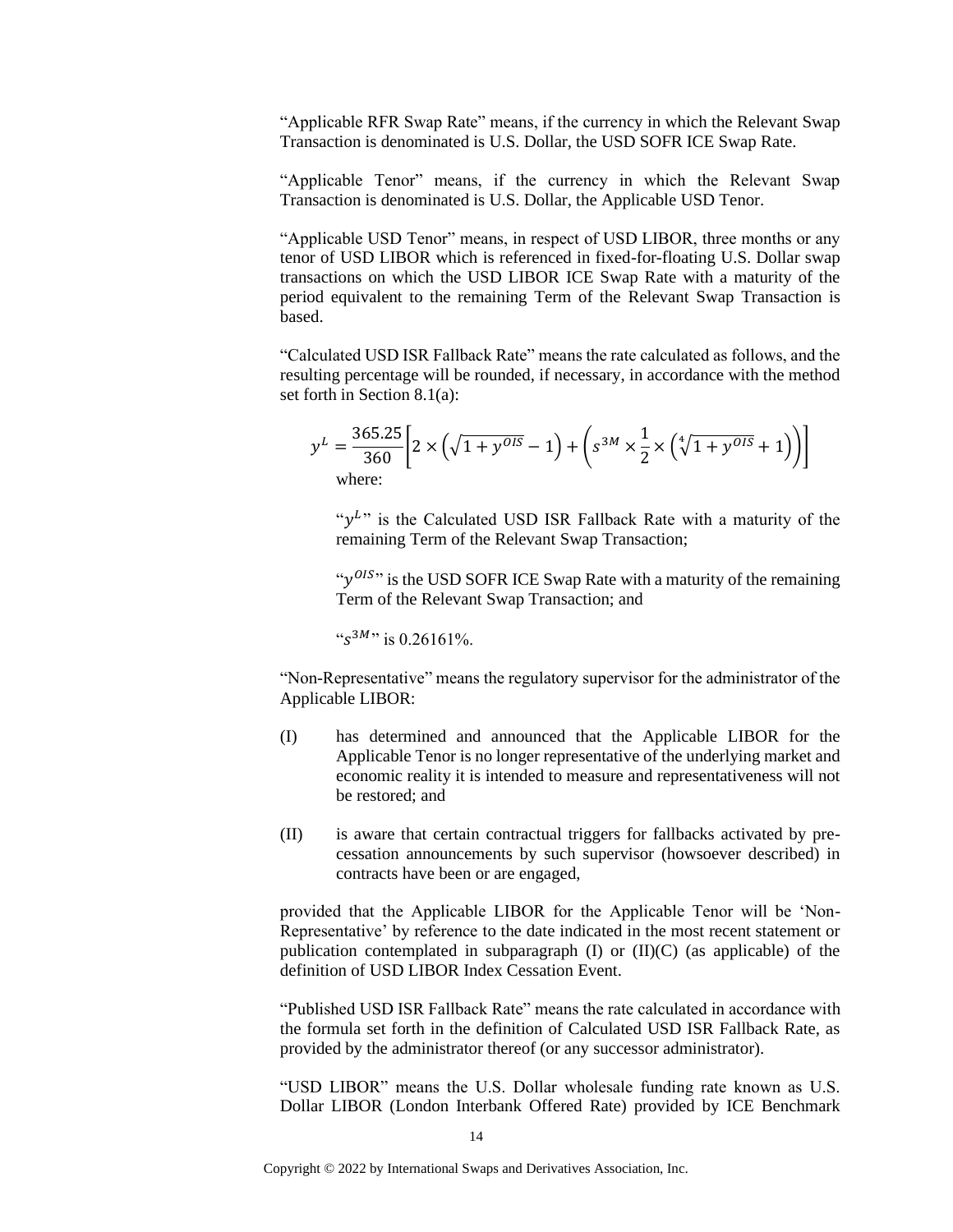Administration Limited, as the administrator of the benchmark, (or a successor administrator).

"USD LIBOR ICE Swap Rate" means the 11:00 a.m., New York City time, benchmark for the mid-price for the fixed leg of a fixed-for-floating U.S. Dollar swap transaction where the floating leg references USD LIBOR, as provided by ICE Benchmark Administration Limited as the administrator of the benchmark (or a successor administrator).

"USD LIBOR Index Cessation Event" means, in respect of USD LIBOR for the Applicable USD Tenor:

- (I) the statement by the Financial Conduct Authority on 5 March 2021 that USD LIBOR for the Applicable USD Tenor would be Non-Representative after 30 June 2023; or
- (II) the occurrence of any of the following events:
	- (A) a public statement or publication of information by or on behalf of the administrator of USD LIBOR announcing that it has ceased or will cease to provide USD LIBOR for the Applicable USD Tenor permanently or indefinitely, provided that, at the time of the statement or publication, there is no successor administrator that will continue to provide USD LIBOR for the Applicable USD Tenor;
	- (B) a public statement or publication of information by the regulatory supervisor for the administrator of USD LIBOR, the central bank for the currency of USD LIBOR, an insolvency official with jurisdiction over the administrator for USD LIBOR, a resolution authority with jurisdiction over the administrator for USD LIBOR or a court or an entity with similar insolvency or resolution authority over the administrator for USD LIBOR, which states that the administrator of USD LIBOR has ceased or will cease to provide USD LIBOR for the Applicable USD Tenor permanently or indefinitely, provided that, at the time of the statement or publication, there is no successor administrator that will continue to provide USD LIBOR for the Applicable USD Tenor; or
	- (C) a public statement or publication of information by the regulatory supervisor for the administrator of USD LIBOR announcing that (A) the regulatory supervisor has determined that USD LIBOR for the Applicable USD Tenor is no longer, or as of a specified future date will no longer be, representative of the underlying market and economic reality that USD LIBOR for that Applicable USD Tenor is intended to measure and that representativeness will not be restored and (B) it is being made in the awareness that the statement or publication will engage certain contractual triggers for fallbacks activated by pre-cessation announcements by such supervisor (howsoever described) in contracts.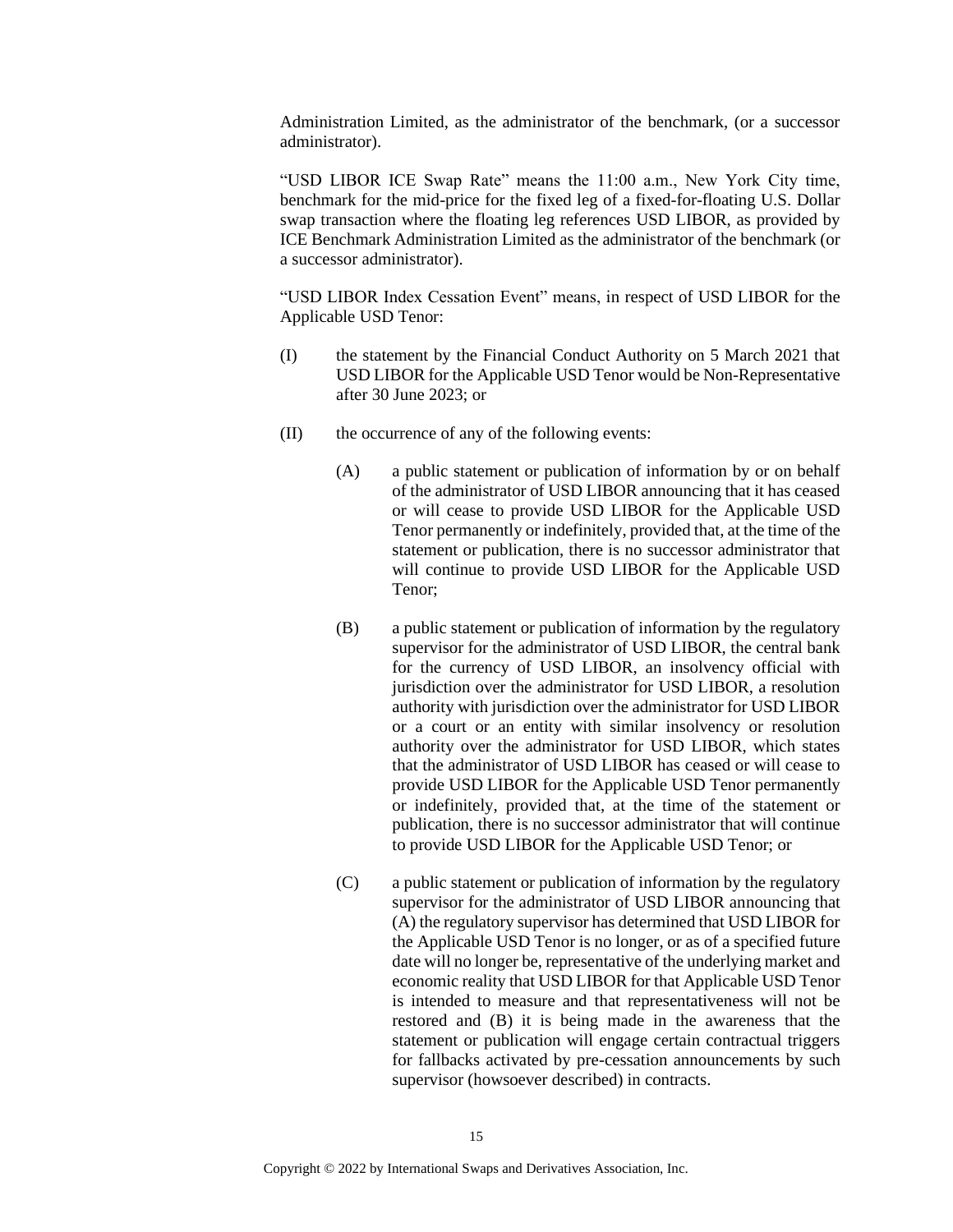"USD SOFR ICE Swap Rate" means the benchmark for the mid-price for the fixed leg of a fixed-for-floating U.S. Dollar swap transaction where the floating leg references the Secured Overnight Financing Rate administered by the Federal Reserve Bank of New York (or any successor administrator) (SOFR) and both the fixed leg and floating leg are paid annually, as provided by ICE Benchmark Administration Limited as the administrator of the benchmark (or a successor administrator).".

- (ii) Section 18.2(f) shall be amended by deleting it in its entirety and restating it as follows:
- "(f) **Settlement Rate.** "Settlement Rate" means, in respect of a Swap Transaction and subject to the provisions of Section 13.9 (*Settlement Rate on Automatic Exercise or Fallback Exercise*) and Section 18.6 (*Corrections to Published and Displayed Rates for Settlement Rate*):
	- (i) if "ICESWAP Rate" is specified, or deemed to have been specified, in the related Confirmation, the par swap rate for swaps in the currency in which the Relevant Swap Transaction is denominated and, if there is more than one par swap rate for the relevant currency, with a floating leg referencing the same benchmark as the benchmark that applies pursuant to the Floating Rate Option for the Relevant Swap Transaction, for a period equivalent to the remaining Term of the Relevant Swap Transaction, as provided by the ICESWAP Rate Administrator to, and published by, authorized distributors of that rate, as of the Cash Settlement Valuation Time on the Cash Settlement Valuation Date, where "**ICESWAP Rate Administrator**" means ICE Benchmark Administration, or any successor thereto as administrator of the ICESWAP Rate;
	- (ii) if "Other Price Source" is specified in the related Confirmation, or a price source or swap rate (other than "ICESWAP Rate") is specified or deemed specified in the Confirmation, the par swap rate for swaps in the currency in which the Relevant Swap Transaction is denominated, and, if there is more than one par swap rate for the relevant currency, with a floating leg referencing the same benchmark as the benchmark that applies pursuant to the Floating Rate Option for the Relevant Swap Transaction, for a period equivalent to the remaining Term of the Relevant Swap Transaction, which appears in the price source specified for that purpose or which is provided by the relevant administrator for the swap rate specified to, and published by, authorized distributors of that rate, as of the Cash Settlement Valuation Time on the Cash Settlement Valuation Date and, if appropriate, for the relevant Quotation Rate;
	- (iii) if:
		- (A) subject to sub-paragraph (iv) below, a par swap rate for swaps in the currency in which the Relevant Swap Transaction is denominated, with a floating leg referencing the same benchmark as the benchmark that applies pursuant to the Floating Rate Option for the Relevant Swap Transaction, for a period equivalent to the remaining Term of the Relevant Swap Transaction is not published:
			- (I) by the ICESWAP Rate Administrator or an authorized distributor and is not otherwise provided by the ICESWAP Rate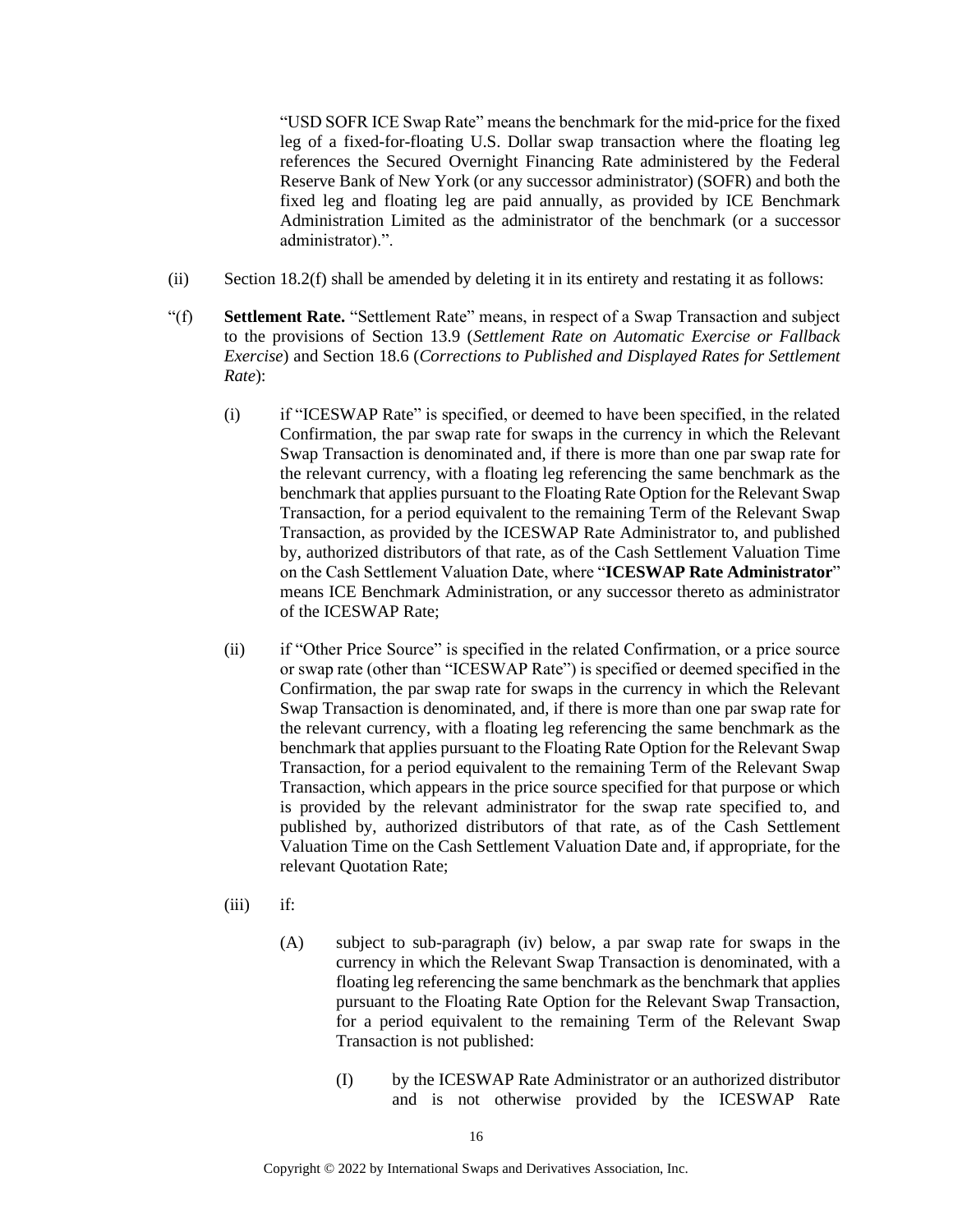Administrator (including in circumstances where the words "No Publication" (or similar) are published in accordance with the ICESWAP Rate Administrator's insufficient data policy) by when the ICESWAP Rate is required (or an ICESWAP Rate is not available for such currency) (if "ICESWAP Rate" is specified or deemed to be specified); or

- (II) in the relevant price source or provided by the relevant administrator for the swap rate specified to, and published by, authorized distributors of that rate (if "Other Price Source" is specified or a price source or swap rate (other than "ICESWAP Rate") is specified or deemed specified in the Confirmation); or
- (B) "Reference Banks" is specified or deemed to be specified in the related Confirmation:

the rate will be determined on the basis of the par swap rates quoted by the Cash Settlement Reference Banks using the relevant Quotation Rate (or if a Quotation Rate is not specified in the related Confirmation, using "mid" as the relevant Quotation Rate), as of the Cash Settlement Valuation Time on the Cash Settlement Valuation Date, for swaps in the currency in which the Relevant Swap Transaction is denominated, with a floating leg referencing the same benchmark as the benchmark that applies pursuant to the Floating Rate Option for the Relevant Swap Transaction, for a period equivalent to the remaining Term of the Relevant Swap Transaction and with dealers in the relevant market of the highest credit standing which satisfy all the credit criteria which such Cash Settlement Reference Banks apply generally at the time in deciding whether to offer or make an extension of credit. If five quotations are provided as requested, the Settlement Rate will be calculated by eliminating the highest (or, in the event of equality, one of the highest) and lowest (or, in the event of equality, one of the lowest) rates and taking the arithmetic mean of the remaining rates. If at least three, but fewer than five, quotations are provided, the Settlement Rate will be the arithmetic mean of the quotations. If fewer than three quotations are provided as requested, the Settlement Rate will be determined by the Calculation Agent; or

- $(iv)$  if:
	- (A) the currency in which the Relevant Swap Transaction is denominated is an Applicable Currency, the Floating Rate Option for the Relevant Swap Transaction is based on the London Interbank Offered Rate (LIBOR) for that Applicable Currency and "ICESWAP Rate" is specified or deemed to be specified; and
	- (B) an Applicable LIBOR Index Cessation Effective Date with respect to the Applicable Tenor has occurred,

the Settlement Rate will be:

(I) the Applicable Published SR Fallback Rate; or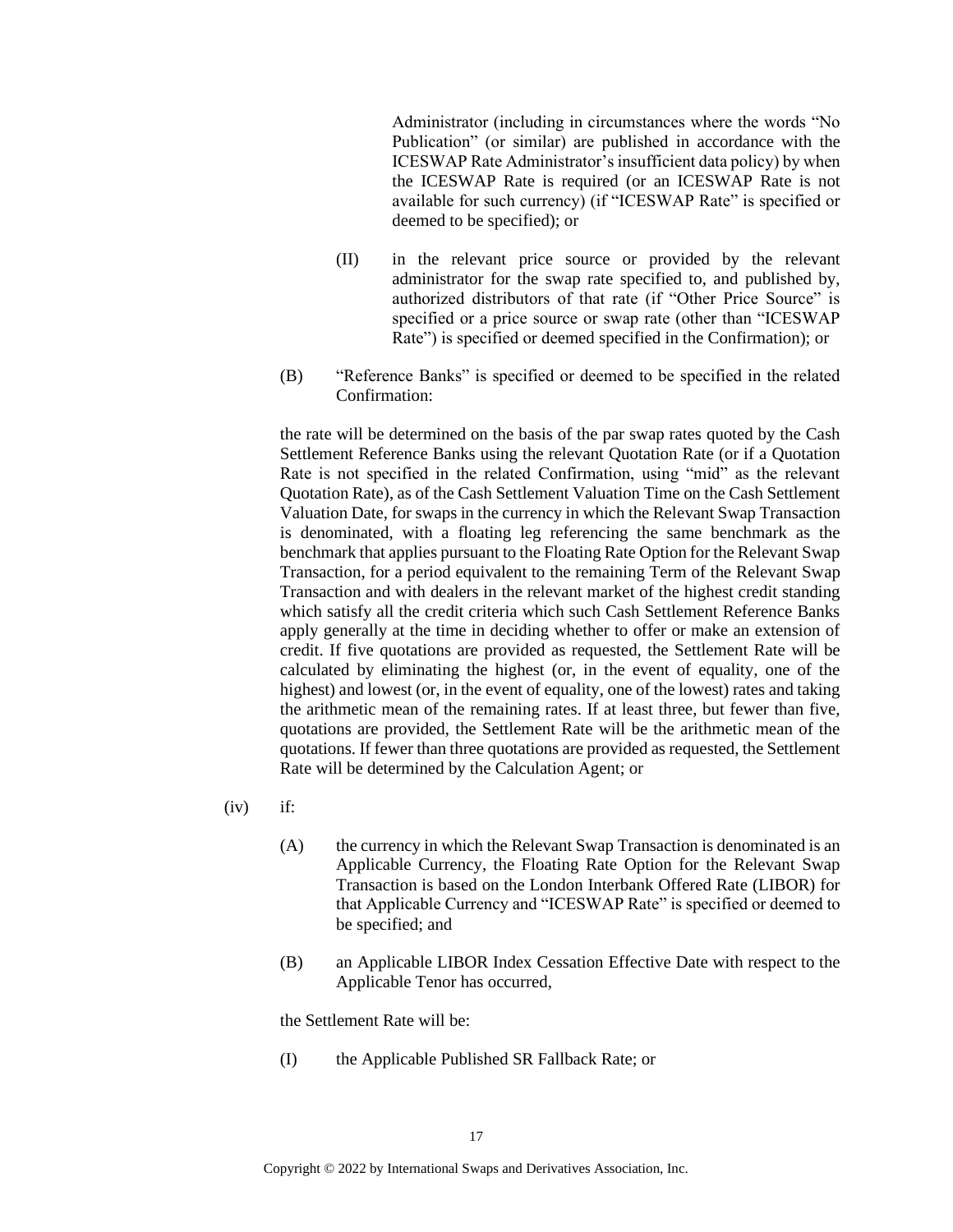(II) if there is no Applicable Published SR Fallback Rate, the Applicable Calculated SR Fallback Rate,

in each case for a period equivalent to the remaining Term of the Relevant Swap Transaction, provided or calculated (as applicable) as of the Cash Settlement Valuation Time on the Cash Settlement Valuation Date. However, if the Applicable RFR Swap Rate is not published by the administrator of that rate or an authorized distributor and is not otherwise provided by the administrator of that rate by when such rate is required then, in respect of any day for which that rate is required, references to that rate will be deemed to be references to the rate determined by the Calculation Agent,

where, for these purposes:

"Applicable Calculated SR Fallback Rate", "Applicable Currency", "Applicable LIBOR", "Applicable LIBOR Index Cessation Effective Date", "Applicable Published SR Fallback Rate", "Applicable RFR Swap Rate", "Applicable Tenor", "Applicable USD Tenor", "Calculated USD ISR Fallback Rate", "Non-Representative", "Published USD ISR Fallback Rate", "USD LIBOR", "USD LIBOR ICE Swap Rate", "USD LIBOR Index Cessation Event" and "USD SOFR ICE Swap Rate" each have the meaning given to them in Section 13.9 (Settlement Rate on Automatic Exercise or Fallback Exercise).".

- (iii) Section 18.2(n) shall be amended by deleting it in its entirety and restating it as follows:
	- "(n) **ICESWAP Rate Page.** "ICESWAP Rate Page" means, in respect of a Swap Transaction and in respect of a Cash Settlement Valuation Date or an Exercise Date, whichever of the Reuters Screen ICESWAP pages is designated for purposes of displaying par swap rates for swaps in the currency of denomination of the Relevant Swap Transaction on that Cash Settlement Valuation Date or that Exercise Date.".

(iv) Sections  $18.2(g)(iv)$  and (v) shall be amended by deleting the references to "ISDAFIX" Page" and "ISDAFIX page" and replacing them with a reference to "ICESWAP Rate Page".

(v) Sections 18.4 and 18.5 shall be amended by deleting the words:

""ISDA Source" will be deemed to have been specified"

and replacing them with the following:

"if the Relevant Swap Transaction is denominated in U.S Dollars, "ICESWAP Rate" will be deemed to have been specified (provided that for the purpose of "Automatic Exercise" or "Fallback Exercise", reference in the definition of "ICESWAP Rate" to "Cash Settlement Valuation Time" shall be read as a reference to "Expiration Time" and reference to "Cash Settlement Valuation Date" shall be read as a reference to "Expiration Date")".

(vi) Section 18.6 shall be amended by inserting the words "ICESWAP Rate Administrator (or authorized distributors of the ICESWAP Rate)," after the words "is based on information obtained from the".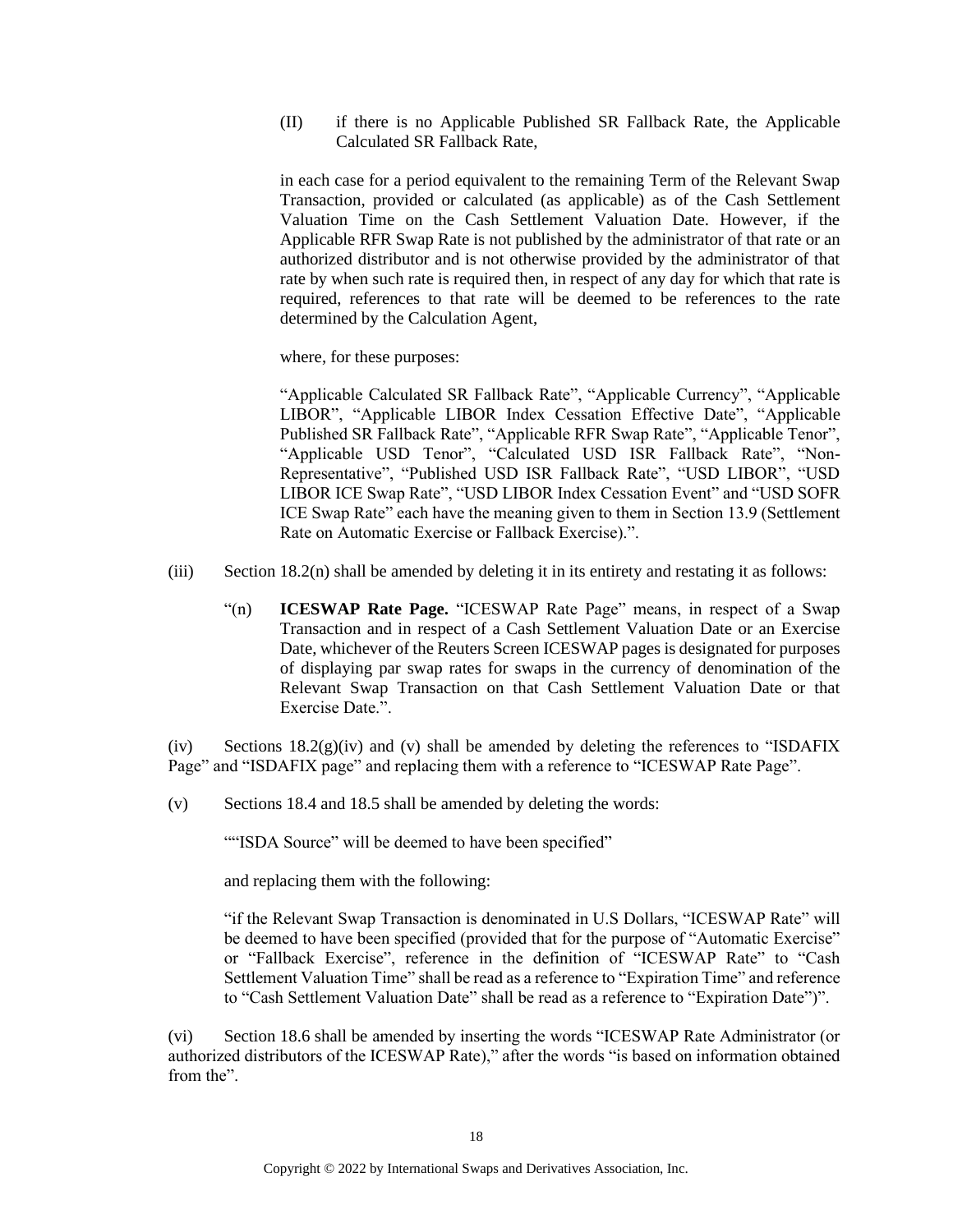(vii) Any reference to "ISDA Source" in any, or incorporated by reference into any, 2006 USD LIBOR Swap Rate Confirmation shall be deemed to be a reference to "ICESWAP Rate" in respect of a Swap Transaction that is denominated in U.S. dollars.

(viii) If the relevant 2006 USD LIBOR Swap Rate Confirmation incorporates a version of the 2006 Definitions that includes reference to the "ISDA Collateral Cash Price Matrix", notwithstanding any provisions to the contrary in the ISDA Collateral Cash Price Matrix (as defined in the 2006 Definitions), references to "ICESWAP Rate" in the ISDA Collateral Cash Price Matrix (including any deemed references to "ICESWAP Rate" pursuant to subparagraph g(i) below) shall be as defined in Section 18.2(f)(i) of the 2006 Definitions as amended by this Benchmark Module.

(c) For the purposes of each USD LIBOR Swap Rate Post-Supplement 64 Confirmation, USD LIBOR Swap Rate Post-Supplement 66 Confirmation and USD LIBOR Swap Rate Post-Supplement 82 Confirmation, the version of the 2006 Definitions so incorporated shall be amended in accordance with the following:

(i) Section  $18.3(g)$  shall be amended by re-numbering the second instance of subparagraph (iii) as subparagraph (iv) and renumbering the following subparagraphs as (v), (vi) and (vii).

(ii) Section  $18.3(g)(iii)(B)$  shall be amended by deleting it in its entirety and restating it as follows:

"(B) if no such Settlement Rate is specified, determined by the Calculation Agent in good faith and using commercially reasonable procedures, or if subparagraph  $(v)^1$ below applies, by the Cash Settlement Reference Banks,".

(d) For the purposes of each USD LIBOR Swap Rate Post-Supplement 58 Confirmation, the version of the 2006 Definitions so incorporated shall be amended in accordance with the following:

(i) Section  $18.3(g)(ii)$  shall be amended by deleting the last sentence of that Section in its entirety and restating it as follows:

"If (1) "Mutually Agreed Clearinghouse" is not specified in the Confirmation and no Discount Rate is specified in the ISDA Collateral Cash Price Matrix for the Relevant Swap Transaction currency, or (2) no Settlement Rate is specified or deemed specified in the ISDA Collateral Cash Price Matrix for the Relevant Swap Transaction currency, the Discount Rate used to calculate the zero coupon curve and/or the Settlement Rate used to determine the amounts payable under (i)(A) above will be determined by the Calculation Agent in good faith and using commercially reasonable procedures or, if subparagraph (iv) below applies, the Settlement Rate used to determine the amounts payable under (i)(A) above will be determined by the Cash Settlement Reference Banks.";

(ii) the references in Section 14.1(g) (Adjustment Amount) to "Section 18.3(g)(iii)" shall be deleted and replaced with references to "Section  $18.3(g)(v)$ "; and

(iii) the reference in Section 15.2 (Cleared Physical Settlement) to "Section  $18.3(g)(iii)$ " shall be deleted and replaced with a reference to "Section  $18.3(g)(v)$ ".

The reference to Section 18.3(g)(v) here is a reference to the paragraph which starts with the words, "If the parties are unable to agree on the Cash Settlement Amount".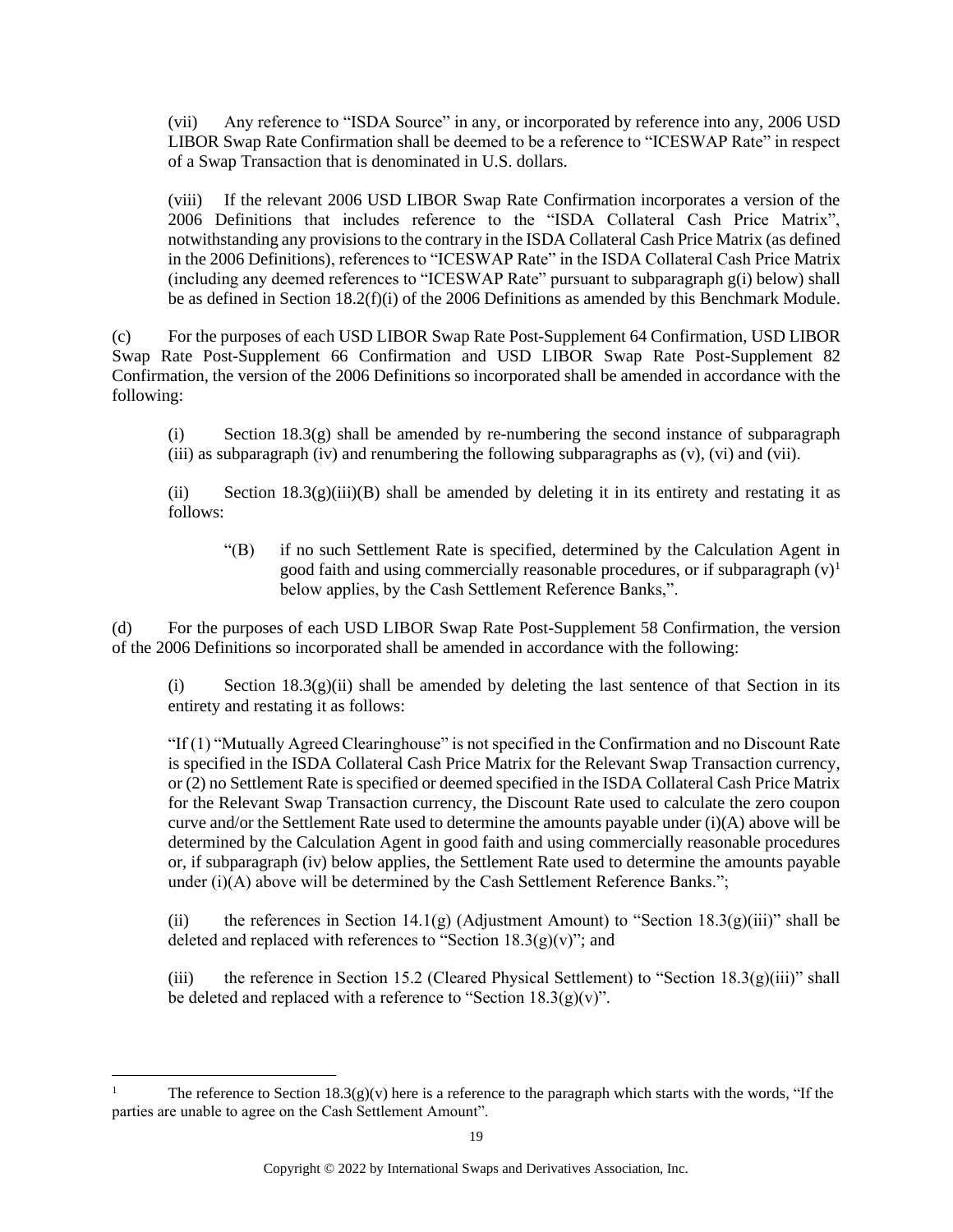(e) For the purposes of each USD LIBOR Swap Rate Post-Supplement 28 Confirmation and USD LIBOR Swap Rate Post-Supplement 48 Confirmation, the version of the 2006 Definitions so incorporated shall be amended in accordance with the following:

(i) Section  $18.3(g)(i)$  shall be amended by deleting the last sentence of that Section in its entirety and restating it as follows:

"If no Discount Rate or Settlement Rate is specified in the ISDA Collateral Cash Price Matrix for the Relevant Swap Transaction currency, the Discount Rate used to calculate the zero coupon curve and the Settlement Rate used to determine the amounts payable under (A) above will be determined by the Calculation Agent in good faith and using commercially reasonable procedures or, if the second paragraph in subparagraph (ii) below applies, the Settlement Rate used to determine the amounts payable under (A) above will be determined by the Cash Settlement Reference Banks.".

(f) For the purposes of each USD LIBOR Swap Rate Pre-Supplement 28 Confirmation, USD LIBOR Swap Rate Post-Supplement 28 Confirmation, USD LIBOR Swap Rate Post-Supplement 48 Confirmation, USD LIBOR Swap Rate Post-Supplement 58 Confirmation and USD LIBOR Swap Rate Post-Supplement 64 Confirmation, the version of the 2006 Definitions so incorporated shall be amended in accordance with the following:

(i) Any reference to "ISDAFIX" or "ISDA Source" in the ISDA Settlement Matrix (as defined in the 2006 Definitions) shall be deemed to be a reference to "ICESWAP Rate", provided that for the purpose of an "Automatic Exercise" or "Fallback Exercise", reference in the definition of "ICESWAP Rate" to "Cash Settlement Valuation Time" shall be a reference to "Expiration Time" and reference to "Cash Settlement Valuation Date" shall be a reference to "Expiration Date".

(g) For the purposes of each USD LIBOR Swap Rate Post-Supplement 28 Confirmation, USD LIBOR Swap Rate Post-Supplement 48 Confirmation and USD LIBOR Swap Rate Post-Supplement 58 Confirmation, the version of the 2006 Definitions so incorporated shall be amended in accordance with the following:

(i) Any reference to "ISDA Source" in the ISDA Collateral Cash Price Matrix shall be deemed to be a reference to "ICESWAP Rate".

For the purposes of subparagraphs  $2(a)$  to  $(g)$  above only:

"**2006 USD LIBOR ISR FRO Confirmation**" means any Protocol Covered Confirmation which:

(i) incorporates the 2006 Definitions;

(ii) references "USD-ISDA-Swap Rate", "USD-ISDA-Swap Rate-3:00", "USD-ISDAFIX3-Swap Rate" or "USD-ISDAFIX3-Swap Rate-3:00"; and

(iii) has a Trade Date prior to November 10, 2021;

"**2006 USD LIBOR Swap Rate Confirmation**" means any Protocol Covered Confirmation which:

(i) incorporates the 2006 Definitions;

(ii) confirms the terms and conditions of (a) a Swaption (as defined in the 2006 Definitions), or (b) a Swap Transaction (as defined in the 2006 Definitions) in respect of which 'Optional Early Termination' or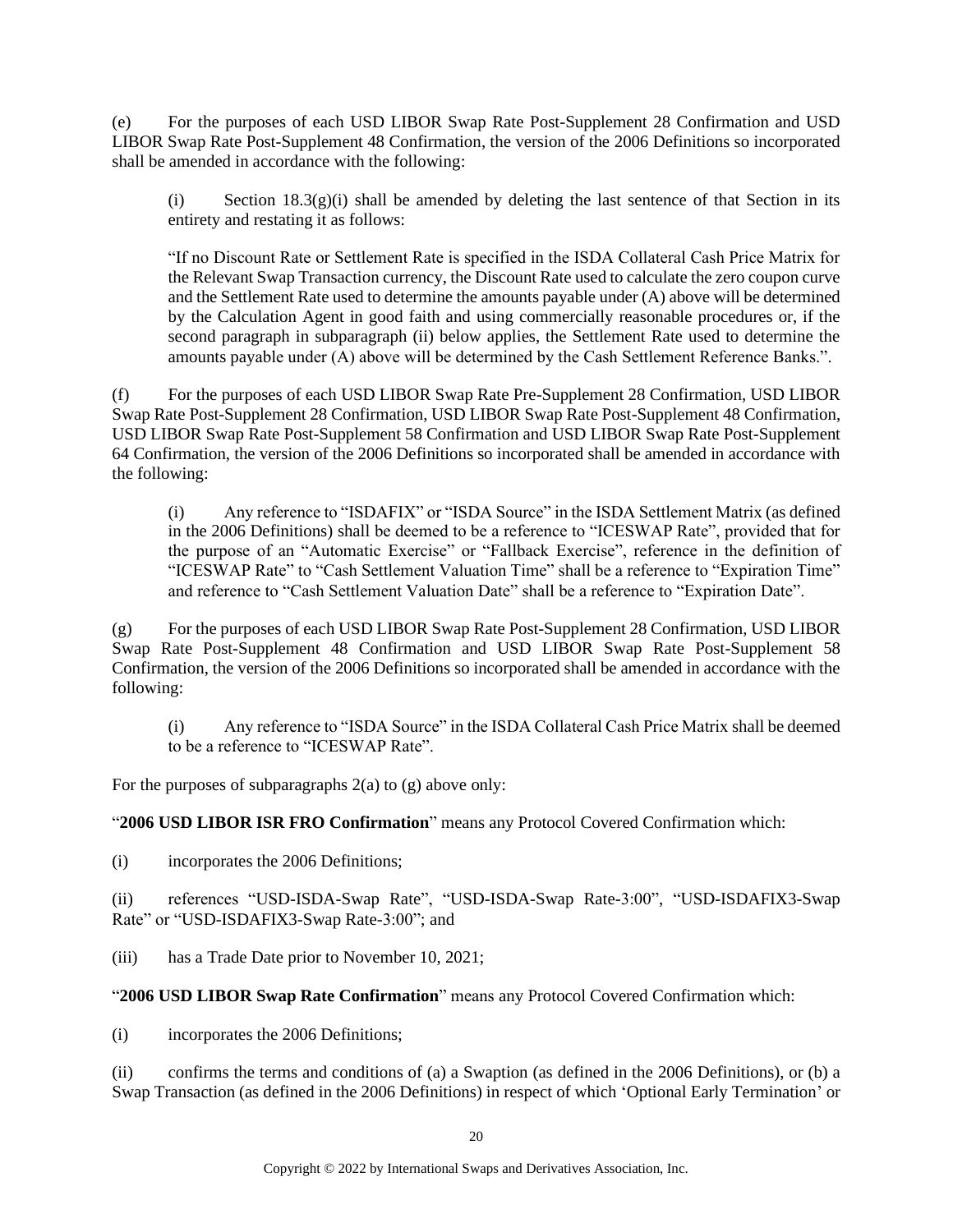'Mandatory Early Termination' is applicable and, in each case, for which the Relevant Swap Transaction (as defined in the 2006 Definitions) currency is U.S. dollar; and

(iii) has a Trade Date prior to November 10, 2021;

"**Supplement 28**" means Supplement number 28 to the 2006 Definitions, published by ISDA on September 30, 2011;

"**Supplement 48**" means Supplement number 48 to the 2006 Definitions, published by ISDA on March 23, 2016;

"**Supplement 58**" means Supplement number 58 to the 2006 Definitions, published by ISDA on November 21, 2018;

"**Supplement 64**" means Supplement number 64 to the 2006 Definitions, published by ISDA and effective on March 30, 2020;

"**Supplement 66**" means Supplement number 66 to the 2006 Definitions, published by ISDA and effective on December 14, 2020;

"**Supplement 82**" means Supplement number 82 to the 2006 Definitions, published by ISDA and effective on August 6, 2021;

"**Supplement 88**" has the meaning given to such term in the preamble to this Benchmark Module;

"**USD LIBOR Swap Rate Post-Supplement 28 Confirmation**" means any 2006 USD LIBOR Swap Rate Confirmation which has a Trade Date on or after September 30, 2011 and prior to March 23, 2016, or which otherwise incorporates the terms of Supplement 28 but not Supplement 48, Supplement 58, Supplement 64, Supplement 66 and Supplement 82;

"**USD LIBOR Swap Rate Post-Supplement 48 Confirmation**" means any 2006 USD LIBOR Swap Rate Confirmation which has a Trade Date on or after March 23, 2016 and prior to November 21, 2018, or which otherwise incorporates the terms of Supplement 48 but not Supplement 58, Supplement 64, Supplement 66 and Supplement 82;

"**USD LIBOR Swap Rate Post-Supplement 58 Confirmation**" means any 2006 USD LIBOR Swap Rate Confirmation which has a Trade Date on or after November 21, 2018 and prior to March 30, 2020, or which otherwise incorporates the terms of Supplement 58 but not Supplement 64, Supplement 66 and Supplement 82;

"**USD LIBOR Swap Rate Post-Supplement 64 Confirmation**" means any 2006 USD LIBOR Swap Rate Confirmation which has a Trade Date on or after March 30, 2020 and prior to December 14, 2020, or which otherwise incorporates the terms of Supplement 64 but not Supplement 66 and Supplement 82;

"**USD LIBOR Swap Rate Post-Supplement 66 Confirmation**" means any 2006 USD LIBOR Swap Rate Confirmation which has a Trade Date on or after December 14, 2020 and prior to August 6, 2021, or which otherwise incorporates the terms of Supplement 66 but not Supplement 82;

"**USD LIBOR Swap Rate Post-Supplement 82 Confirmation**" means any 2006 USD LIBOR Swap Rate Confirmation which has a Trade Date on or after August 6, 2021 and prior to November 10, 2021, or which otherwise incorporates the terms of Supplement 82 but not Supplement 88; and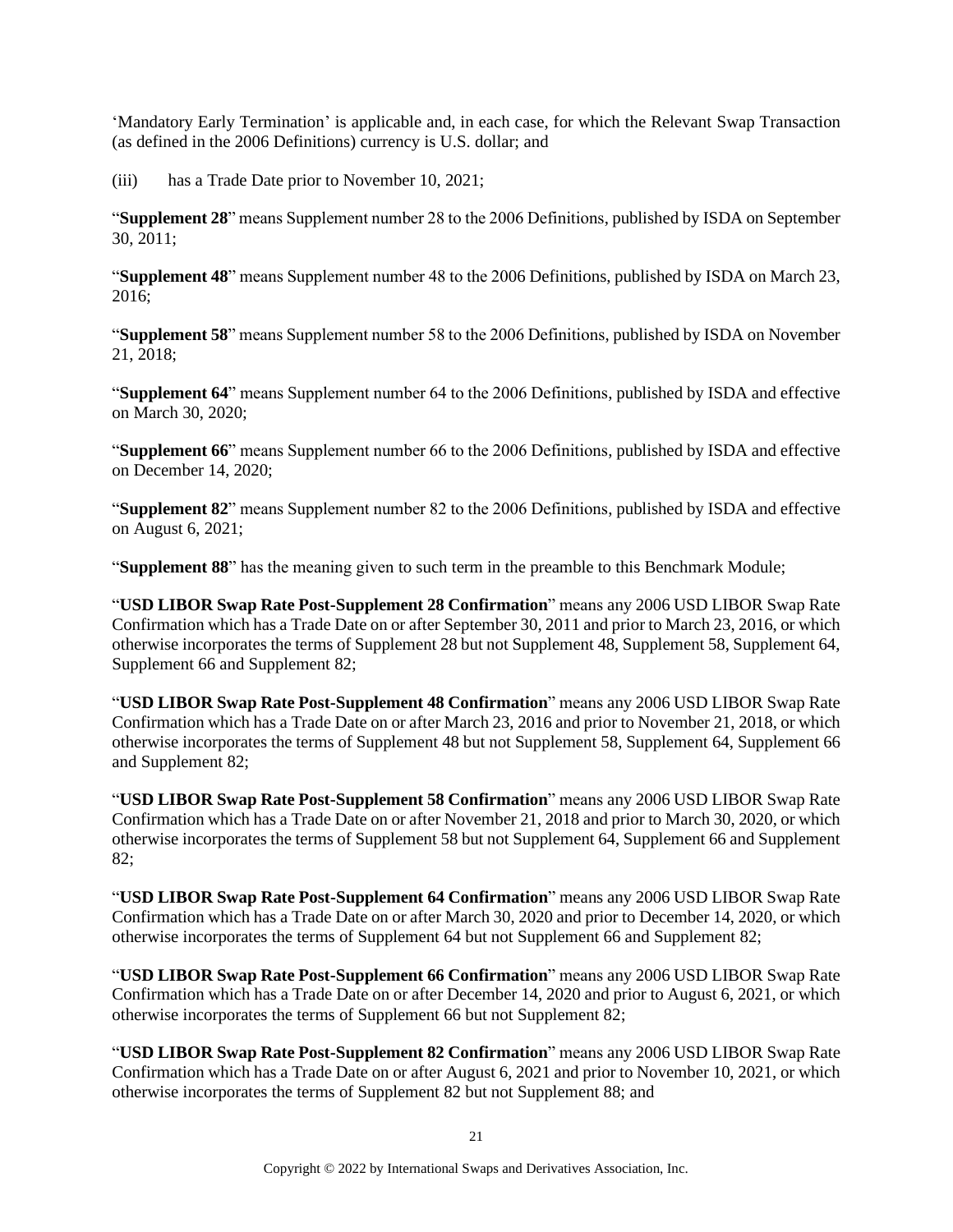"**USD LIBOR Swap Rate Pre-Supplement 28 Confirmation**" means any 2006 USD LIBOR Swap Rate Confirmation which has a Trade Date prior to September 30, 2011.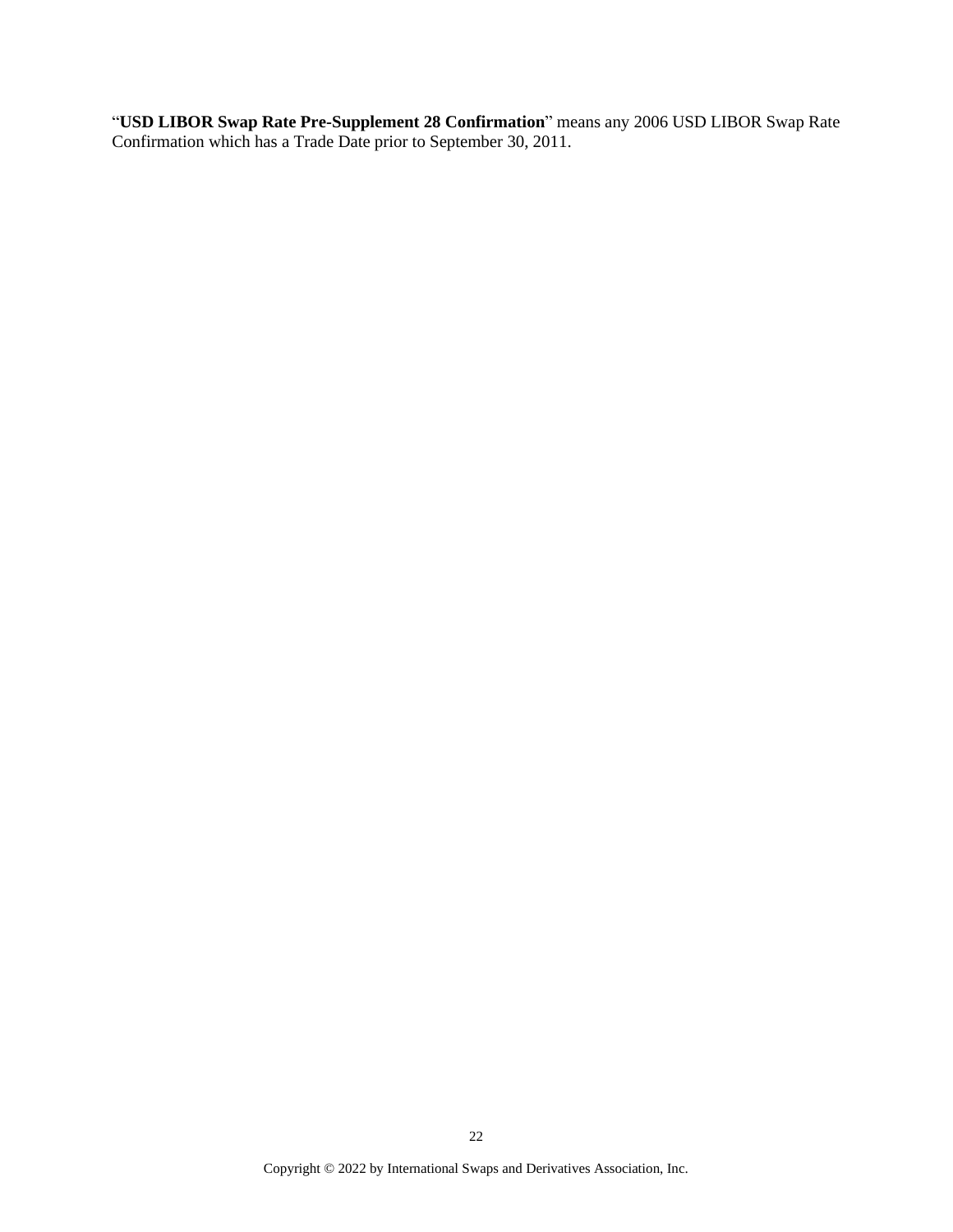#### 3. **Amendments to Protocol Covered Documents incorporating the 2000 Definitions**

(a) For the purposes of each 2000 USD LIBOR ISR FRO Confirmation, the 2000 Definitions so incorporated shall be amended in accordance with the following:

(i) Section 7.1(w)(vi) ("USD-ISDA-Swap Rate") of the 2000 Definitions shall be deleted and replaced with the revised Section 7.1(ab)(vi) in paragraph 1(a) ("U.S. Dollar Rate Options") of Supplement 88, except that the final sentence within the second paragraph of the revised Section 7.1(ab)(vi) shall be deleted and replaced with, "Section 7.6(d) (*Corrections to Published and Displayed Rates*) shall apply as though the reference therein to 'subsections (a), (b) or (c)' were a reference to this Section  $7.1(w)(vi)$ ".

(ii) Defined terms used in the revised Section  $7.1(w)(vi)$  ("USD-ISDA-Swap Rate") (pursuant to subparagraph (i) above) shall have the meanings set out in paragraph  $1(e)$  ("U.S. Dollar Rate Options") of Supplement 88, except that:

(A) the words "or the USD LIBOR ICE Swap Rate-15:00 (as applicable)" shall be deleted from the definition of "Applicable USD Tenor"; and

(B) the words "and the USD LIBOR ICE Swap Rate-15:00" shall be deleted from the definition of "USD LIBOR ICE Swap Rate Fixing Day".

(iii) If the parties have previously agreed that, with respect to "USD-ISDA-Swap Rate" and one or more 2000 USD LIBOR ISR FRO Confirmations, a fixing day other than the USD LIBOR ICE Swap Rate Fixing Day (as defined in Supplement 88) shall apply (such other fixing day, a "**2000 USD Bespoke Fixing Day**"), then, notwithstanding anything to the contrary in the amended "USD-ISDA-Swap Rate" referenced in subparagraph (i) above, the 2000 USD Bespoke Fixing Day shall continue to apply and any reference to the "USD LIBOR ICE Swap Rate Fixing Day" in that rate option shall be deemed to be a reference to the 2000 USD Bespoke Fixing Day.

(iv) The provisions in paragraph 2 (*Discontinued Rates Maturities*) of Supplement 88 shall apply for the purposes of each 2000 USD LIBOR ISR FRO Confirmation which has a Trade Date on or after January 25, 2021 or which otherwise incorporates the provisions of Supplement number 70 to the 2006 Definitions, published by ISDA and effective on January 25, 2021, (including incorporation of that Supplement as a result of adherence to the ISDA 2020 IBOR Fallbacks Protocol).

(b) For the purposes of each 2000 USD LIBOR Swap Rate Confirmation, the 2000 Definitions so incorporated shall be amended in accordance with the following:

(i) Section 12.9 shall be amended by deleting it in its entirety and restating it as follows:

"**Section 12.9. Settlement Rate on Automatic or Fallback Exercise.** For purposes of Section 12.7 (Automatic Exercise) and Section 12.8 (Fallback Exercise) and determining whether Buyer is in-the-money, and for purposes of Section 17.2(f) (Settlement Rate) where a Swaption is deemed to be exercised pursuant to the provisions of Section 12.7 (Automatic Exercise) or Section 12.8 (Fallback Exercise):

(a) where Cash Settlement is specified to be applicable to a Swaption, the Settlement Rate will be determined in accordance with the provisions of this Section  $12.9(a)$ .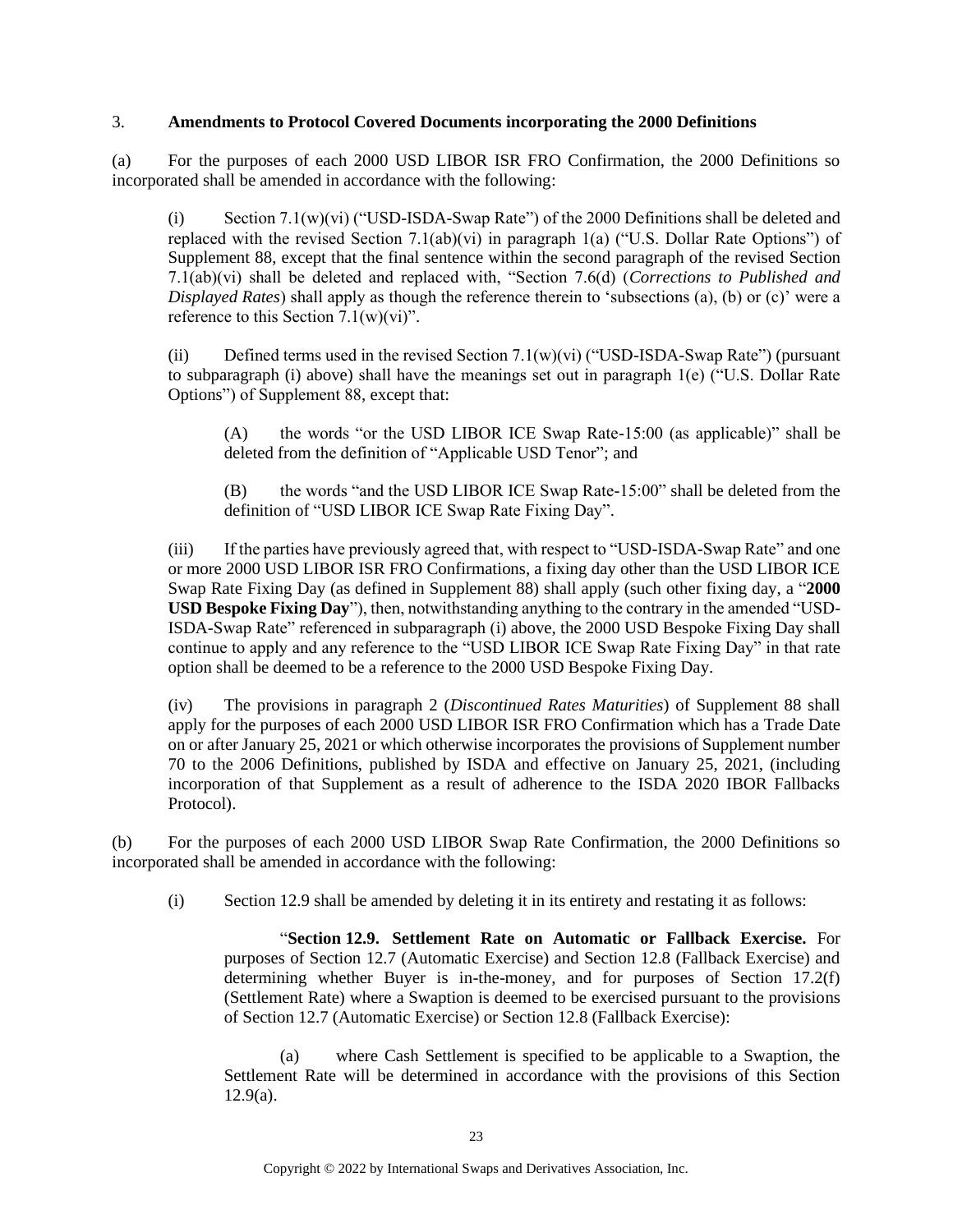(i) Where Seller determines the Settlement Rate at approximately the Expiration Time on the Expiration Date, the Settlement Rate will be the rate determined by Seller on the basis of the par swap rates quoted by the Cash Settlement Reference Banks (which, if institutions are not specified in the related Confirmation, will be five leading dealers selected by Seller in good faith) using the relevant Quotation Rate (or, if a Quotation Rate is not specified in the related Confirmation, using "mid" as the relevant Quotation Rate), as of the Expiration Time on the Expiration Date, for swaps in the currency in which the Relevant Swap Transaction is denominated and, if there is more than one par swap rate for the relevant currency specified, with a floating leg referencing the same benchmark as the benchmark that applies pursuant to the Floating Rate Option for the Relevant Swap Transaction, for a period equivalent to the remaining Term of the Relevant Swap Transaction and with dealers in the relevant market of the highest credit standing which satisfy all the credit criteria which such Cash Settlement Reference Banks apply generally at the time in deciding whether to offer or make an extension of credit. If five quotations are provided as requested, the Settlement Rate will be calculated by eliminating the highest and lowest rates and taking the arithmetic mean of the remaining rates. If at least three, but fewer than five, quotations are provided, the Settlement Rate will be the arithmetic mean of the quotations. If fewer than three quotations are provided as requested, the Settlement Rate will be determined in accordance with the method set forth in Section 12.9(a)(ii) below.

(ii) If Seller does not obtain quotes or does not obtain a sufficient number of quotes in accordance with the provisions of Section 12.9(a)(i) above, the Settlement Rate will be the par swap rate for swaps in the currency in which the Relevant Swap Transaction is denominated, with a floating leg referencing the same benchmark as the benchmark that applies pursuant to the Floating Rate Option for the Relevant Swap Transaction, for a period equivalent to the remaining Term of the Relevant Swap Transaction as provided by the ICESWAP Rate Administrator to, and published by, authorized distributors of that rate as of the Expiration Time on the Expiration Date.

(iii) Subject to Section 12.9(c) below, if Section 12.9(a)(ii) applies but a par swap rate for swaps in the currency in which the Relevant Swap Transaction is denominated, with a floating leg referencing the same benchmark as the benchmark that applies pursuant to the Floating Rate Option for the Relevant Swap Transaction, for a period equivalent to the remaining Term of the Relevant Swap Transaction is not published by the ICESWAP Rate Administrator or an authorized distributor and is not otherwise provided by the ICESWAP Rate Administrator (including in circumstances where the words "No Publication" (or similar) are published in accordance with the ICESWAP Rate Administrator's insufficient data policy) by when that rate is required (or an ICESWAP Rate is not available for such currency), the Settlement Rate will be the rate determined by Seller on the basis of the par swap rates quoted by the Cash Settlement Reference Banks (which, if institutions are not specified in the related Confirmation, will be five leading dealers selected by Seller in good faith) using the relevant Quotation Rate (or, if a Quotation Rate is not specified in the related Confirmation, using "mid" as the relevant Quotation Rate), as of the Expiration Time on the Expiration Date (if possible) or for the Expiration Date, for swaps in the currency in which the Relevant Swap Transaction is denominated, with a floating leg referencing the same benchmark as the benchmark that applies pursuant to the Floating Rate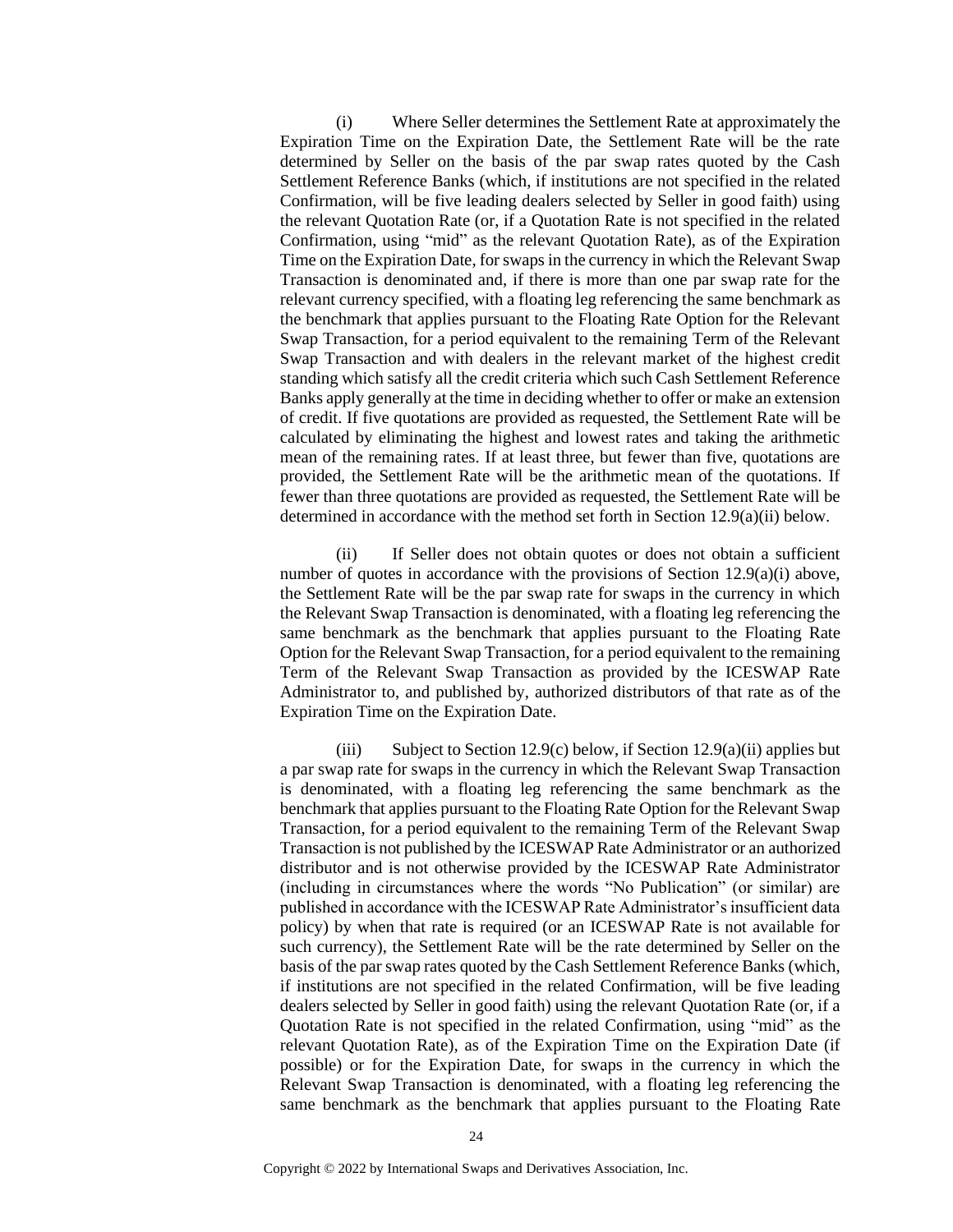Option for the Relevant Swap Transaction, for a period equivalent to the remaining Term of the Relevant Swap Transaction and with dealers in the relevant market of the highest credit standing which satisfy all the credit criteria which such Cash Settlement Reference Banks apply generally at the time in deciding whether to offer or make an extension of credit. If five quotations are provided as requested, the Settlement Rate will be calculated by eliminating the highest and lowest rates and taking the arithmetic mean of the remaining rates. If at least three, but fewer than five, quotations are provided, the Settlement Rate will be the arithmetic mean of the quotations. If fewer than three quotations are provided as requested, the Settlement Rate will be determined by Seller in good faith and in a commercially reasonable manner; and

(b) where Physical Settlement is specified to be applicable to a Swaption, the Settlement Rate will be calculated in accordance with the provisions of this Section 12.9(b).

(i) Where Seller determines the Settlement Rate at approximately the Expiration Time on the Expiration Date, the Settlement Rate will be the rate determined by Seller on the basis of the par swap rates quoted by the Cash Settlement Reference Banks (which will be five leading dealers selected by Seller in good faith) using "mid" as the relevant Quotation Rate, as of the Expiration Time on the Expiration Date, for swaps in the currency in which the Relevant Swap Transaction is denominated and, if there is more than one par swap rate for the relevant currency specified, with a floating leg referencing the same benchmark as the benchmark that applies pursuant to the Floating Rate Option for the Relevant Swap Transaction, for a period equivalent to the remaining Term of the Relevant Swap Transaction and with dealers in the relevant market of the highest credit standing which satisfy all the credit criteria which such Cash Settlement Reference Banks apply generally at the time in deciding whether to offer or make an extension of credit. If five quotations are provided as requested, the Settlement Rate will be calculated by eliminating the highest and lowest rates and taking the arithmetic mean of the remaining rates. If at least three, but fewer than five, quotations are provided, the Settlement Rate will be the arithmetic mean of the quotations. If fewer than three quotations are provided as requested, the Settlement Rate will be determined in accordance with the method set forth in Section 12.9(b)(ii) below.

(ii) If Seller does not obtain quotes or does not obtain a sufficient number of quotes in accordance with the provisions of Section 12.9(b)(i) above, the Settlement Rate will be the par swap rate for swaps in the currency in which the Relevant Swap Transaction is denominated, with a floating leg referencing the same benchmark as the benchmark that applies pursuant to the Floating Rate Option for the Relevant Swap Transaction, for a period equivalent to the remaining Term of the Relevant Swap Transaction as provided by the ICESWAP Rate Administrator to, and published by, authorized distributors of that rate as of the Expiration Time on the Expiration Date.

(iii) Subject to Section 12.9(c) below, if Section 12.9(b)(ii) applies but a par swap rate for swaps in the currency in which the Relevant Swap Transaction is denominated, with a floating leg referencing the same benchmark as the benchmark that applies pursuant to the Floating Rate Option for the Relevant Swap Transaction, for a period equivalent to the remaining Term of the Relevant Swap Transaction is not published by the ICESWAP Rate Administrator or an authorized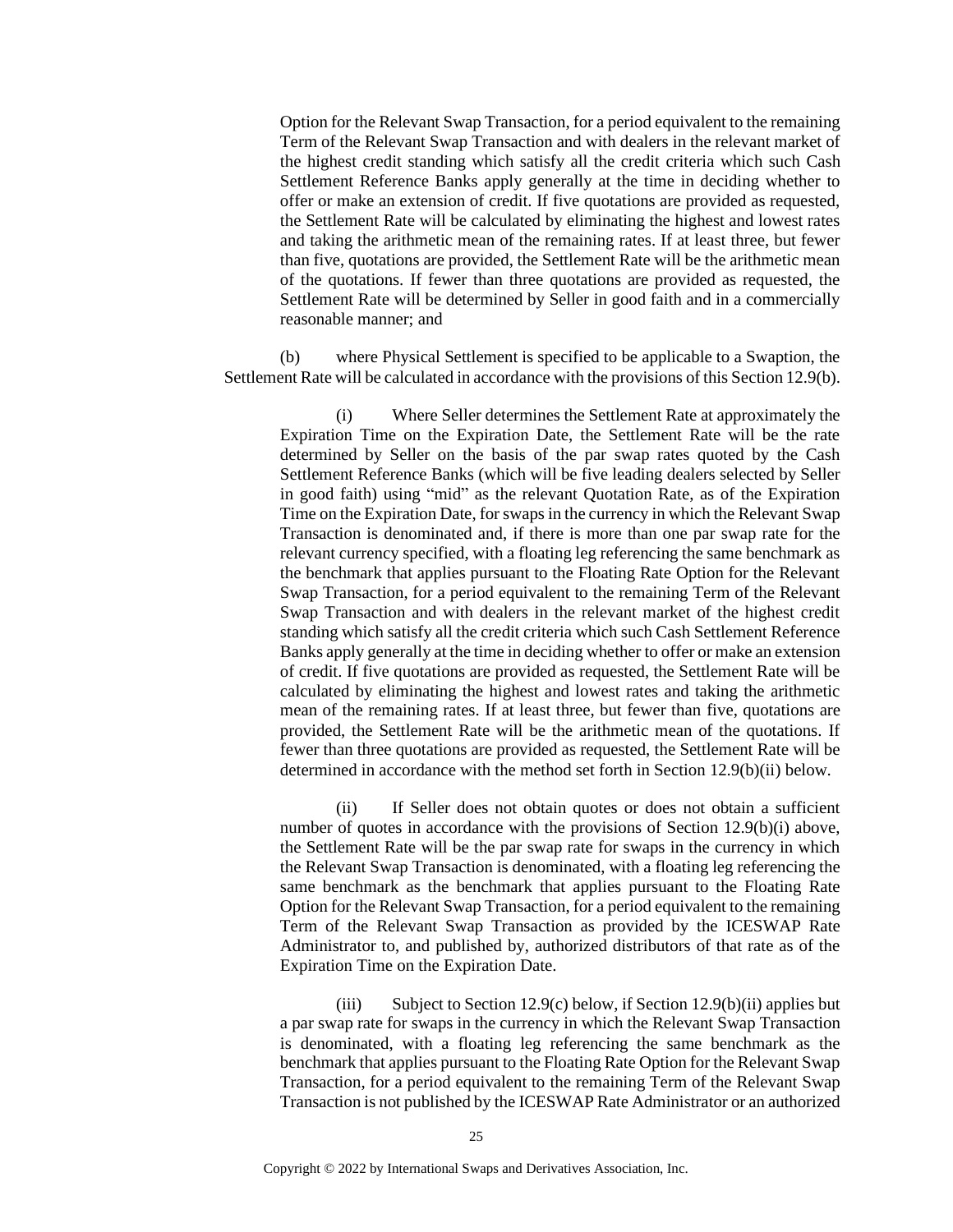distributor and is not otherwise provided by the ICESWAP Rate Administrator (including in circumstances where the words "No Publication" (or similar) are published in accordance with the ICESWAP Rate Administrator's insufficient data policy) by when that rate is required (or an ICESWAP Rate is not available for such currency), the Settlement Rate will be the rate determined by Seller on the basis of the par swap rates quoted by the Cash Settlement Reference Banks (which will be five leading dealers selected by Seller in good faith) using "mid" as the relevant Quotation Rate, as of the Expiration Time on the Expiration Date (if possible) or for the Expiration Date, for swaps in the currency in which the Relevant Swap Transaction is denominated, with a floating leg referencing the same benchmark as the benchmark that applies pursuant to the Floating Rate Option for the Relevant Swap Transaction, for a period equivalent to the remaining Term of the Relevant Swap Transaction and with dealers in the relevant market of the highest credit standing which satisfy all the credit criteria which such Cash Settlement Reference Banks apply generally at the time in deciding whether to offer or make an extension of credit. If five quotations are provided as requested, the Settlement Rate will be calculated by eliminating the highest and lowest rates and taking the arithmetic mean of the remaining rates. If at least three, but fewer than five, quotations are provided, the Settlement Rate will be the arithmetic mean of the quotations. If fewer than three quotations are provided as requested, the Settlement Rate will be determined by Seller in good faith and in a commercially reasonable manner.

(c) For the purposes of Section  $12.9(a)(ii)$  and Section  $12.9(b)(ii)$ , if:

(i) the currency in which the Relevant Swap Transaction is denominated is an Applicable Currency, the Floating Rate Option for the Relevant Swap Transaction is based on the London Interbank Offered Rate (LIBOR) for that Applicable Currency and "ICESWAP Rate" applies pursuant to Section 12.9(a)(ii) or Section 12.9(b)(ii) or is otherwise specified as the Settlement Rate in a Confirmation; and

(ii) an Applicable LIBOR Index Cessation Effective Date with respect to the Applicable Tenor has occurred:

then the Settlement Rate shall be,

(A) the Applicable Published SR Fallback Rate (if any); or

(B) if there is no Applicable Published SR Fallback Rate, the Applicable Calculated SR Fallback Rate,

in each case for a period equivalent to the remaining Term of the Relevant Swap Transaction, provided or calculated (as applicable) as of the Expiration Time on the Expiration Date. However, if the Applicable RFR Swap Rate is not published by the administrator of that rate or an authorized distributor and is not otherwise provided by the administrator of that rate by when such rate is required then, in respect of any day for which that rate is required, references to that rate will be deemed to be references to the rate determined by the Calculation Agent,

where, for these purposes: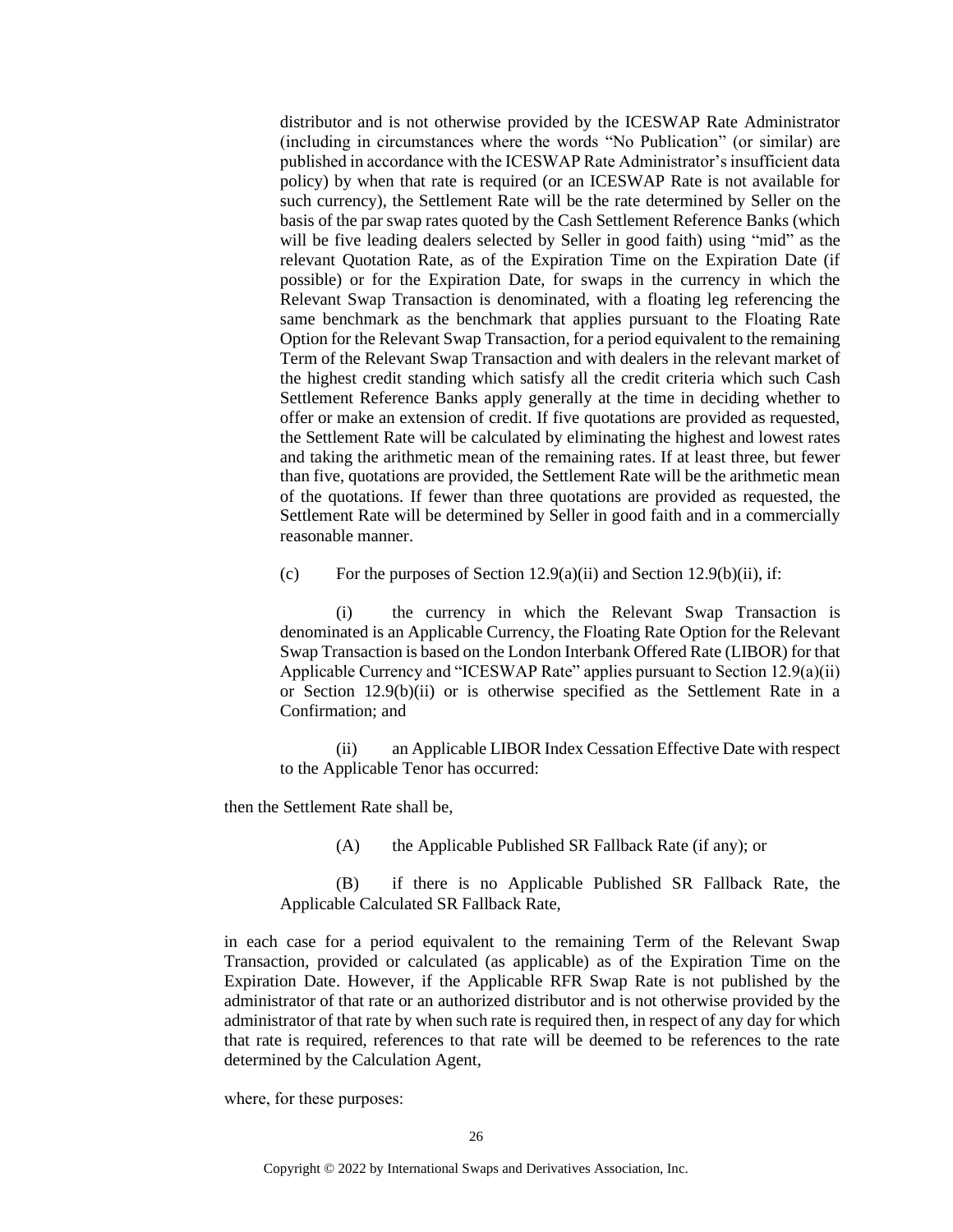"Applicable Calculated SR Fallback Rate" means, if the currency in which the Relevant Swap Transaction is denominated is U.S. Dollar, the Calculated USD ISR Fallback Rate.

"Applicable Currency" means U.S. Dollar.

"Applicable LIBOR" means, if the currency in which the Relevant Swap Transaction is denominated is U.S. Dollar, USD LIBOR.

"Applicable LIBOR Index Cessation Effective Date" means, if the currency in which the Relevant Swap Transaction is denominated is U.S. Dollar and in respect of a USD LIBOR Index Cessation Event for the Applicable Tenor, the first date on which the Applicable LIBOR for that Applicable Tenor would ordinarily have been provided and is either (I) Non-Representative by reference to the most recent statement or publication contemplated in subparagraph  $(I)$  or  $(II)(C)$  (as applicable) of the definition of USD LIBOR Index Cessation Event and even if the Applicable LIBOR continues to be provided on such date or (II) no longer provided.

"Applicable Published SR Fallback Rate" means, if the currency in which the Relevant Swap Transaction is denominated is U.S. Dollar, the Published USD ISR Fallback Rate.

"Applicable RFR Swap Rate" means, if the currency in which the Relevant Swap Transaction is denominated is U.S. Dollar, the USD SOFR ICE Swap Rate.

"Applicable Tenor" means, if the currency in which the Relevant Swap Transaction is denominated is U.S. Dollar, the Applicable USD Tenor.

"Applicable USD Tenor" means, in respect of USD LIBOR, three months or any tenor of USD LIBOR which is referenced in fixed-for-floating U.S. Dollar swap transactions on which the USD LIBOR ICE Swap Rate with a maturity of the period equivalent to the remaining Term of the Relevant Swap Transaction is based.

"Calculated USD ISR Fallback Rate" means the rate calculated as follows, and the resulting percentage will be rounded, if necessary, in accordance with the method set forth in Section 8.1(a):

$$
y^{L} = \frac{365.25}{360} \left[ 2 \times \left( \sqrt{1 + y^{OIS}} - 1 \right) + \left( s^{3M} \times \frac{1}{2} \times \left( \sqrt[4]{1 + y^{OIS}} + 1 \right) \right) \right]
$$

where:

" $y<sup>L</sup>$ " is the Calculated USD ISR Fallback Rate with a maturity of the remaining Term of the Relevant Swap Transaction;

"y<sup>015</sup>" is the USD SOFR ICE Swap Rate with a maturity of the remaining Term of the Relevant Swap Transaction; and

" $s^{3M}$ " is 0.26161%.

"Non-Representative" means the regulatory supervisor for the administrator of the Applicable LIBOR: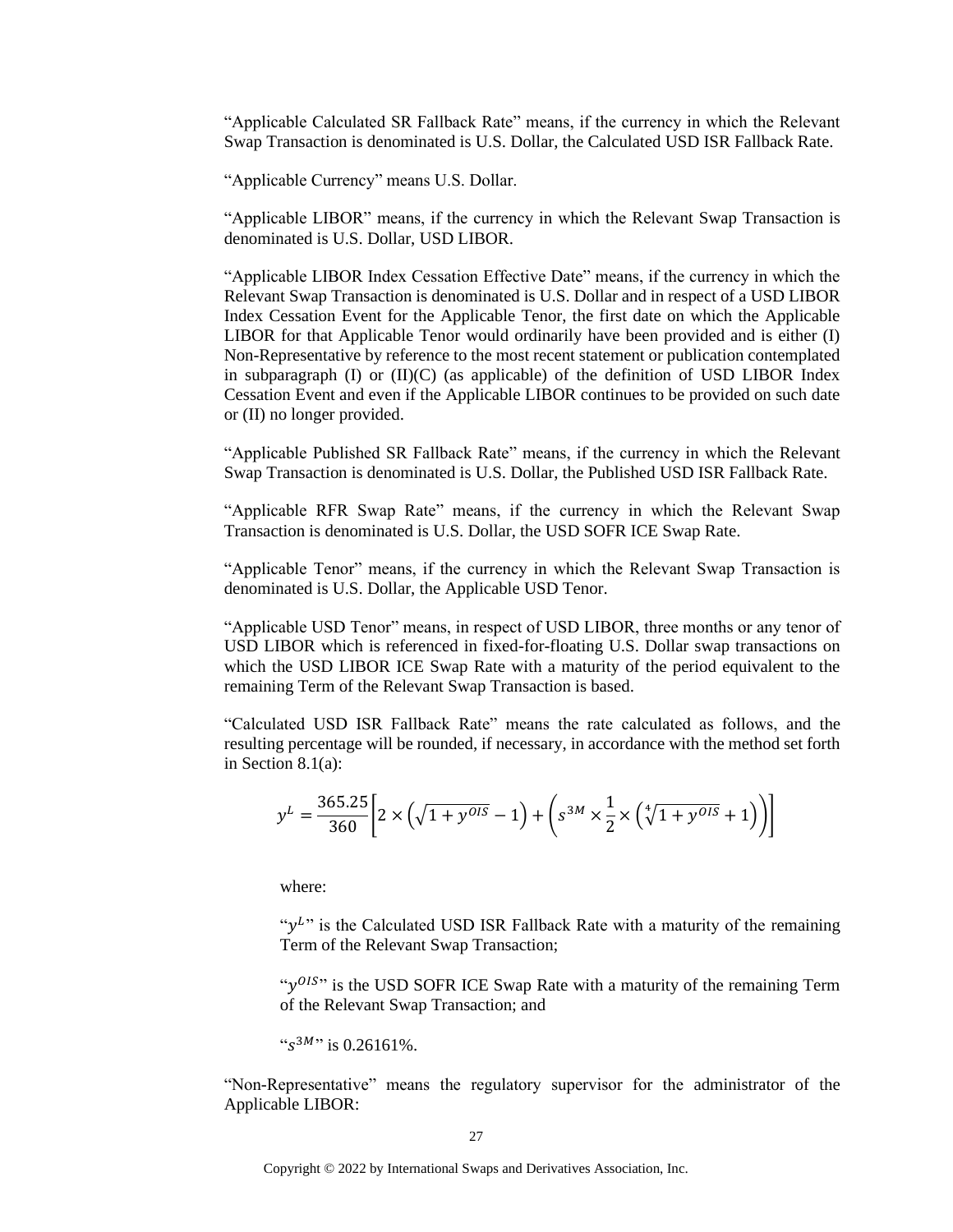- (I) has determined and announced that the Applicable LIBOR for the Applicable Tenor is no longer representative of the underlying market and economic reality it is intended to measure and representativeness will not be restored; and
- (II) is aware that certain contractual triggers for fallbacks activated by pre-cessation announcements by such supervisor (howsoever described) in contracts have been or are engaged,

provided that the Applicable LIBOR for the Applicable Tenor will be 'Non-Representative' by reference to the date indicated in the most recent statement or publication contemplated in subparagraph (I) or (II)(C) (as applicable) of the definition of USD LIBOR Index Cessation Event.

"Published USD ISR Fallback Rate" means the rate calculated in accordance with the formula set forth in the definition of Calculated USD ISR Fallback Rate, as provided by the administrator thereof (or any successor administrator).

"USD LIBOR" means the U.S. Dollar wholesale funding rate known as U.S. Dollar LIBOR (London Interbank Offered Rate) provided by ICE Benchmark Administration Limited, as the administrator of the benchmark, (or a successor administrator).

"USD LIBOR ICE Swap Rate" means the 11:00 a.m., New York City time, benchmark for the mid-price for the fixed leg of a fixed-for-floating U.S. Dollar swap transaction where the floating leg references USD LIBOR, as provided by ICE Benchmark Administration Limited as the administrator of the benchmark (or a successor administrator).

"USD LIBOR Index Cessation Event" means, in respect of USD LIBOR for the Applicable USD Tenor:

- (I) the statement by the Financial Conduct Authority on 5 March 2021 that USD LIBOR for the Applicable USD Tenor would be Non-Representative after 30 June 2023; or
- (II) the occurrence of any of the following events:
	- (A) a public statement or publication of information by or on behalf of the administrator of USD LIBOR announcing that it has ceased or will cease to provide USD LIBOR for the Applicable USD Tenor permanently or indefinitely, provided that, at the time of the statement or publication, there is no successor administrator that will continue to provide USD LIBOR for the Applicable USD Tenor;
	- (B) a public statement or publication of information by the regulatory supervisor for the administrator of USD LIBOR, the central bank for the currency of USD LIBOR, an insolvency official with jurisdiction over the administrator for USD LIBOR, a resolution authority with jurisdiction over the administrator for USD LIBOR or a court or an entity with similar insolvency or resolution authority over the administrator for USD LIBOR, which states that the administrator of USD LIBOR has ceased or will cease to provide USD LIBOR for the Applicable USD Tenor permanently or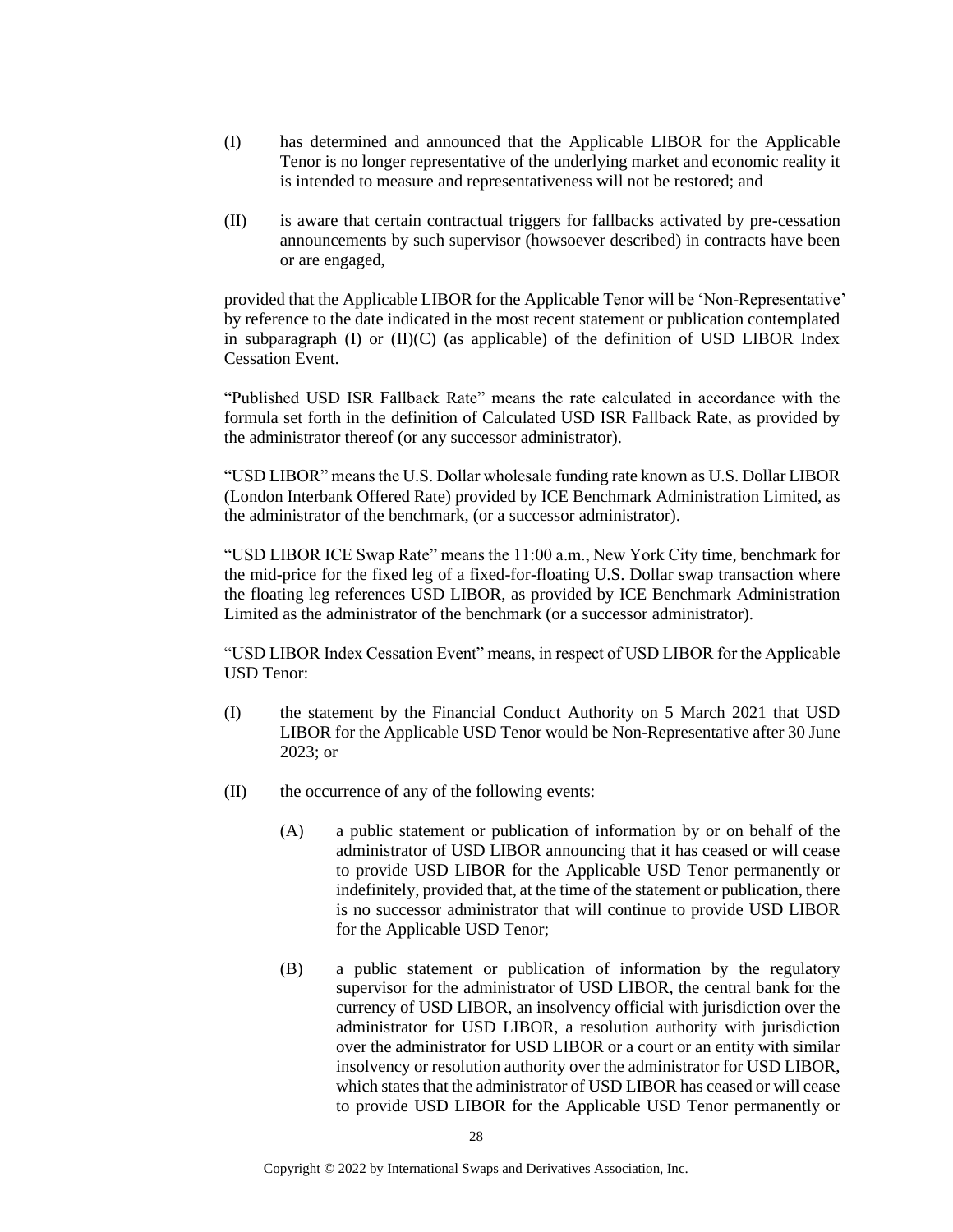indefinitely, provided that, at the time of the statement or publication, there is no successor administrator that will continue to provide USD LIBOR for the Applicable USD Tenor; or

(C) a public statement or publication of information by the regulatory supervisor for the administrator of USD LIBOR announcing that (A) the regulatory supervisor has determined that USD LIBOR for the Applicable USD Tenor is no longer, or as of a specified future date will no longer be, representative of the underlying market and economic reality that USD LIBOR for that Applicable USD Tenor is intended to measure and that representativeness will not be restored and (B) it is being made in the awareness that the statement or publication will engage certain contractual triggers for fallbacks activated by pre-cessation announcements by such supervisor (howsoever described) in contracts.

"USD SOFR ICE Swap Rate" means the benchmark for the mid-price for the fixed leg of a fixed-for-floating U.S. Dollar swap transaction where the floating leg references the Secured Overnight Financing Rate administered by the Federal Reserve Bank of New York (or any successor administrator) (SOFR) and both the fixed leg and floating leg are paid annually, as provided by ICE Benchmark Administration Limited as the administrator of the benchmark (or a successor administrator).".

(ii) Section 17.2(f) shall be amended by deleting it in its entirety and restating it as follows:

"(f) **Settlement Rate.** "Settlement Rate" means, in respect of a Swap Transaction and subject to the provisions of Section 12.9 (Settlement Rate on Automatic or Fallback Exercise) and Section 17.6 (Corrections to Published and Displayed Rates for Settlement Rate):

(i) if "ICESWAP Rate" is specified, or deemed to have been specified, in the related Confirmation, the par swap rate for swaps in the currency in which the Relevant Swap Transaction is denominated and, if there is more than one par swap rate for the relevant currency, with a floating leg referencing the same benchmark as the benchmark that applies pursuant to the Floating Rate Option for the Relevant Swap Transaction, for a period equivalent to the remaining Term of the Relevant Swap Transaction, as provided by the ICESWAP Rate Administrator to, and published by, authorized distributors of that rate, as of the Cash Settlement Valuation Time on the Cash Settlement Valuation Date, where "**ICESWAP Rate Administrator**" means ICE Benchmark Administration, or any successor thereto as administrator of the ICESWAP Rate;

(ii) if "Other Price Source" is specified in the related Confirmation, or a price source or swap rate (other than "ICESWAP Rate") is specified or deemed specified in the Confirmation, the par swap rate for swaps in the currency in which the Relevant Swap Transaction is denominated, and, if there is more than one par swap rate for the relevant currency, with a floating leg referencing the same benchmark as the benchmark that applies pursuant to the Floating Rate Option for the Relevant Swap Transaction, for a period equivalent to the remaining Term of the Relevant Swap Transaction, which appears in the price source specified for that purpose or which is provided by the relevant administrator for the swap rate specified to, and published by, authorized distributors of that rate, as of the Cash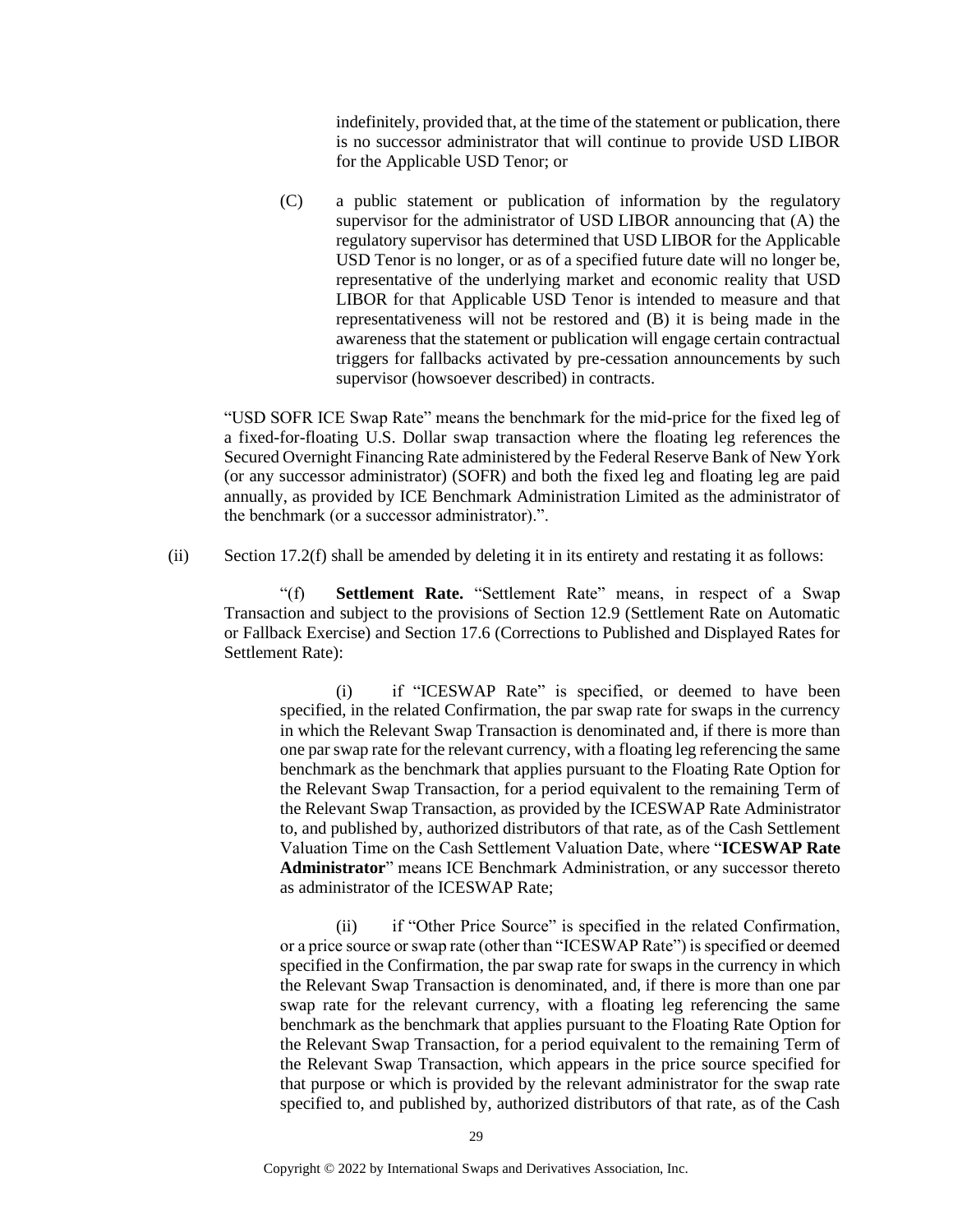Settlement Valuation Time on the Cash Settlement Valuation Date and, if appropriate, for the relevant Quotation Rate;

 $(iii)$  if:

(A) subject to subparagraph (iv) below, a par swap rate for swaps in the currency in which the Relevant Swap Transaction is denominated, with a floating leg referencing the same benchmark as the benchmark that applies pursuant to the Floating Rate Option for the Relevant Swap Transaction, for a period equivalent to the remaining Term of the Relevant Swap Transaction is not published:

> (I) by the ICESWAP Rate Administrator or an authorized distributor and is not otherwise provided by the ICESWAP Rate Administrator (including in circumstances where the words "No Publication" (or similar) are published in accordance with the ICESWAP Rate Administrator's insufficient data policy) by when the ICESWAP Rate is required (or an ICESWAP Rate is not available for such currency) (if "ICESWAP Rate" is specified or deemed to be specified); or

> (II) in the relevant price source or provided by the relevant administrator for the swap rate specified to, and published by, authorized distributors of that rate (if "Other Price Source" is specified or a price source or swap rate (other than "ICESWAP Rate") is specified or deemed specified in the Confirmation); or

(B) "Reference Banks" is specified or deemed to be specified in the related Confirmation:

the rate will be determined on the basis of the par swap rates quoted by the Cash Settlement Reference Banks using the relevant Quotation Rate (or if a Quotation Rate is not specified in the related Confirmation, using "mid" as the relevant Quotation Rate), as of the Cash Settlement Valuation Time on the Cash Settlement Valuation Date, for swaps in the currency in which the Relevant Swap Transaction is denominated, with a floating leg referencing the same benchmark as the benchmark that applies pursuant to the Floating Rate Option for the Relevant Swap Transaction, for a period equivalent to the remaining Term of the Relevant Swap Transaction and with dealers in the relevant market of the highest credit standing which satisfy all the credit criteria which such Cash Settlement Reference Banks apply generally at the time in deciding whether to offer or make an extension of credit. If five quotations are provided as requested, the Settlement Rate will be calculated by eliminating the highest (or, in the event of equality, one of the highest) and lowest (or, in the event of equality, one of the lowest) rates and taking the arithmetic mean of the remaining rates. If at least three, but fewer than five, quotations are provided, the Settlement Rate will be the arithmetic mean of the quotations. If fewer than three quotations are provided as requested, the Settlement Rate will be determined by the Calculation Agent; or

 $(iv)$  if: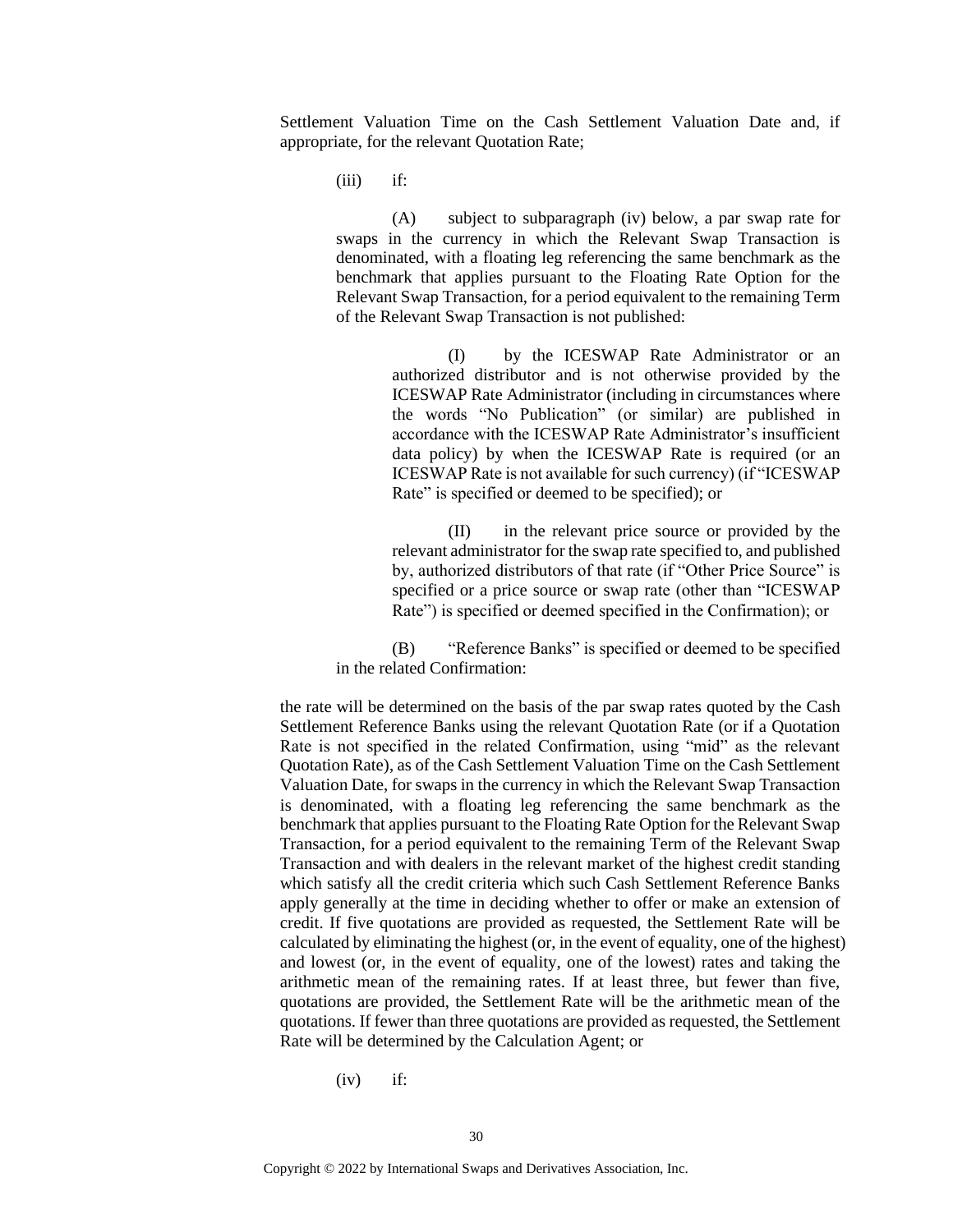(A) the currency in which the Relevant Swap Transaction is denominated is an Applicable Currency, the Floating Rate Option for the Relevant Swap Transaction is based on the London Interbank Offered Rate (LIBOR) for that Applicable Currency and "ICESWAP Rate" is specified or deemed to be specified; and

(B) an Applicable LIBOR Index Cessation Effective Date with respect to the Applicable Tenor has occurred:

the Settlement Rate will be:

(I) the Applicable Published SR Fallback Rate; or

(II) if there is no Applicable Published SR Fallback Rate, the Applicable Calculated SR Fallback Rate,

in each case for a period equivalent to the remaining Term of the Relevant Swap Transaction, provided or calculated (as applicable) as of the Cash Settlement Valuation Time on the Cash Settlement Valuation Date. However, if the Applicable RFR Swap Rate is not published by the administrator of that rate or an authorized distributor and is not otherwise provided by the administrator of that rate by when such rate is required then, in respect of any day for which that rate is required, references to that rate will be deemed to be references to the rate determined by the Calculation Agent,

where, for these purposes:

"Applicable Calculated SR Fallback Rate", "Applicable Currency", "Applicable LIBOR", "Applicable LIBOR Index Cessation Effective Date", "Applicable Published SR Fallback Rate", "Applicable RFR Swap Rate", "Applicable Tenor", "Applicable USD Tenor", "Calculated USD ISR Fallback Rate", "Non-Representative", "Published USD ISR Fallback Rate", "USD LIBOR", "USD LIBOR ICE Swap Rate", "USD LIBOR Index Cessation Event" and "USD SOFR ICE Swap Rate" each have the meaning given to them in Section 12.9 (Settlement Rate on Automatic or Fallback Exercise).".

(iii) Section 17.2(n) shall be amended by deleting it in its entirety and restating it as follows:

"(n) **ICESWAP Rate Page.** "ICESWAP Rate Page" means, in respect of a Swap Transaction and in respect of a Cash Settlement Valuation Date or an Exercise Date, whichever of the Reuters Screen ICESWAP pages is designated for purposes of displaying par swap rates for swaps in the currency of denomination of the Relevant Swap Transaction on that Cash Settlement Valuation Date or that Exercise Date.".

(iv) Sections  $17.2(g)(iv)$  and (v) shall be amended by deleting the references to "ISDAFIX" and replacing them with a reference to "ICESWAP Rate".

(v) Sections 17.4 and 17.5 shall be amended by deleting the words ""ISDA Source" will be deemed to have been specified" and replacing them with the words ""ICESWAP Rate" will be deemed to have been specified (provided that for the purpose of "Automatic Exercise" or "Fallback Exercise", reference in the definition of "ICESWAP Rate" to "Cash Settlement Valuation Time"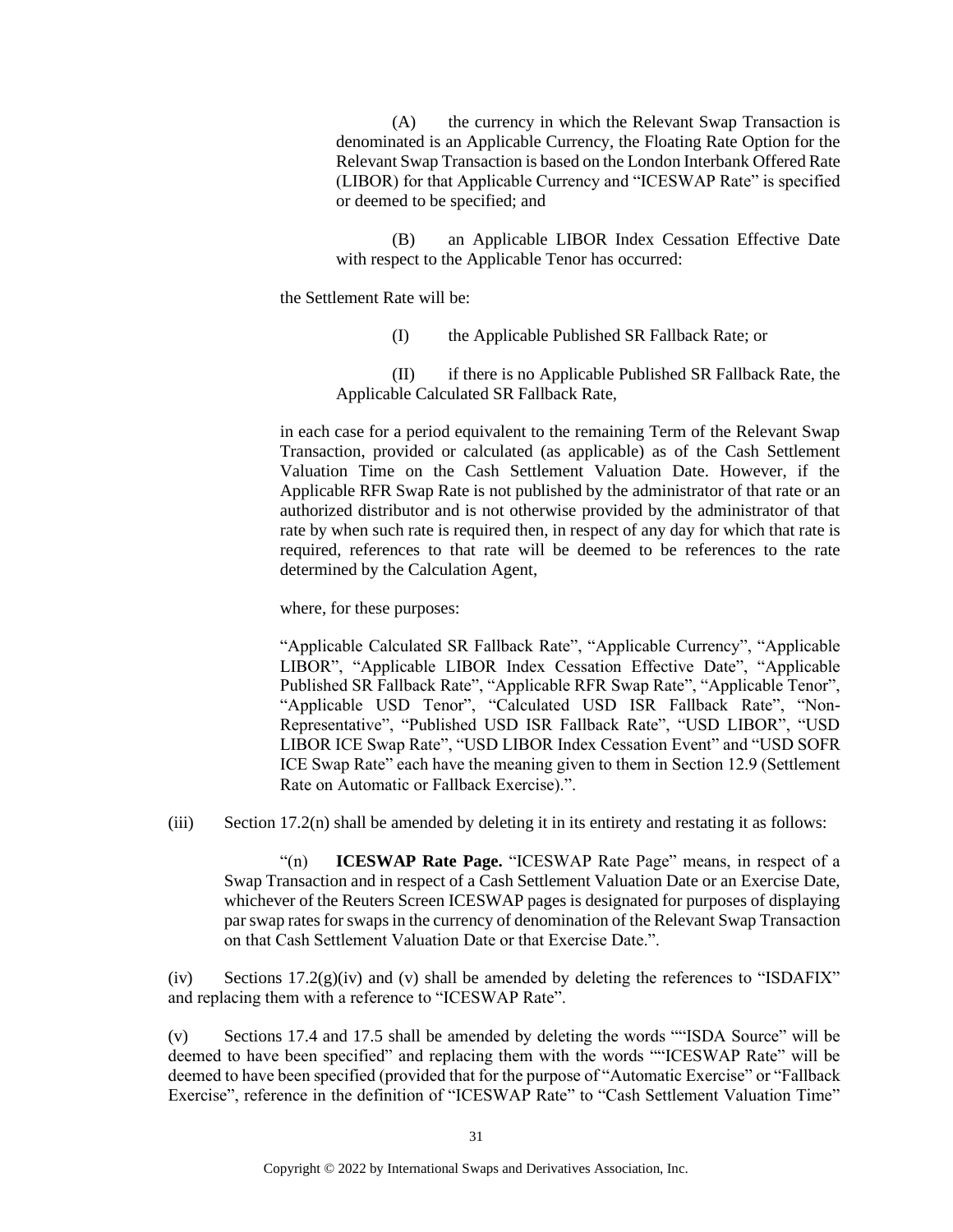shall be read as a reference to "Expiration Time" and reference to "Cash Settlement Valuation Date" shall be read as a reference to "Expiration Date")".

(vi) Section 17.6 shall be amended by inserting the words "ICESWAP Rate Administrator (or authorized distributors of the ICESWAP Rate)," after the words "is based on information obtained from the".

(vii) Any reference to "ISDA Source" in any, or incorporated by reference into any, 2000 USD LIBOR Swap Rate Confirmation shall be deemed to be a reference to "ICESWAP Rate".

For the purposes of subparagraphs 3(a) and (b) above only:

#### "**2000 USD LIBOR ISR FRO Confirmation**" means any Protocol Covered Confirmation which:

- (i) incorporates the 2000 Definitions; and
- (ii) references "USD-ISDA-Swap Rate"; and

"**2000 USD LIBOR Swap Rate Confirmation**" means any Protocol Covered Confirmation which:

(i) incorporates the 2000 Definitions;

(ii) confirms the terms and conditions of (a) a Swaption (as defined in the 2000 Definitions), or (b) a Swap Transaction (as defined in the 2000 Definitions) to which 'Optional Early Termination' or 'Mandatory Early Termination' is applicable and, in each case, for which the Relevant Swap Transaction (as defined in the 2000 Definitions) currency is U.S. dollar.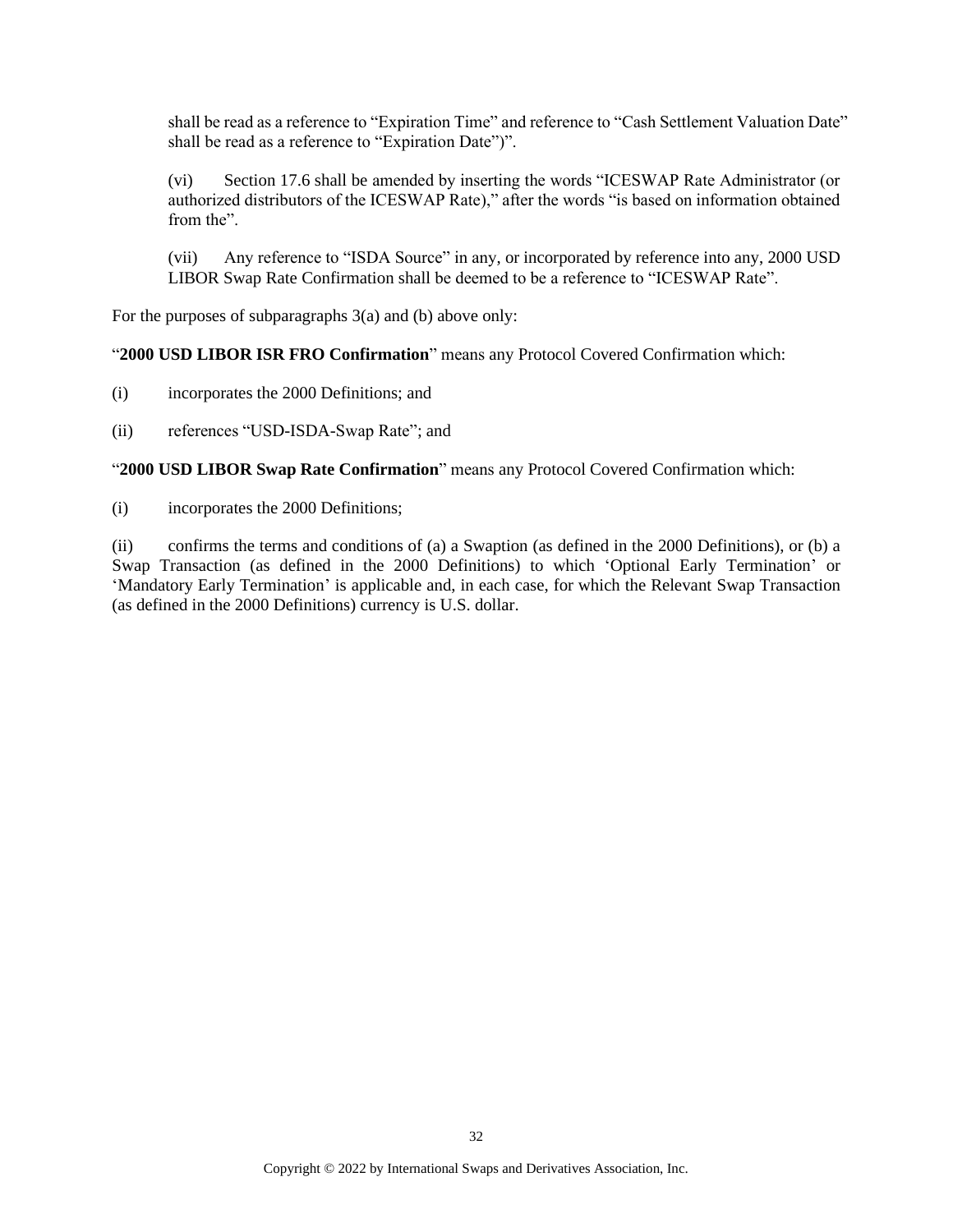## 4. **Amendments to Protocol Covered Documents which reference a Relevant Benchmark "as defined", or as having the meaning given, in a Covered ISDA Definitions Booklet or which incorporate a Covered ISDA Definitions Booklet and reference a Relevant Benchmark, howsoever defined**

A Protocol Covered Document of the type described in subparagraph (b) of the definition of Protocol Covered Confirmation shall be amended so that the reference to the Relevant Benchmark "as defined in", or the reference to the Relevant Benchmark as having the meaning given in, the Covered ISDA Definitions Booklet shall instead be a reference to the corresponding benchmark described below and a Protocol Covered Document of the type described in subparagraph (a) of the definition of Protocol Covered Confirmation which references a Relevant Benchmark, howsoever defined, shall be amended as described below.

(a) If the reference to the Relevant Benchmark is a reference to "USD-LIBOR ICE Swap Rate-11:00" or to the USD LIBOR Swap Rate published at 11:00, New York City time, in each case as defined in either version 1.0 of the 2021 Definitions or version 2.0 of the 2021 Definitions, or if the Protocol Covered Document incorporates version 1.0 of the 2021 Definitions or version 2.0 of the 2021 Definitions and includes a reference to the USD LIBOR Swap Rate published at 11:00, New York City time, that shall be a reference to "USD-LIBOR ICE Swap Rate-11:00" as defined in version 3.0 of the 2021 Definitions, as set out in the table in version 3.0 of the Floating Rate Matrix headed "USD-LIBOR ICE Swap Rate-11:00". For that purpose, Section 9.57 (*USD-LIBOR ICE Swap Rate-11:00 and USD-LIBOR ICE Swap Rate-15:00*) of version 3.0 of the 2021 Definitions shall apply, as well as all defined terms and related operative provisions from version 3.0 of the 2021 Definitions.

(b) If the reference to the Relevant Benchmark is a reference to "USD-LIBOR ICE Swap Rate-15:00" or to the USD LIBOR Swap Rate published at 15:00, New York City time, in each case as defined in either version 1.0 of the 2021 Definitions or version 2.0 of the 2021 Definitions, or if the Protocol Covered Document incorporates version 1.0 of the 2021 Definitions or version 2.0 of the 2021 Definitions and includes a reference to the USD LIBOR Swap Rate published at 15:00, New York City time, that shall be a reference to "USD-LIBOR ICE Swap Rate-15:00" as defined in version 3.0 of the 2021 Definitions, as set out in the table in version 3.0 of the Floating Rate Matrix headed "USD-LIBOR ICE Swap Rate-15:00". For that purpose, Section 9.57 (*USD-LIBOR ICE Swap Rate-11:00 and USD-LIBOR ICE Swap Rate-15:00*) of version 3.0 of the 2021 Definitions shall apply, as well as all defined terms and related operative provisions from version 3.0 of the 2021 Definitions.

(c) If the reference to the Relevant Benchmark is a reference to the USD LIBOR Swap Rate (without specifying whether this is a reference to the USD LIBOR Swap Rate published as at 11:00, New York City time, or 15:00, New York City time), as defined in either version 1.0 of the 2021 Definitions or version 2.0 of the 2021 Definitions, or if the Protocol Covered Document incorporates version 1.0 of the 2021 Definitions or version 2.0 of the 2021 Definitions and includes a reference to the USD LIBOR Swap Rate without specifying a publication time, that shall be a reference to "USD-LIBOR ICE Swap Rate-11:00" as defined in version 3.0 of the 2021 Definitions, as set out in the table in version 3.0 of the Floating Rate Matrix headed "USD-LIBOR ICE Swap Rate-11:00". For that purpose, Section 9.57 (*USD-LIBOR ICE Swap Rate-11:00 and USD-LIBOR ICE Swap Rate-15:00*) of version 3.0 of the 2021 Definitions shall apply, as well as all defined terms and related operative provisions from version 3.0 of the 2021 Definitions.

(d) For the purpose of subparagraphs 4(a) to (c) above, the Calculation Agent shall make such adaptations as are reasonable and necessary to the provisions of version 3.0 of the 2021 Definitions in order to apply "USD-LIBOR ICE Swap Rate-11:00" or "USD-LIBOR ICE Swap Rate-15:00", as applicable, to the Protocol Covered Document.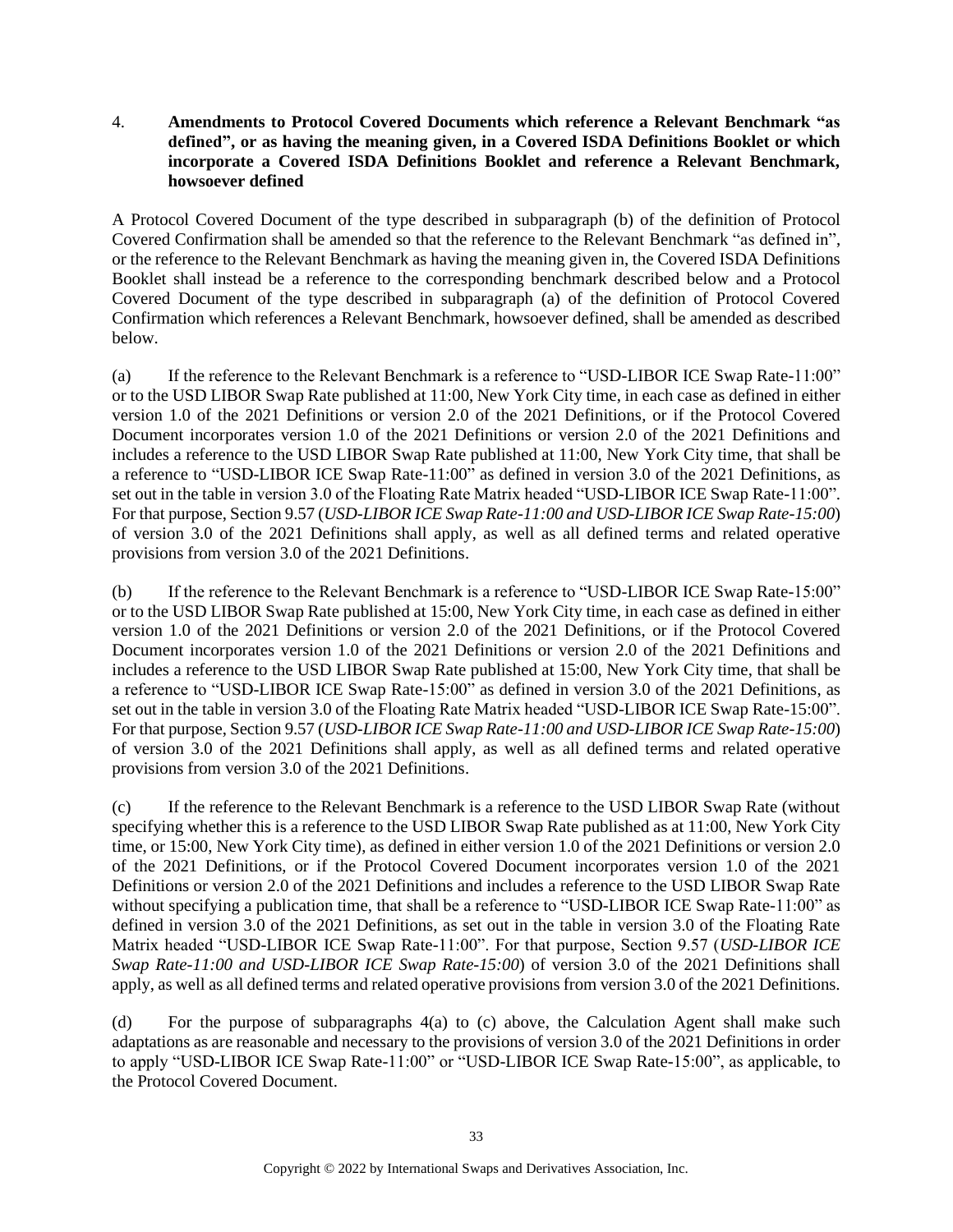(e) For the purpose of subparagraphs 4(a) to (c) above, if the parties have previously agreed that, with respect to "USD-LIBOR ICE Swap Rate-11:00", "USD-LIBOR ICE Swap Rate-15:00" or the USD LIBOR Swap Rate and one or more Protocol Covered Documents, a 'Fixing Day', or the day on which the USD LIBOR Swap Rate will be fixed, other than the 'Fixing Day' set out in version 3.0 of the Floating Rate Matrix shall apply (such other fixing day, a "**2021 PCD USD Bespoke Fixing Day**") then, notwithstanding anything to the contrary in the table headed "USD-LIBOR ICE Swap Rate-11:00" or "USD-LIBOR ICE Swap Rate-15:00", as applicable, in version 3.0 of the Floating Rate Matrix, the 2021 PCD USD Bespoke Fixing Day shall continue to apply and any reference to the 'Fixing Day' for the purposes of "USD-LIBOR ICE Swap Rate-11:00" or "USD-LIBOR ICE Swap Rate-15:00" shall be deemed to be a reference to the 2021 PCD USD Bespoke Fixing Day.

(f) For the purpose of subparagraphs  $4(a)$  to (c) above, subparagraphs  $1(a)(vi)$  and (vii) of this Benchmark Module shall apply to the Protocol Covered Document and references therein to a "2021 USD LIBOR ISR FRO Confirmation" shall be deemed to be references to the Protocol Covered Confirmation.

(g) If the reference to the Relevant Benchmark is a reference to "USD-ISDA-Swap Rate", "USD-ISDAFIX3-Swap Rate" or to the USD LIBOR Swap Rate published at 11:00, New York City time, in each case as defined in the 2006 Definitions, or if the Protocol Covered Document incorporates the 2006 Definitions and includes a reference to the USD LIBOR Swap Rate published at 11:00, New York City time, that shall be a reference to "USD-ISDA-Swap Rate" as defined in Supplement 88, as set out in the revised Section 7.1(ab)(vi) in paragraph 1(a) ("U.S. Dollar Rate Options") of Supplement 88. Defined terms used in that revised Section 7.1(ab)(vi) shall have the meanings set out in paragraph 1(e) ("U.S. Dollar Rate Options") of Supplement 88.

(h) If the reference to the Relevant Benchmark is a reference to "USD-ISDA-Swap Rate-3:00", "USD-ISDAFIX3-Swap Rate-3:00" or to the USD LIBOR Swap Rate published at 15:00, New York City time, in each case as defined in the 2006 Definitions, or if the Protocol Covered Document incorporates the 2006 Definitions and includes a reference to the USD LIBOR Swap Rate published at 15:00, New York City time, that shall be a reference to "USD-ISDA-Swap Rate-3:00" as defined in Supplement 88, as set out in the revised Section 7.1(ab)(vii) in paragraph 1(b) ("U.S. Dollar Rate Options") of Supplement 88. Defined terms used in that revised Section 7.1(ab)(vii) shall have the meanings set out in paragraph 1(e) ("U.S. Dollar Rate Options") of Supplement 88.

(i) If the reference to the Relevant Benchmark is a reference to the USD LIBOR Swap Rate (without specifying whether this is a reference to the USD LIBOR Swap Rate published as at 11:00, New York City time, or 15:00, New York City time), as defined in the 2006 Definitions, or if the Protocol Covered Document incorporates the 2006 Definitions and includes a reference to the USD LIBOR Swap Rate without specifying a publication time, that shall be a reference to "USD-ISDA-Swap Rate" as defined in Supplement 88, as set out in the revised Section 7.1(ab)(vi) in paragraph 1(a) ("U.S. Dollar Rate Options") of Supplement 88. Defined terms used in that revised Section 7.1(ab)(vi) shall have the meanings set out in paragraph 1(e) ("U.S. Dollar Rate Options") of Supplement 88.

(j) For the purpose of subparagraphs 4(g) to (i) above, the Calculation Agent shall make such adaptations as are reasonable and necessary to the provisions of "USD-ISDA-Swap Rate" or "USD-ISDA-Swap Rate-3:00", as applicable, as set out in paragraphs 1(a) and 1(b) ("U.S. Dollar Rate Options") of Supplement 88, in order to apply those provisions to the Protocol Covered Document.

(k) For the purpose of subparagraphs  $4(g)$  to (i) above, if the parties have previously agreed that, with respect to "USD-ISDA-Swap Rate", "USD-ISDA-Swap Rate-3:00", "USD-ISDAFIX3-Swap Rate", "USD-ISDAFIX3-Swap Rate-3:00" or the USD LIBOR Swap Rate and one or more Protocol Covered Documents, a fixing day other than the USD LIBOR ICE Swap Rate Fixing Day (as defined in Supplement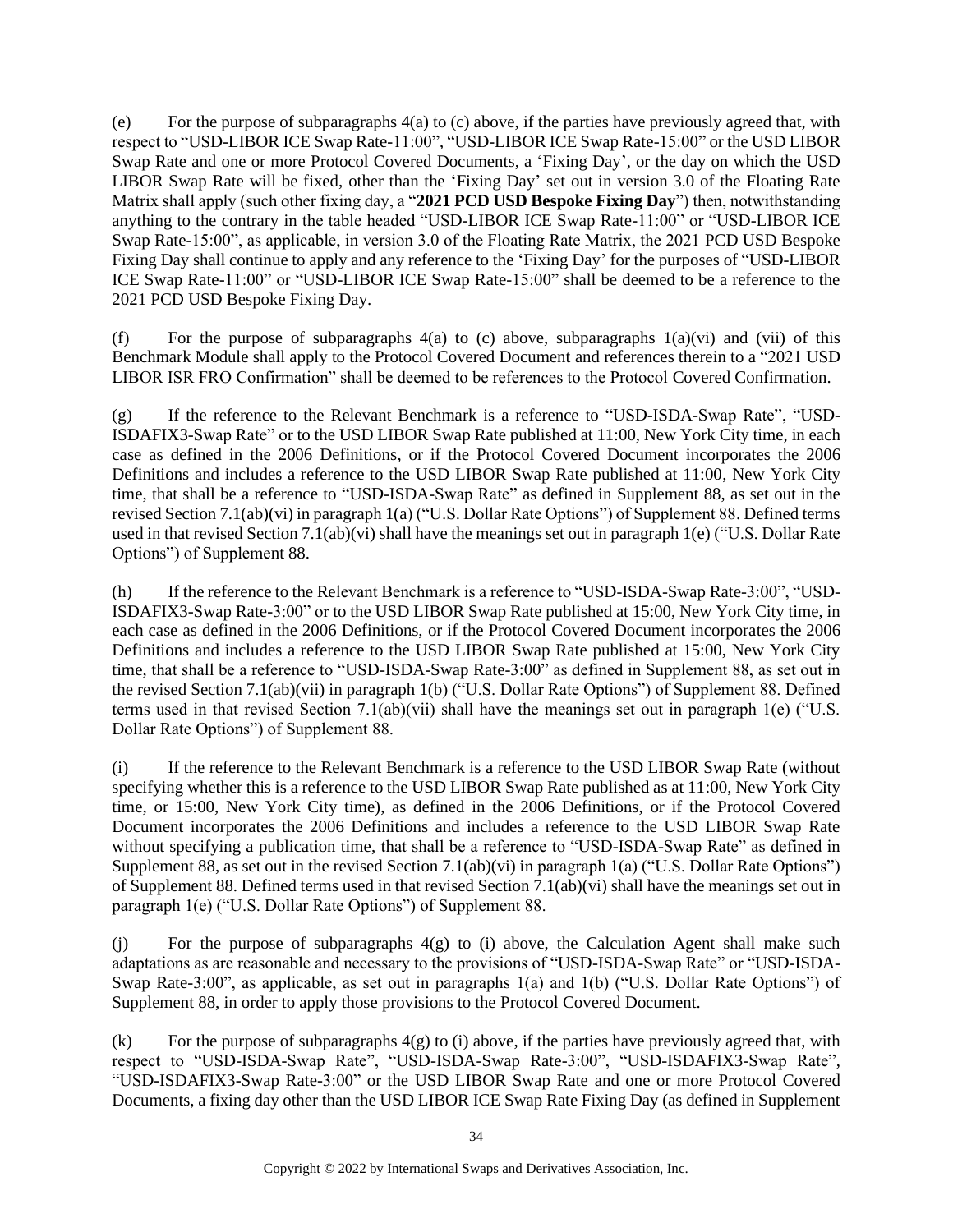88) shall apply (such other fixing day, a "**2006 PCD USD Bespoke Fixing Day**"), then, notwithstanding anything to the contrary in the amended "USD-ISDA-Swap Rate", "USD-ISDA-Swap Rate-3:00", "USD-ISDAFIX3-Swap Rate" or "USD-ISDAFIX3-Swap Rate-3:00" rate option referenced in subparagraphs 4(g) to (i) above, the 2006 PCD USD Bespoke Fixing Day shall continue to apply and any reference to the "USD LIBOR ICE Swap Rate Fixing Day" in that rate option shall be deemed to be a reference to the 2006 PCD USD Bespoke Fixing Day.

(1) For the purpose of subparagraphs  $4(g)$  to (i) above, subparagraph  $2(a)(vi)$  of this Benchmark Module shall apply to the Protocol Covered Document and references therein to a "2006 USD LIBOR ISR FRO Confirmation" shall be deemed to be references to the Protocol Covered Confirmation.

(m) If the reference to the Relevant Benchmark is a reference to "USD-ISDA-Swap Rate" or to the USD LIBOR Swap Rate, in each case as defined in the 2000 Definitions, or if the Protocol Covered Document incorporates the 2000 Definitions and includes a reference to the USD LIBOR Swap Rate and either (1) specifies a publication time of 11:00, New York City time, or (2) does not specify a publication time, that shall be a reference to "USD-ISDA-Swap Rate" as defined in Supplement 88, as set out in the revised Section 7.1(ab)(vi) in paragraph 1(a) ("U.S. Dollar Rate Options") of Supplement 88. Defined terms used in that revised Section 7.1(ab)(vi) shall have the meanings set out in paragraph 1(e) ("U.S. Dollar Rate Options") of Supplement 88, provided that any references therein to "USD LIBOR ICE Swap Rate-15:00" shall be disregarded.

(n) If the Protocol Covered Document incorporates the 2000 Definitions and includes a reference to the USD LIBOR Swap Rate published at 15:00, New York City time, that shall be a reference to "USD-ISDA-Swap Rate-3:00" as defined in Supplement 88, as set out in the revised Section 7.1(ab)(vii) in paragraph 1(b) ("U.S. Dollar Rate Options") of Supplement 88. Defined terms used in that revised Section 7.1(ab)(vii) shall have the meanings set out in paragraph 1(e) ("U.S. Dollar Rate Options") of Supplement 88.

(o) For the purpose of subparagraphs 4(m) and (n) above, the Calculation Agent shall make such adaptations as are reasonable and necessary to the provisions of "USD-ISDA-Swap Rate" or "USD-ISDA-Swap Rate-3:00", as applicable, as set out in paragraphs 1(a) and 1(b) ("U.S. Dollar Rate Options") of Supplement 88, in order to apply those provisions to the Protocol Covered Document.

(p) For the purpose of subparagraphs 4(m) and (n) above, if the parties have previously agreed that, with respect to "USD-ISDA-Swap Rate" or the USD LIBOR Swap Rate and one or more Protocol Covered Documents, a fixing day other than the USD LIBOR ICE Swap Rate Fixing Day (as defined in Supplement 88) shall apply (such other fixing day, a "**2000 PCD USD Bespoke Fixing Day**"), then, notwithstanding anything to the contrary in the amended "USD-ISDA-Swap Rate" or "USD-ISDA-Swap Rate-3:00" rate option referenced in subparagraphs 4(m) and (n) above, the 2000 PCD USD Bespoke Fixing Day shall continue to apply and any reference to the "USD LIBOR ICE Swap Rate Fixing Day" in that rate option shall be deemed to be a reference to the 2000 PCD USD Bespoke Fixing Day.

(q) For the purpose of subparagraphs  $4(m)$  and  $(n)$  above, the amendments in subparagraph  $3(a)(iv)$  of this Benchmark Module shall apply to the Protocol Covered Document and references therein to a "2000 USD LIBOR ISR FRO Confirmation" shall be deemed to be references to the Protocol Covered Confirmation.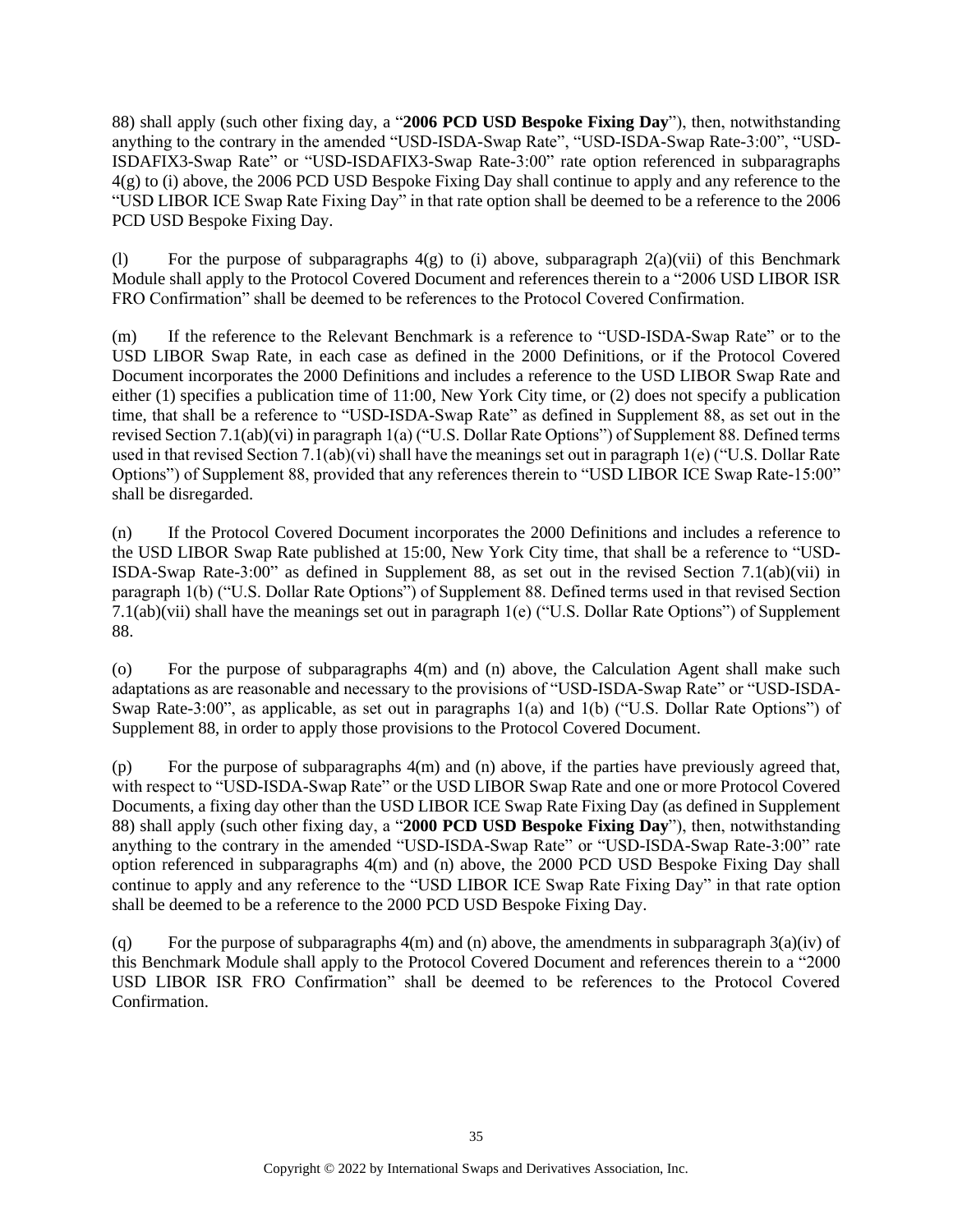## 5. **Amendments to Protocol Covered Documents which reference a Relevant Benchmark, howsoever defined, and which do not incorporate or reference a Covered ISDA Definitions Booklet**

A Protocol Covered Document of the type described in subparagraph (c) of the definition of Protocol Covered Confirmation shall be amended so that the reference to the Relevant Benchmark shall instead be a reference to the corresponding benchmark described below.

(a) If the reference to the Relevant Benchmark is a reference (howsoever defined or described) to the USD LIBOR Swap Rate that either (1) specifies a publication time of 11:00, New York City time, or (2) does not specify a publication time, that reference shall be to "USD-LIBOR ICE Swap Rate-11:00" as defined in version 3.0 of the 2021 Definitions, as set out in the table in version 3.0 of the Floating Rate Matrix headed "USD-LIBOR ICE Swap Rate-11:00". For that purpose, Section 9.57 (*USD-LIBOR ICE Swap Rate-11:00 and USD-LIBOR ICE Swap Rate-15:00*) of version 3.0 of the 2021 Definitions shall apply, as well as all related defined terms and related operative provisions from version 3.0 of the 2021 Definitions.

(b) If the reference to the Relevant Benchmark is a reference (howsoever defined or described) to the USD LIBOR Swap Rate published at 15:00, New York City time, that reference shall be to "USD-LIBOR ICE Swap Rate-15:00" as defined in version 3.0 of the 2021 Definitions, as set out in the table in version 3.0 of the Floating Rate Matrix headed "USD-LIBOR ICE Swap Rate-15:00". For that purpose, Section 9.57 (*USD-LIBOR ICE Swap Rate-11:00 and USD-LIBOR ICE Swap Rate-15:00*) of version 3.0 of the 2021 Definitions shall apply, as well as all related defined terms and related operative provisions from version 3.0 of the 2021 Definitions.

(c) For the purposes of subparagraphs 5(a) and (b) above, the Calculation Agent shall make such adaptations as are reasonable and necessary to the provisions of version 3.0 of the 2021 Definitions in order to apply "USD-LIBOR ICE Swap Rate-11:00" or "USD-LIBOR ICE Swap Rate-15:00", as applicable, to the Protocol Covered Document.

(d) If the parties have previously agreed that, for the purpose of the Protocol Covered Document and with respect to the USD LIBOR Swap Rate, the day on which the USD LIBOR Swap Rate will be fixed is a day other than the 'Fixing Day' set out in version 3.0 of the Floating Rate Matrix (such other fixing day, a "**USD Bespoke Fixing Day**") then, notwithstanding anything to the contrary in the table headed "USD-LIBOR ICE Swap Rate-11:00" or "USD-LIBOR ICE Swap Rate-15:00", as applicable, in version 3.0 of the Floating Rate Matrix, the USD Bespoke Fixing Day shall continue to apply and any reference to the 'Fixing Day' for the purposes of "USD-LIBOR ICE Swap Rate-11:00" or "USD-LIBOR ICE Swap Rate-15:00" shall be deemed to be a reference to the USD Bespoke Fixing Day.